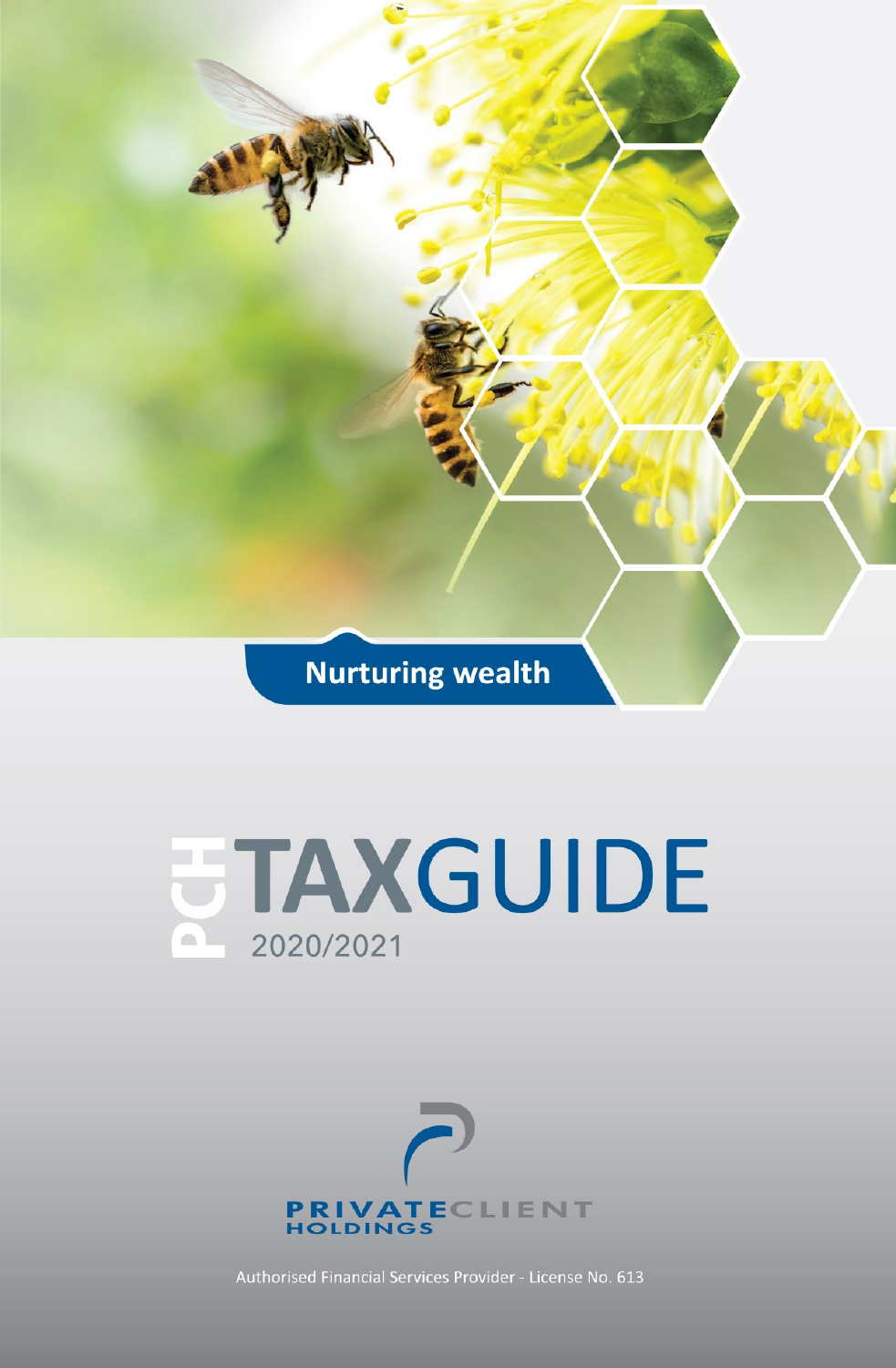# Kirkman Lanfear

### **Auditing and Independent Reviews**

Kirkman Lanfear is a SPECIALIST AUDITING PRACTICE. We offer our clients personalised services made possible by the use of systems and staff which ensure that all our clients' needs are dealt with in an innovative, efficient and value-for-money basis.

An audit presents an opportunity for you to learn more about your business and to understand the key indicators of a successful business. An audit may also identify weaknesses within a business at an early stage, when these weaknesses are insignificant and easy to mitigate.

### Our services include:

- Auditing Trust accounts
- Auditing of non-profit organisations  $\bullet$
- Body-corporate audits  $\bullet$
- Compulsory statutory audits  $\ddot{\phantom{0}}$
- Estate agent Trust account audits  $\bullet$
- $\overline{a}$ Independent reviews
- Voluntary statutory audits  $\ddot{\phantom{a}}$

For more information on these offerings please contact us on info@kirkmanlanfear.co.za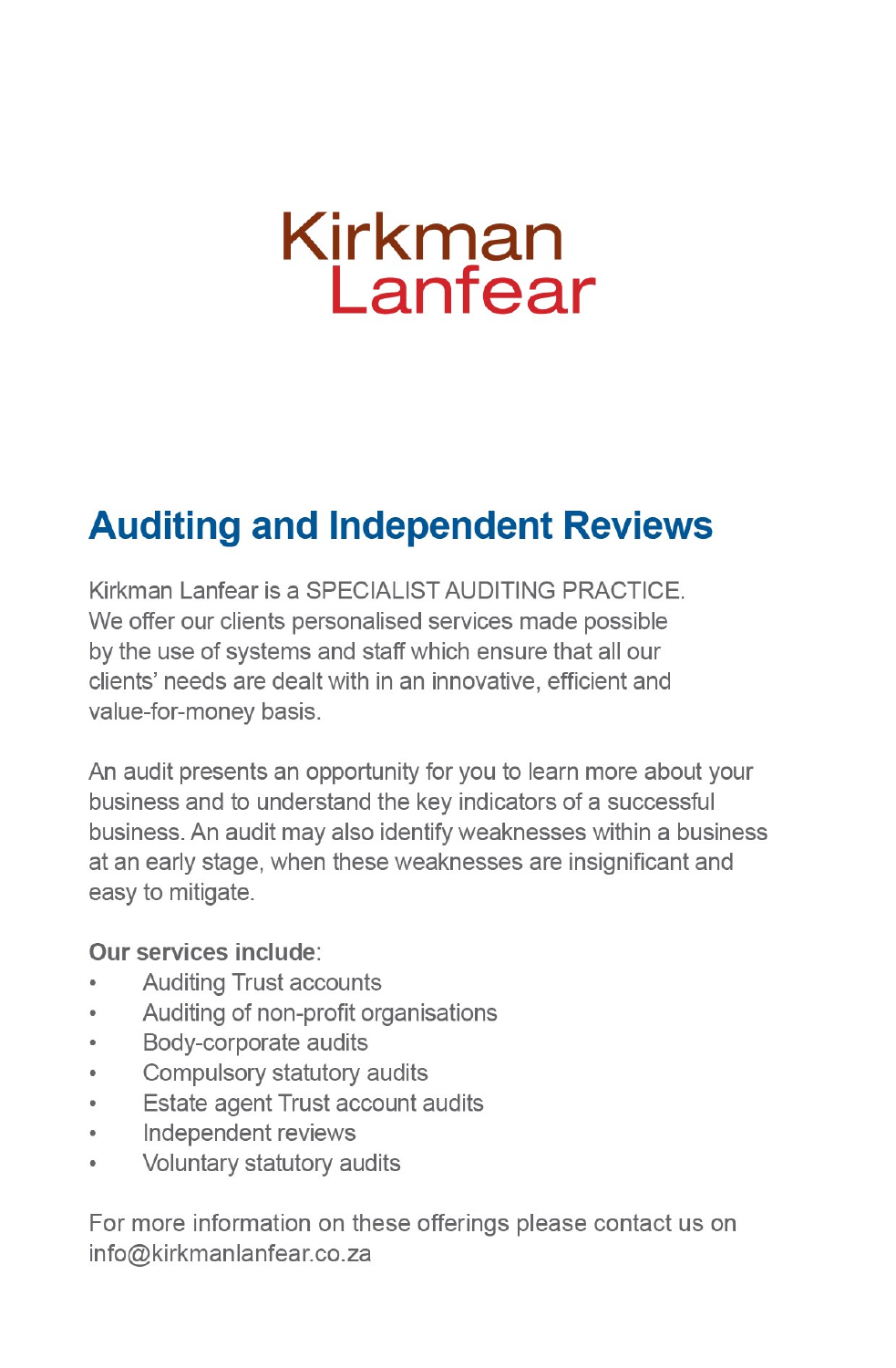### **BUDGET** PROPOSALS

### **1 Foreign Remuneration Exemption**

The limit of R1 million, has been increased to R1,25 million as from 1 March 2020.

### **2 Tax Residency**

There is concern that SARB emigration is being abused as a method to cease South African tax residency. The emigration process and its consequences will be reviewed.

### **3 Broadening the Corporate Tax Base**<br>• Current incentives will be reviewed and a

- Current incentives will be reviewed and possibly limited.
- Sunset clauses may be introduced on certain capital allowances which will apply from 28 February 2022.
- Corporate interest deductions may be limited to combat base erosion and profit shifting.
- The special allowance for industrial policy projects will not be renewed beyond 31 March 2020.
- The urban development zone incentive will be renewed for one year whilst the general review of incentives is completed.

### **4 Reduction of Assessed Losses**

Corporate assessed losses carried forward will be restricted to 80% for years of assessment commencing 1 January 2021.

### **5 Section 7C**

Further anti-avoidance measures will be introduced to curb the use of preference share arrangements currently used to the circumvent the application section 7C.

### **6 Environmental Taxes**

Various enhancements to these taxes to assist with the global crisis on climate change will be considered, including:

- Restructuring the general fuel levy to include a local air pollution emissions component.
- Reviewing inefficient fossil fuel subsidies, including the VAT zero-rating of transport fuels.
- Considering product taxes on electrical and electronic waste.
- Reviewing the tax treatment of company cars to incentivise use of more fuel-efficient vehicles.

This booklet is published by PKF Publishers (Pty) Ltd for and on behalf of



- All information contained herein is believed to be correct at the time of publication, 26 February 2020. The contents should not be used as a basis for action without further professional advice.
- While utmost care has been taken in the compilation of this publication no responsibility will be accepted for any inaccuracies, errors or omissions.
- The information incorporates commentary from the budget speech but the legislation finally enacted may differ.
- Changes in rates of tax announced in the budget speech for the 2021 tax year become effective only once the legislation is enacted by Parliament.
- Copyright subsists in this work. No part of this work may be reproduced in any form or by any means without the publisher's written permission.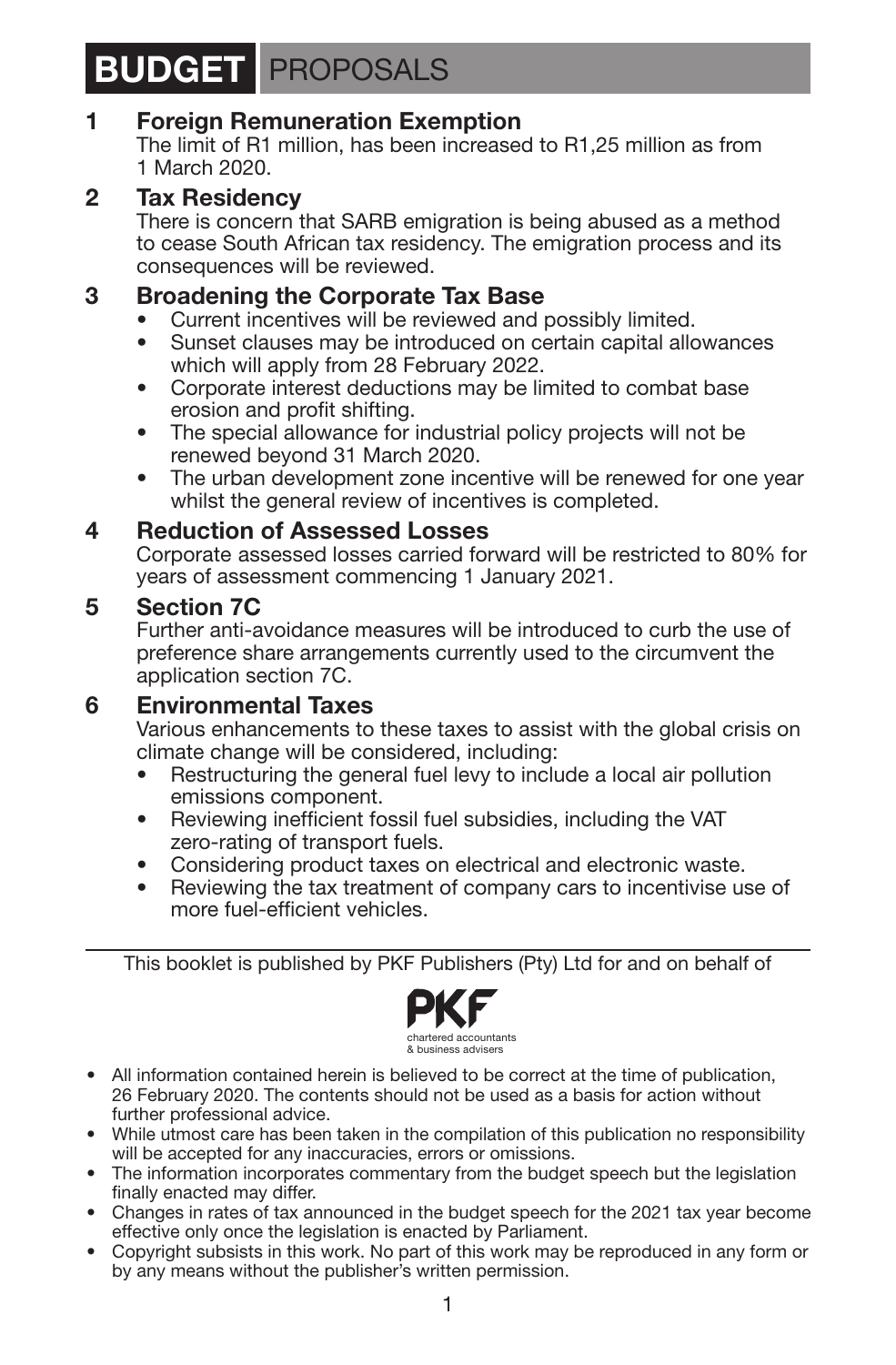

| <b>Administrative Penalties</b>         | 51             |
|-----------------------------------------|----------------|
| <b>Arbitration Awards</b>               | 13             |
| Assessed Losses Ring-Fenced             | 47             |
| <b>Body Corporates</b>                  | 48             |
| <b>Bond/Instalment Repayments</b>       | 41             |
| <b>Broad-Based Employee Equity</b>      | 20             |
| <b>Budget Proposals</b>                 | 1              |
| <b>Bursaries and Scholarships</b>       | 20             |
| Capital Gains Tax                       | 26             |
| Capital Incentive Allowances            | 23             |
| Common Reporting Standard               | 38             |
| Country-by-Country Reporting            | 38             |
| <b>Debt Reductions</b>                  | 21             |
| Deductions - Donations                  | 48             |
| Deductions - Employees                  | 11             |
| Deductions - Retirement                 | 18             |
| Deductions - Royalties                  | 35             |
| Deductions - Travel Expenses            | 17             |
| Deemed Capital - Disposal of Shares     | 29             |
| <b>Deemed Employees</b>                 | 12             |
| <b>Directors Fees</b>                   | 13             |
| <b>Dispute Resolution</b>               | 50             |
| Dividend Stripping                      | 29             |
| Dividends Tax                           | 8              |
| <b>Donations Tax</b>                    | 53             |
| <b>Double Taxation Agreements</b>       | 34             |
| Doubtful Debt Allowance                 | 30             |
| <b>Effective Tax Rate</b>               | $\overline{4}$ |
| <b>Environmental Expenditure</b>        | 22             |
| <b>Estate Duty</b>                      | 53             |
| <b>Exchange Control Regulations</b>     | 44             |
| <b>Executor's Remuneration</b>          | 53             |
| Exemptions - Individuals                | 11             |
| Farming Income                          | 43             |
| Foreign Companies/Branch Tax            | $\overline{4}$ |
| Foreign Employment Income               | 3              |
| <b>Fringe Benefits</b>                  | 14             |
| Headquarter Company                     | 35             |
| <b>Hotel Allowances</b>                 | 22             |
| <b>Income Protection Contributions</b>  | 16             |
| <b>Industrial Policy Projects</b>       | 30             |
| <b>Interest Rates - Changes</b>         | 42             |
| <b>IRP 5 Codes</b>                      | 54             |
| Learnership Allowances                  | 30             |
| <b>Limitation of Interest Deduction</b> | 21             |
| Loans to Trusts - Section 7C            | 3              |
| Married in Community of Property        | 13             |
| Medical Aid Tax Credits                 | 5              |
| Medical Expense Tax Credits             | 10             |
| National Credit Act                     | 42             |
| Non-Residents                           | 34             |
| Patent and Intellectual Property        | 47             |

| Penalties and Interest              | 41             |
|-------------------------------------|----------------|
| Pre-Paid Expenditure                | 31             |
| Pre-Production Interest             | 31             |
| Pre-Trading Expenditure             | 31             |
| <b>Prime Overdraft Rates</b>        | 40             |
| <b>Provisional Tax</b>              | 9              |
| <b>Public Benefit Organisations</b> | 48             |
| <b>Recreational Clubs</b>           | 48             |
| <b>Reinvestment Relief</b>          | 29             |
| Relocation of an Employee           | 18             |
|                                     | 49             |
| Reportable Arrangements             | 18             |
| Research and Development            | 32             |
| Residence Based Taxation            | 22             |
| Residential Building Allowances     |                |
| <b>Restraint of Trade</b>           | 13             |
| Retention of Documents/Records      | 56             |
| Retirement Lump Sum Benefits        | 19             |
| Secondary Tax on Companies          | 4              |
| Securities Transfer Tax             | 31             |
| <b>Skills Development Levy</b>      | 42             |
| <b>Small Business Corporations</b>  | $\overline{7}$ |
| Special Economic Zones              | 48             |
| <b>Strategic Allowances</b>         | 26             |
| Subsistence Allowances              | 16             |
| <b>Suspension of Payment</b>        | 51             |
| <b>Tax Clearance</b>                | 49             |
| Tax Free Savings Accounts           | 13             |
| Tax Rates - Companies               | 4              |
| Tax Rates - Individuals             | 5              |
| <b>Tax Rates - Trusts</b>           | 6              |
| <b>Tax Rebates</b>                  | 5              |
| <b>Tax Thresholds</b>               | 5              |
| <b>Transfer Duty</b>                | 40             |
| <b>Transfer Pricing</b>             | 39             |
| <b>Travel Allowances</b>            | 16             |
| Trust Distributions - Local Trust   | 52             |
| Trust Distributions - Foreign Trust | 52             |
| Turnover Tax - Micro-Businesses     | 6              |
| <b>Understatement Penalties</b>     | 50             |
| <b>Unquantified Proceeds</b>        | 29             |
| Value-Added Tax                     | 46             |
| Variable Remuneration               | 17             |
| VAT Relief for Developers           | 47             |
| VAT Relief Inter-Group              | 47             |
| Venture Capital Investments         | 31             |
| <b>Voluntary Disclosure</b>         | 50             |
| Wear and Tear Allowances            | 24             |
| Withholding Taxes Summary           | 36             |
| Withdrawal Lump Sum Benefits        | 19             |
| Withholding Tax on Interest         | 34             |
| Withholding Tax on Royalties        | 35             |
| Youth Employment Incentive          | 20             |
|                                     |                |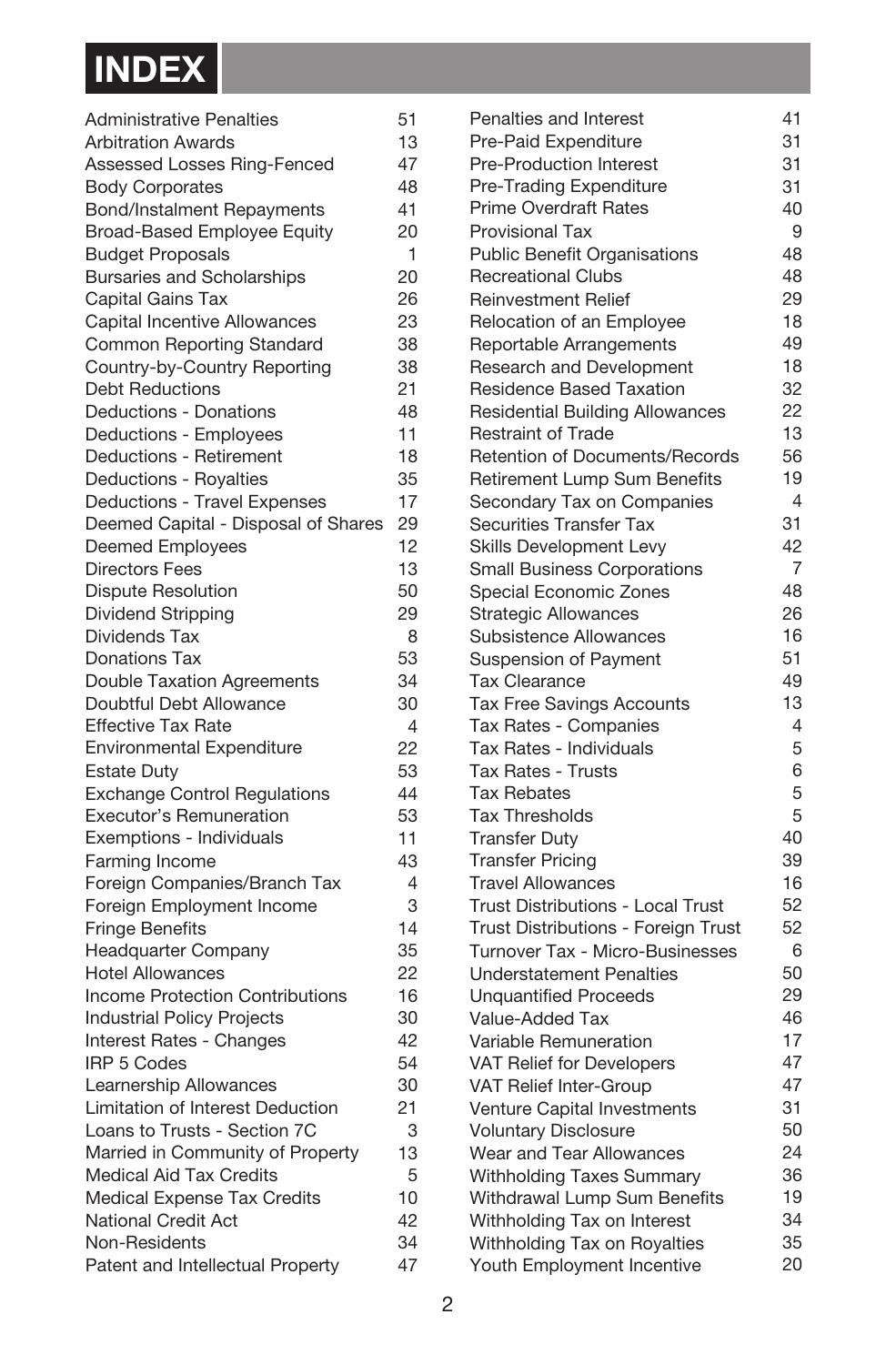# **LOANS TO TRUSTS** SECTION 7C

As from 1 March 2017, interest-free or low interest loans to a trust by a connected natural person or by a company connected to that natural person give rise to a deemed donation. The donation is the difference between the interest rate charged and the official interest rate applied to the loan amount. This deemed donation applies to new and existing loans, excluding:

- Loans to certain vesting trusts<br>• Loans to special trusts created
- **•** Loans to special trusts created solely for the benefit of any person with a disability
- **•** Loans to certain share incentive trusts
- **•** Loans to approved public benefit organisations
- Loans funding the primary residence of that person or their spouse<br>• Loans to small business funding entities
- **•** Loans to small business funding entities
- **•** Loans where transfer pricing rules apply
- **•** Loans provided in terms of a Sharia compliant financing arrangement
- **•** Loans subject to Dividends Tax
- **•** Unpaid beneficiary distributions, subject to certain provisions which may include a requirement that:
	- the trust deed stipulates (or the trustees have the sole discretion to determine) the time and extent of payment of such vested amount
	- the beneficiary has not entered into an agreement with the trustee to retain such amount in the trust.

The interest foregone is treated as an ongoing annual donation by the natural person as at the end of the tax year. Donations Tax will be payable at the end of March each year. The annual Donations Tax exemption of R100 000 may be claimed if not already utilised.

As from 19 July 2017, further anti-avoidance rules extend the deemed donation to loans provided by natural persons to companies held by trusts or to loans ceded to connected natural persons such as trust beneficiaries.

**Example:** Where an interest free loan of R1.5 million was provided to a trust on 1 March 2019 and the loan remained constant during the year, the calculation is: R

| Loan                                                                | 1 500 000.00 |
|---------------------------------------------------------------------|--------------|
| Interest 1 March 2019 to 31 July 2019 (153/366 days) at 7,75%       | 48 596.31    |
| Interest 1 August 2019 to 31 January 2020 (184/366 days) at 7,50%   | 56 557.38    |
| Interest 1 February 2020 to 29 February 2020 (29/366 days) at 7,25% | 8 616.80     |
| Deemed donation                                                     | 113 770.49   |
| Less annual exemption                                               | 100 000.00   |
| Net deemed donation at 29 February 2020                             | 13 770.49    |
| Donations Tax at 20% (due 31 March 2020)                            | 2 754.10     |
|                                                                     |              |

### **FOREIGN EMPLOYMENT** INCOME

As from 1 March 2020, foreign employment income not exceeding R1,25 million is exempt, provided the person spends more than 183 days, of which at least 60 days is continuous, outside of South Africa in any 12 month period commencing or ending during that year of assessment.

Prior to 1 March 2020, foreign employment income is fully exempt provided the same days requirement is met.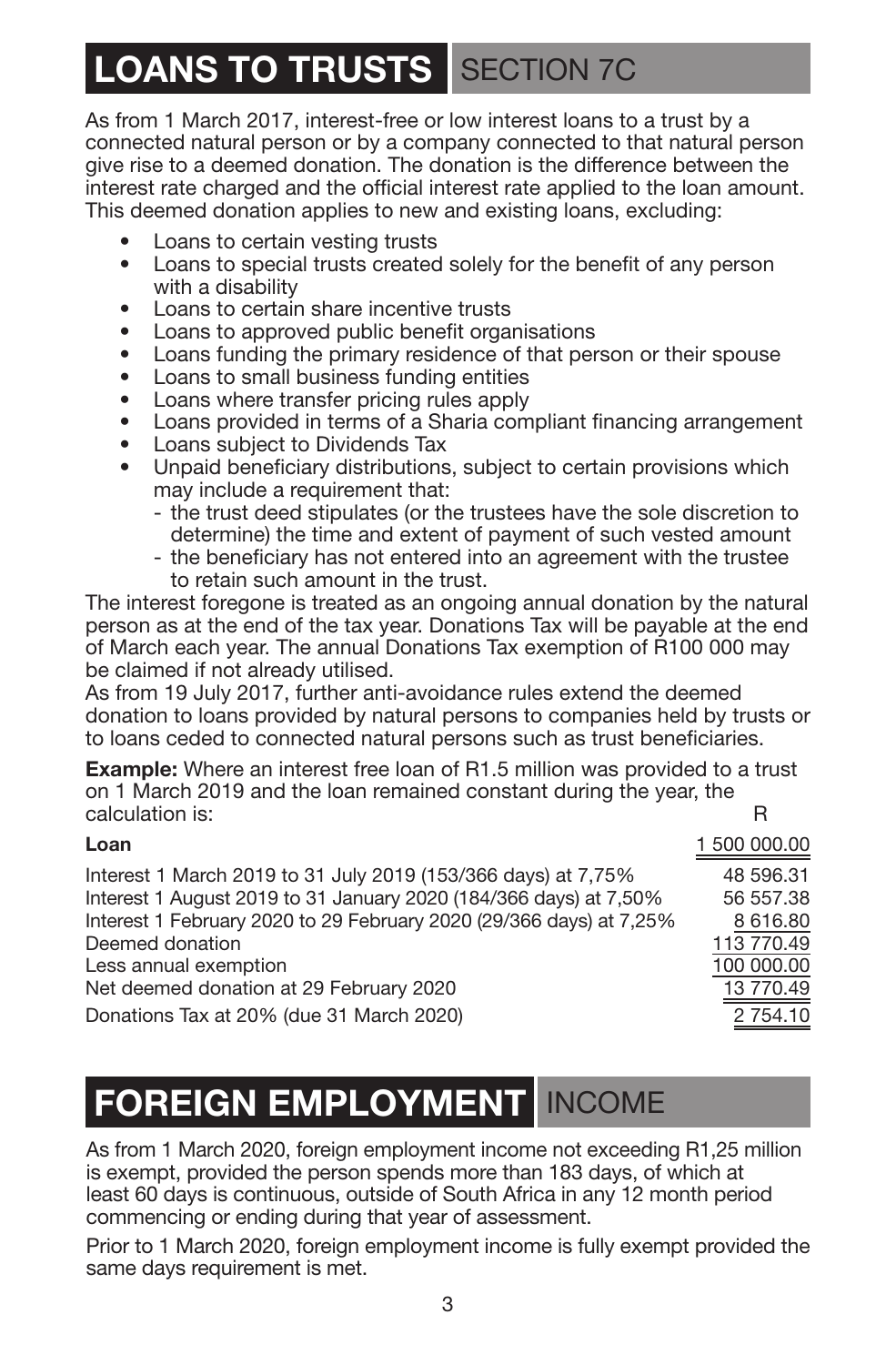### **TAX RATES** COMPANIES

### **Income Tax**

For years of assessment ending during the following periods:

|  | 1 April 1994 - 31 March 1999 | 35% |
|--|------------------------------|-----|
|  | 1 April 1999 - 31 March 2005 | 30% |
|  | 1 April 2005 - 31 March 2008 | 29% |
|  | 1 April 2008 - 31 March 2021 | 28% |

### **SA Income - Foreign Company/Branch Tax**

For years of assessment ending during the following periods:

|  | 1 April 1996 - 31 March 1999 | 40% |
|--|------------------------------|-----|
|  | 1 April 1999 - 31 March 2005 | 35% |
|  | 1 April 2005 - 31 March 2008 | 34% |
|  | 1 April 2008 - 31 March 2012 | 33% |
|  | 1 April 2012 - 31 March 2021 | 28% |

### **Secondary Tax on Companies**

| Dividend declared between 22 June 1994 and 13 March 1996      | 25%   |
|---------------------------------------------------------------|-------|
| Dividend declared between 14 March 1996 and 30 September 2007 | 12.5% |
| Dividend declared between 1 October 2007 and 31 March 2012    | 10%   |

### **Dividends Tax**

Dividend paid or becomes due and payable from 1 April 2012 15% Dividend paid or becomes due and payable from 22 February 2017 20%

| <b>EFFECTIVE</b>                             | <b>TAX RATE</b>    |                                 |                             |                    |
|----------------------------------------------|--------------------|---------------------------------|-----------------------------|--------------------|
|                                              |                    |                                 | Tax year                    |                    |
|                                              | 2014<br>to<br>2016 | 2017<br>Prior to<br>22 Feb 2017 | 2017<br>From<br>22 Feb 2017 | 2018<br>to<br>2021 |
|                                              | R                  | R                               | R                           | R                  |
| Taxable income<br>Less: Normal tax           | 100,00<br>28,00    | 100,00<br>28,00                 | 100,00<br>28,00             | 100,00<br>28,00    |
| Available for distribution<br>Less: Dividend | 72,00<br>72,00     | 72,00<br>72,00                  | 72,00<br>72,00              | 72,00<br>72,00     |
| Retained                                     | 0                  | 0                               | 0                           | 0                  |
| Total tax                                    | 38,80              | 38,80                           | 42,40                       | 42,40              |
| Normal tax<br>Dividends Tax                  | 28,00<br>10,80     | 28,00<br>10,80                  | 28,00<br>14,40              | 28,00<br>14,40     |
| Effective rate                               | 38,80%             | 38,80%                          | 42,40%                      | 42,40%             |

Assumes all profits are declared as a dividend.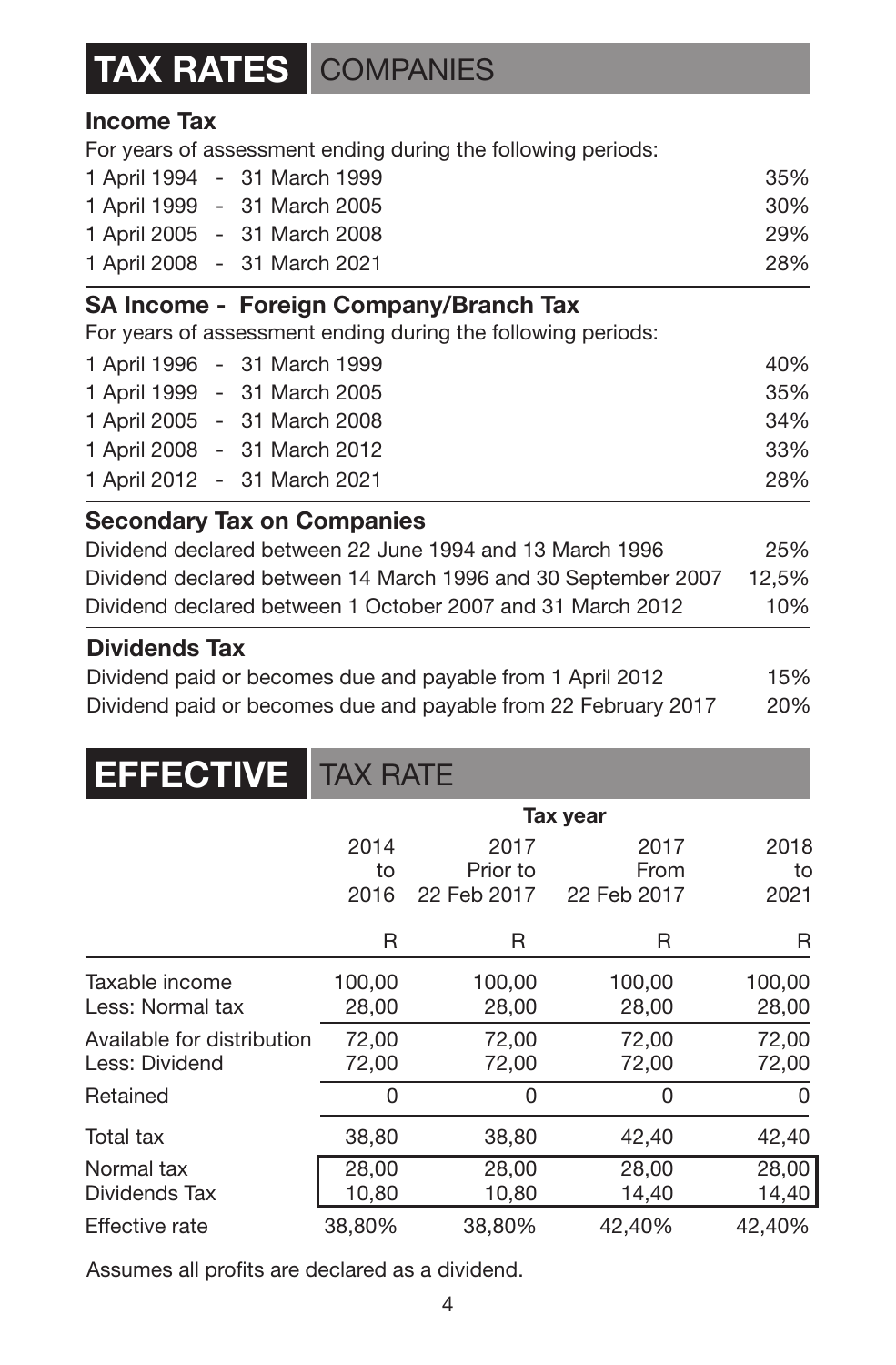### **TAX RATES** INDIVIDUALS - 2020

### **Taxable income <b>Rates of tax**

R 0 - R 195 850 R 195 851 - R 305 850  $R$  305 851 - R 423 300 R 423 301 - R 555 600  $R$  555 601 - R 708 310 R 708 311 - R1 500 000  $R1 500 001 +$ 

|  |  | 18% of each R1 |  |                                                 |  |  |
|--|--|----------------|--|-------------------------------------------------|--|--|
|  |  |                |  | R 35 253 + 26% of the amount over R 195 850     |  |  |
|  |  |                |  | R $63853 + 31\%$ of the amount over R 305850    |  |  |
|  |  |                |  | R100 263 + 36% of the amount over $R$ 423 300   |  |  |
|  |  |                |  | $R147891 + 39\%$ of the amount over $R$ 555 600 |  |  |
|  |  |                |  | $R207448 + 41\%$ of the amount over $R$ 708 310 |  |  |
|  |  |                |  | R532 041 + 45% of the amount over R1 500 000    |  |  |



#### **Taxable income Rates of tax**

|              | R 0-R 205 900 18% of each R1                                       |  |
|--------------|--------------------------------------------------------------------|--|
|              | R 205 901 - R 321 600 R 37 062 + 26% of the amount over R 205 900  |  |
|              | R 321 601 - R 445 100 R 67 144 + 31% of the amount over R 321 600  |  |
|              | R 445 101 - R 584 200 R105 429 + 36% of the amount over R 445 100  |  |
|              | R 584 201 - R 744 800 R155 505 + 39% of the amount over R 584 200  |  |
|              | R 744 801 - R1 577 300 R218 139 + 41% of the amount over R 744 800 |  |
| R1 577 301 + | R559 464 + 45% of the amount over R1 577 300                       |  |



|                         | Taxable income       |                      |  |
|-------------------------|----------------------|----------------------|--|
|                         | 2020                 | 2021                 |  |
| Persons under 65        | R 79,000             | R 83 100             |  |
| Persons 65 and under 75 | R <sub>122</sub> 300 | R <sub>128</sub> 650 |  |
| Persons 75 and over     | R <sub>136</sub> 750 | R <sub>143</sub> 850 |  |

### **TAX** REBATES

| Amounts deductible from the tax pavable | 2020                | 2021                |
|-----------------------------------------|---------------------|---------------------|
| Persons under 65                        | R <sub>14</sub> 220 | R <sub>14</sub> 958 |
| Persons 65 and under 75                 | R <sub>22</sub> 014 | R <sub>23</sub> 157 |
| Persons 75 and over                     | R <sub>24</sub> 615 | R <sub>25</sub> 893 |

### **MEDICAL AID** TAX CREDITS

| Monthly amounts deductible from tax payable 2020 |      | 2021 |
|--------------------------------------------------|------|------|
| Main member                                      | R310 | R319 |
| Main member with one dependant                   | R620 | R638 |
| Main member with two dependants                  | R829 | R853 |

Each additional dependant qualifies for a further rebate or credit of R215 (2020 : R209) per month.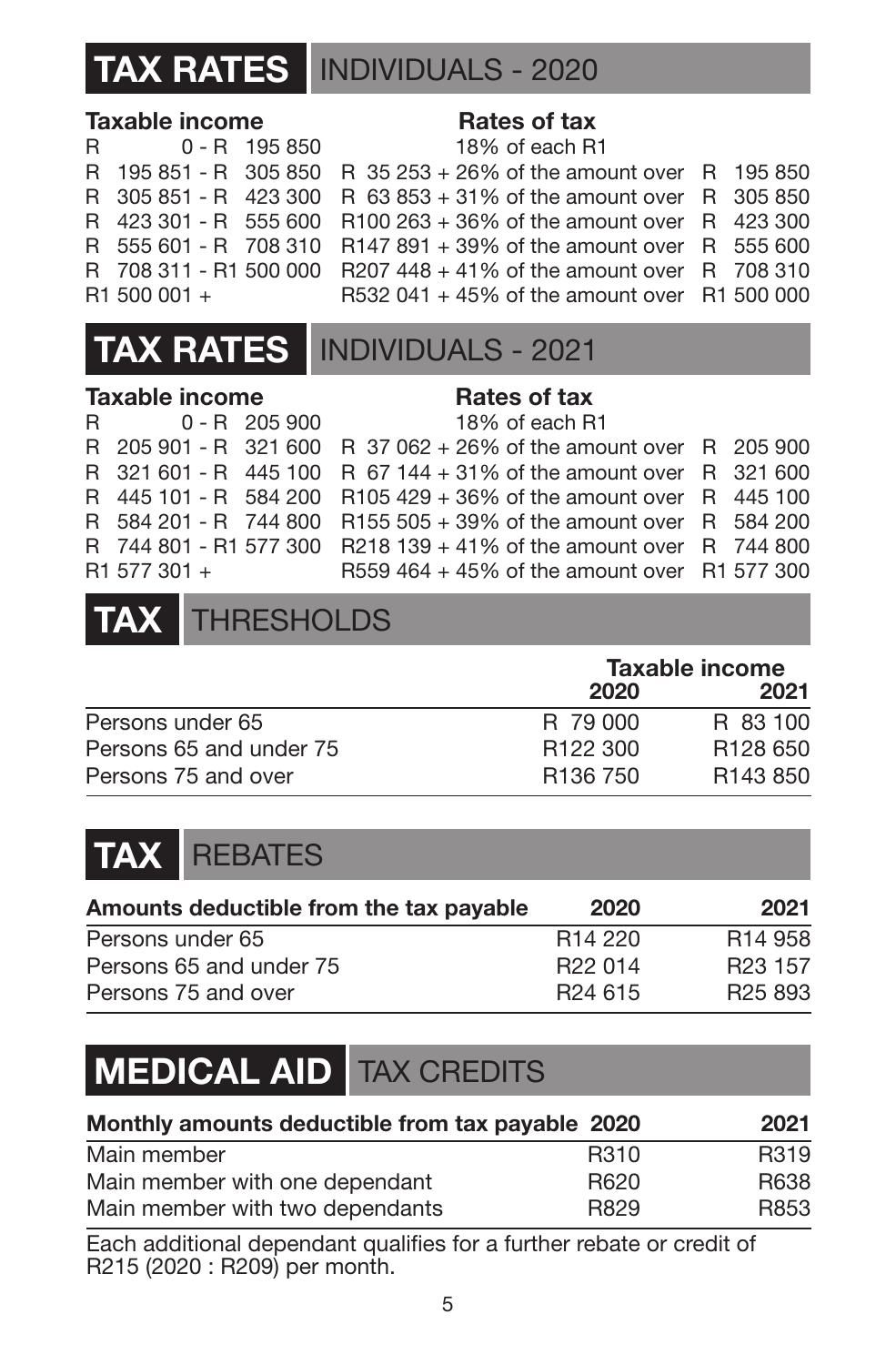| <b>TAX RATES TRUSTS</b> |      |           |           |
|-------------------------|------|-----------|-----------|
| Rate of tax             | 2015 | 2016-2017 | 2018-2021 |
| All taxable income      | 40%  | 41%       | 45%       |

Special trusts are taxed at the rates applicable to individuals, but are not entitled to any rebate. The 40% inclusion rate for a taxable capital gain applies to both types of special trusts.

A special trust is one created:

- solely for the benefit of a person affected by a mental illness or serious physical disability which prevents that person from earning sufficient income to maintain himself. Where the person for whose benefit the trust was established dies prior to or on the last day of the year of assessment the trust will no longer be regarded as a special trust
- as a testamentary trust established solely for the benefit of minor children who are alive and related to the deceased on the date of death. Where the youngest beneficiary turns 18 years of age (2013 : 21) prior to or on the last day of the year of assessment, the trust will no longer be regarded as a special trust.

### **TURNOVER TAX MICRO-BUSINESSES**

Years of assessment ending between 1 March 2014 and 28 February 2015

### **Turnover Rates of tax**

| R |                       | 0 - R 150 000 | Nil                                         |
|---|-----------------------|---------------|---------------------------------------------|
|   | R150 001 - R 300 000  |               | 1% of the amount over R 150 000             |
|   | R300 001 - R 500 000  |               | $R$ 1 500 + 2% of the amount over R 300 000 |
|   | R500 001 - R 750 000  |               | $R$ 5 500 + 4% of the amount over R 500 000 |
|   | R750 001 - R1 000 000 |               | R 15 500 + 6% of the amount over R 750 000  |

Years of assessment ending between 1 March 2015 and 28 February 2021

| <b>Turnover</b> |                       |                 | Rates of tax                                |
|-----------------|-----------------------|-----------------|---------------------------------------------|
| IR.             |                       | $0 - R$ 335 000 | Nil                                         |
|                 | R335 001 - R 500 000  |                 | 1% of the amount over R 335 000             |
|                 | R500 001 - R 750 000  |                 | $R$ 1 650 + 2% of the amount over R 500 000 |
|                 | R750 001 - R1 000 000 |                 | R $6650 + 3%$ of the amount over R 750 000  |

This simplified turnover-based tax system applies to qualifying sole proprietors, partnerships and incorporated businesses with a turnover of less than R1 million per year.

This system is elective. For years of assessment commencing on or after 1 March 2012, a micro-business can voluntarily exit the system at the end of any year of assessment. However, once out of the system the taxpayer will not be permitted to re-enter.

Prior to this, a three year lock-in period existed for exit and re-entry into the system. Personal services rendered under employment-like conditions and certain professional services are **excluded** from this system.

For years of assessment commencing on or after 1 March 2018, transitional measures were introduced to eliminate penalties when turnover exceeds R1 million and the micro-business is obliged to exit the system.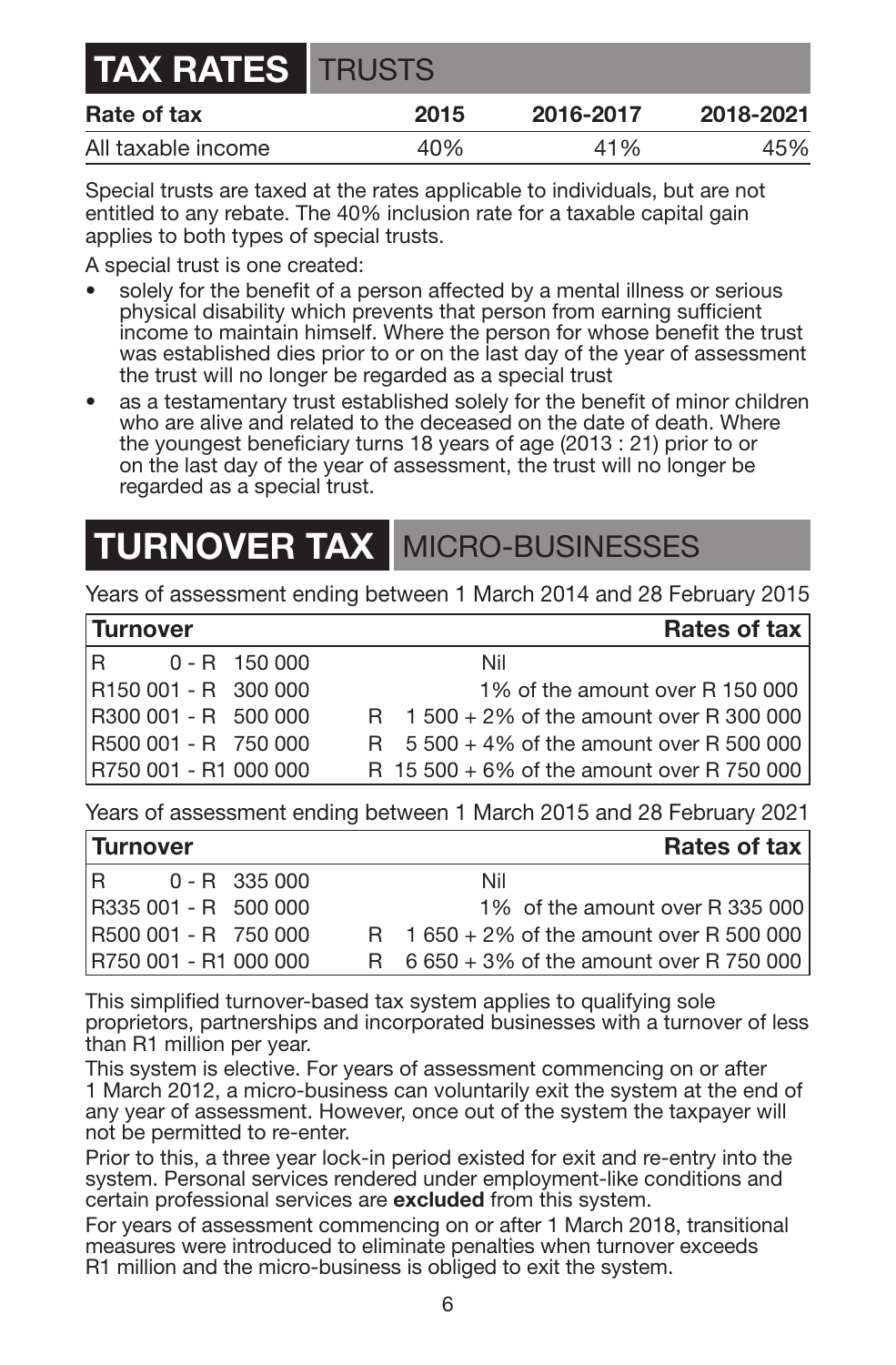### **SMALL BUSINESS** CORPORATIONS

Years of assessment ending between 1 April 2019 and 31 March 2020

| Taxable income      | Rates of tax                               |
|---------------------|--------------------------------------------|
| $0 - R$ 79 000<br>R | Nil                                        |
| R 79 000 - R365 000 | 7% of the amount over R 79 000             |
| R365 001 - R550 000 | $R20020 + 21\%$ of the amount over R365000 |
| $R550001 +$         | R58 870 + 28% of the amount over R550 000  |

Years of assessment ending between 1 April 2020 and 31 March 2021

| Taxable income      | Rates of tax                                |
|---------------------|---------------------------------------------|
| 0 - B 83 100<br>IR. | Nil                                         |
| R 83 101 - R365 000 | 7% of the amount over R 83 100              |
| R365 001 - R550 000 | $R19733 + 21\%$ of the amount over R365 000 |
| R550 001 +          | R58 583 + 28% of the amount over R550 000   |

### **Qualifying requirements:**

- All shareholders or members throughout the year of assessment are natural persons who do not hold an interest in any other private company, close corporation or co-operative other than those which:
	- are inactive and have assets with a market value less than R5 000; or
	- have taken steps to liquidate, wind-up or deregister (effective for years of assessment commencing on or after 1 January 2011).
- Gross income for the year of assessment does not exceed R20 million (2013 : R14 million).
- Not more than 20% of the gross income and all capital gains consists collectively of **investment income** and income from the rendering of a **personal service***.*

**Investment income** includes any annuity, interest, rental income from immovable property, royalty or any income of a similar nature, local dividends, foreign dividends (as from 1 April 2012) and any proceeds derived from investment or trading in financial instruments (including futures, options and other derivatives), marketable securities or immovable property.

**Personal service** includes any service in the field of accounting, actuarial science, architecture, auctioneering, auditing, broadcasting, consulting, draughtmanship, education, engineering, financial service broking, health, information technology, journalism, law, management, real estate broking, research, sport, surveying, translation, valuation or veterinary science, performed personally by any person who holds an interest in the company, co-operative or close corporation, except where such small business corporation employs three or more unconnected full-time employees for core operations throughout the year of assessment.

• The company, close corporation or co-operative is not a personal service provider or venture capital company.

Where the business operates in a special economic zone the tax rate is the lower of 15% or the rate determined in accordance with the tables.

### **Investment incentive**

The full cost of any asset used directly in a process of manufacture and brought into use for the first time on or after 1 April 2001, may be deducted in the tax year in which the asset is brought into use. As from 1 April 2005, all other depreciable assets may be written off on a 50/30/20 basis.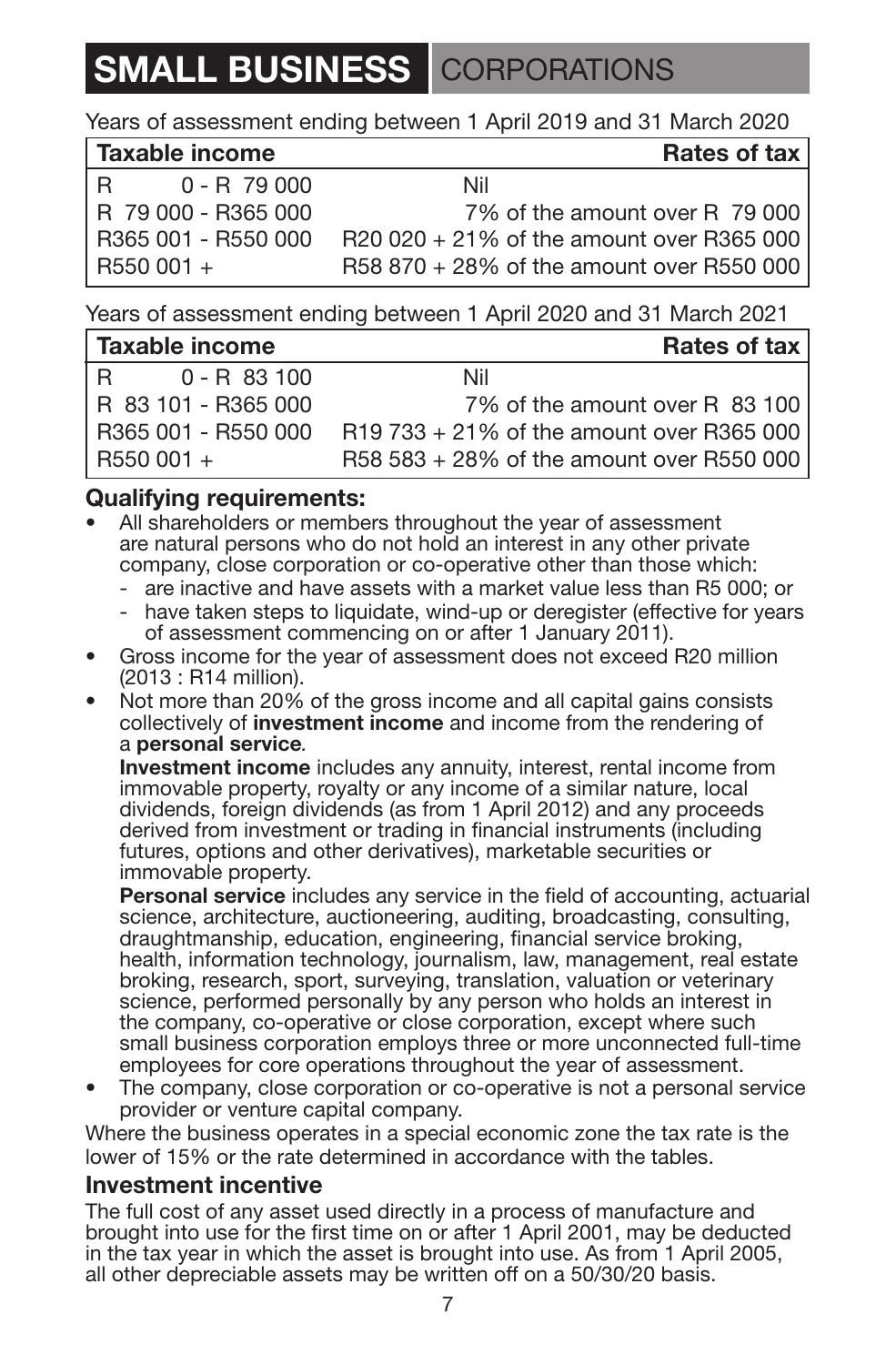# **DIVIDENDS**

Dividends Tax is applicable to all South African resident companies as well as non-resident companies listed on the JSE. Dividends Tax is borne by the shareholder at a rate of 20% (prior to 22 February 2017 : 15%), subject to any reduction in terms of a double taxation agreement. Tax on dividends *in*  specie remains the liability of the company declaring the dividend.

### **Exemptions from Dividends Tax**

South African resident companies, the Government, public benefit organisations, certain exempt bodies, closure rehabilitation trusts, retirement funds, shareholders in a registered micro-business (provided the dividend does not exceed R200 000 in the year of assessment), are exempt from Dividends Tax. The exemption also applies to dividends *in specie*.

As from 1 April 2012, any dividend that was subject to STC is also exempt. A non-resident receiving a dividend from a non-resident company, which is listed on the JSE, is exempt from Dividends Tax.

### **Withholding Tax Obligations**

The company declaring the dividend, other than dividends *in specie*, is required to withhold the Dividends Tax on payment. Liability for withholding tax shifts if the dividend is paid to a regulated intermediary which includes central securities depository participants, brokers, collective investment schemes, approved transfer secretaries and linked investment service providers.

Dividends Tax can be eliminated or reduced upon the timely receipt of a written declaration that the shareholder is either entitled to an exemption or to double taxation agreement relief and an undertaking that the shareholder will inform the company should there be a change in circumstances. As from 1 July 2020, the written declaration and undertaking must be renewed every five years from the date of the original declaration. In the case of dividends *in specie* there is no withholding obligation, as the tax is the liability of the company declaring the dividend.

### **Dividend Definition**

The definition of a dividend includes all distributions to a shareholder, other than:

- a reduction of contributed tax capital
- an issue of capitalisation shares
- a general share buy-back by a JSE listed company
- an issue of shares as consideration for a share buy-back
- certain transfer pricing adjustments

A distribution of contributed tax capital must be recorded in writing by the directors prior to making the distribution.

### **Low Interest or Interest-Free Loans**

There is a deemed dividend implication where a low interest or interest-free loan or advance is made by a company to a resident natural person or trust connected to the company or to a person (other than a company) who is connected to such natural person or trust. The deemed dividend is the difference between the interest rate charged and the official interest rate applied to the loan amount and is treated as a cash dividend.

### **Share Buy-back**

Where an unlisted company buys back any portion of its own shares, the portion distributed from contributed tax capital will be subject to Capital Gains Tax and the portion distributed from reserves will be subject to Dividends Tax.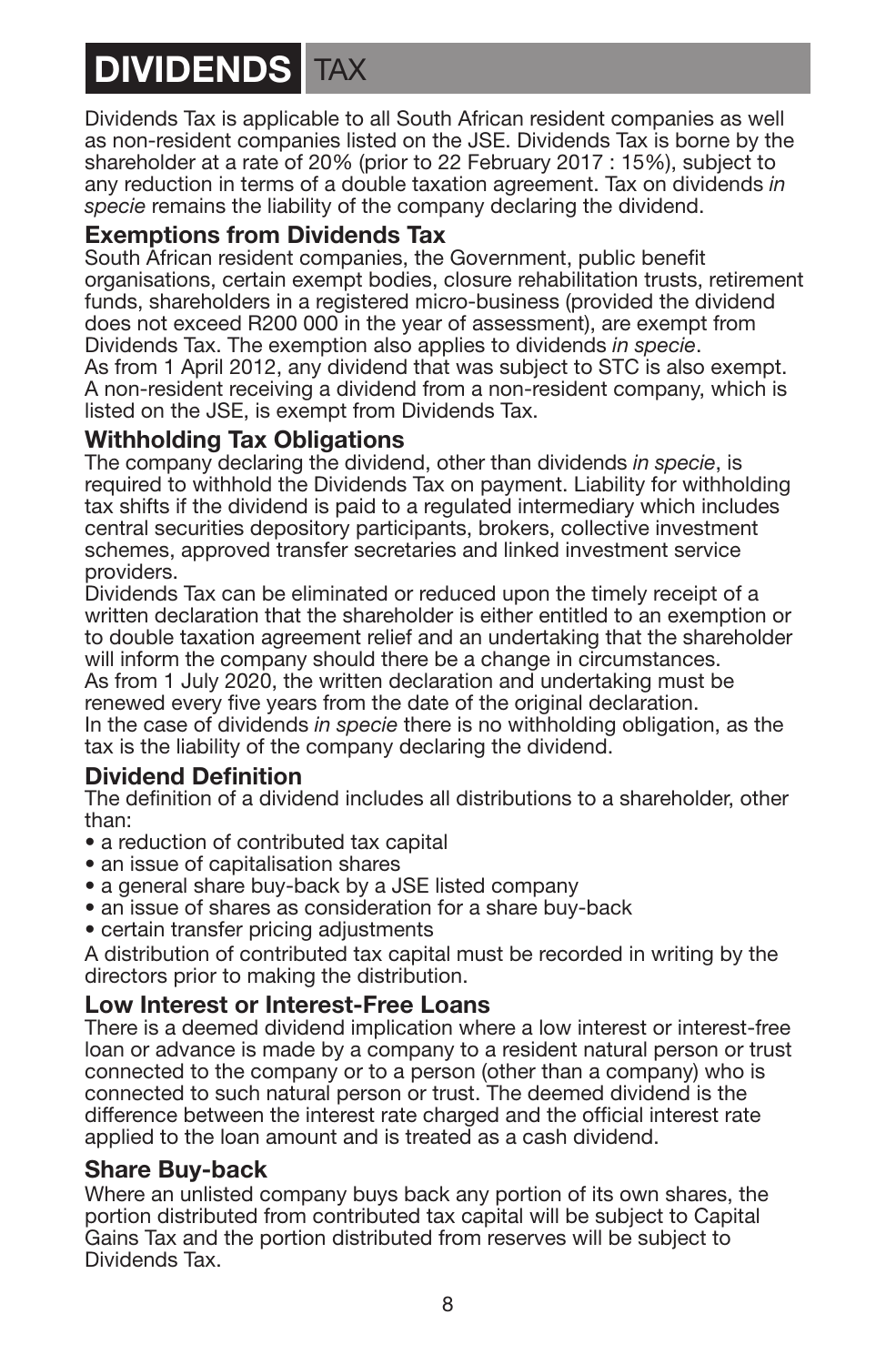### **PROVISIONAL** TAX

### **First Year of Assessment**

Where a taxpayer has not been assessed previously, a reasonable estimate of the taxable income, and not merely a default of nil, must be made.

#### **First Payment**

The estimate of taxable income may not be less than the basic amount without the consent of SARS.

#### **Second Payment**

A two-tier system applies depending on the taxpayer's taxable income:

- **Actual taxable income of R1 million or less** To avoid any penalty the basic amount may be used. If a lower estimate is used, this must be within 90% of the taxable income finally assessed.
- **Actual taxable income exceeds R1 million** To avoid any penalty the estimate must be within 80% of the taxable income, excluding retirement fund lump sums, finally assessed.

If the above requirements are not met, a penalty of 20% is levied on the difference between the estimated tax and 90% of the actual tax (where the taxable income is R1 million or less), or 80% of the actual tax (where the taxable income exceeds R1 million), less the PAYE and provisional tax paid in the year of assessment. The penalty may be waived if the taxpayer can prove that due care has been taken in seriously calculating the estimate.

#### • **Non-submission of a return**

Where the return is not submitted within four months of the due date, the estimate of taxable income is deemed to be nil.

#### **Year of Death**

As from 15 January 2020, no estimate is required for the period from the last provisional return up to date of death.

#### **Third Payment**

Third provisional payments are only applicable to individuals and trusts with taxable income in excess of R50 000 and companies and close corporations with taxable income in excess of R20 000.

#### **Basic Amount**

As from 1 March 2015, the basic amount is the taxable income of the latest preceding tax year, provided the assessment is issued at least 14 days prior to the submission of the provisional tax return. If that assessment is for a tax year older than 18 months, the basic amount is increased by 8% per year.

#### **Permissible Reductions in the Basic Amount**

Capital gains, retirement fund lump sums and certain severance benefits are excluded from the basic amount.

#### **Estimates**

Where an estimate lower than the basic amount is used, capital gains must be included in that estimate and the taxpayer's circumstances must justify a lower estimate. Capital gains must be included in the second estimate if the final taxable income is expected to exceed R1 million. SARS has the right to increase any estimate, to an amount considered reasonable.

#### **Exemptions**

Natural persons, excluding sole proprietors, are exempt from provisional tax if either:

- the taxable income does not exceed the tax threshold
- the taxable income derived from interest, foreign dividends, rental from letting immovable property and remuneration from a foreign employer (not registered for PAYE) does not exceed R30 000.

Body corporates, deceased estates, PBO's, recreational clubs, shareblocks and small business funding entities are exempt from provisional tax.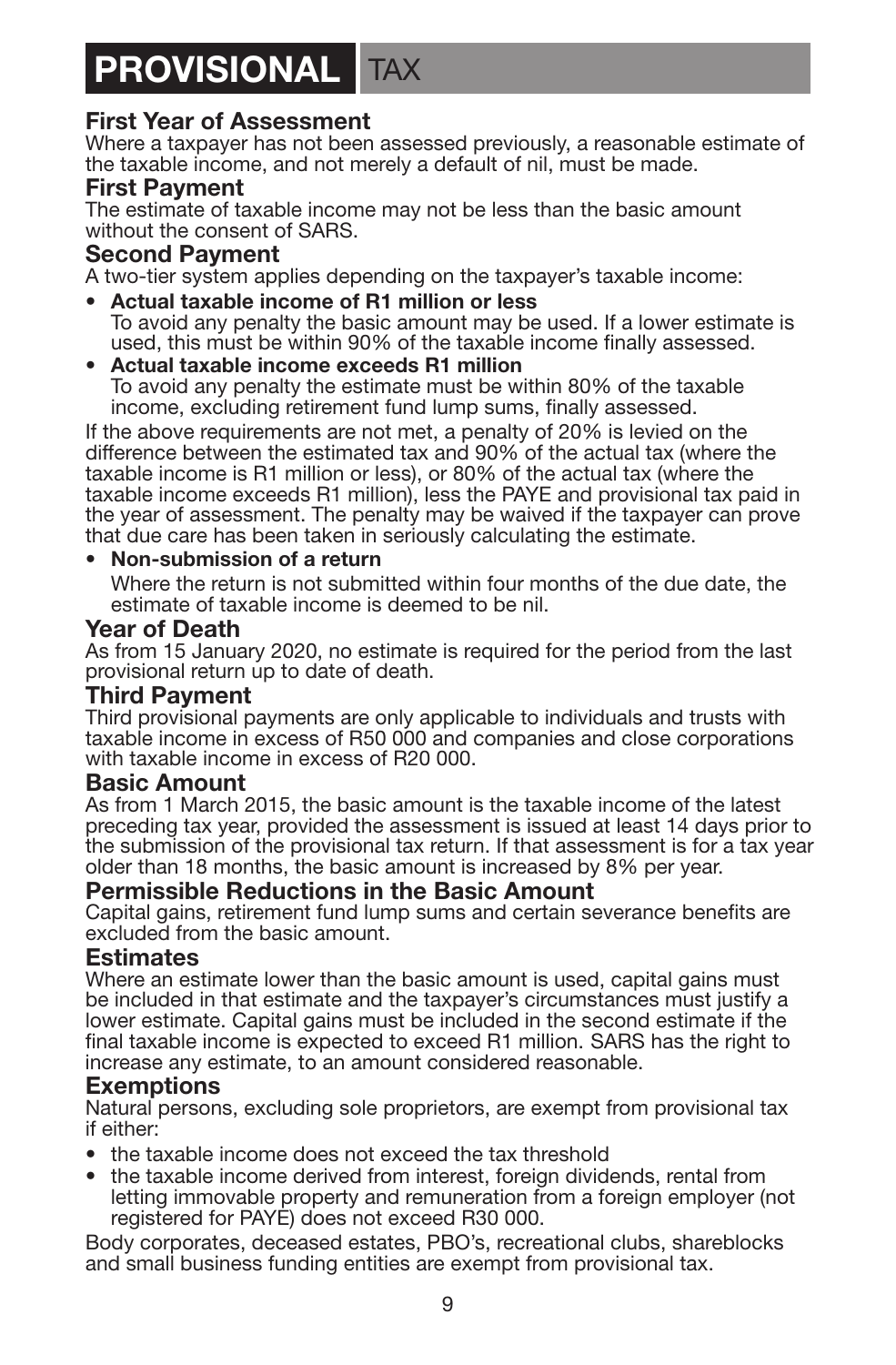## **MEDICAL EXPENSE** TAX CREDITS

#### **Medical Aid Contributions**

Medical aid contributions may be claimed as a **medical scheme fees tax credit** against tax payable as follows:

- R319 (2020 : R310) per month each for the taxpayer and the first dependant
- R215 (2020 : R209) per month for each additional dependant

Where more than one person pays the medical aid contribution, the medical scheme fees tax credit is apportioned.

#### **Younger than 65 years**

Excess contributions and other qualifying medical expenses may be claimed as an **additional medical expense tax credit** calculated as follows:

- The amount by which the formula *{[medical aid contributions - (medical scheme fees tax credit x 4)] + other qualifying medical expenses}* exceeds 7,5% of taxable income, divided by a factor of 4.

#### **65 years and older, or younger than 65 years if the taxpayer or an immediate family member has a disability**

Excess contributions and other qualifying medical expenses may be claimed as an **additional medical expense tax credit** calculated as follows:

- *{[Medical aid contributions - (medical scheme fees tax credit x 3)] + other qualifying medical expenses},* divided by a factor of 3*.*

#### **Other qualifying medical expenses include:**

- payments to medical practitioners, nursing homes and hospitals
- payments to pharmacists for **prescribed** medicines
- payments related to a disability or physical impairment including:
	- costs of special care (including training of parents or caregivers)
	- insurance, maintenance and supply of aids and special devices
	- prosthetics (including prosthetic breasts, limbs or eyes)
	- special devices (including computers suitably adapted, kidney machines, mobile ramps, wheelchairs, crutches, orthopedic shoes, pacemakers, prescription spectacles and contact lenses)
	- alterations to assets (including doorways, elevators and outdoor ramps)
	- special education for learners with disabilities (including fees for a school assistant, classroom costs and school fees, limited to the amount in excess of the fees of the closest fee-paying school)
	- certain services costs (including deaf-blind intervening services, lip-reading services, rehabilitative therapy and sign language) and service animals
	- certain reasonable travel expenses (including accommodation)
	- continence products (including catheters, diapers and disposable briefs).

**Disability** means a moderate to severe limitation of a person's ability to function or perform daily activities as a result of physical, sensory, communication, intellectual or mental impairment, if the limitation lasts more than a year and is diagnosed by a duly registered medical practitioner, in accordance with prescribed criteria.

According to the SARS guide on the medical tax credits (issue 10):

- diabetes and asthma are regarded as medical conditions and not a disability or physical impairment
- bad eyesight, hearing problems, paralysis of a portion of the body and brain dysfunctions (including dyslexia, hyperactivity or lack of concentration) are regarded as physical impairments and not disabilities.

GAP cover and medical insurance premiums do not qualify as medical aid contributions or as other qualifying medical expenses.

Recovery of expenses (including amounts received from a medical aid savings account, GAP cover or medical insurance) reduces the claim.

Expenditure paid by a taxpayer on behalf of a spouse or child must be claimed by the taxpayer who paid the expense.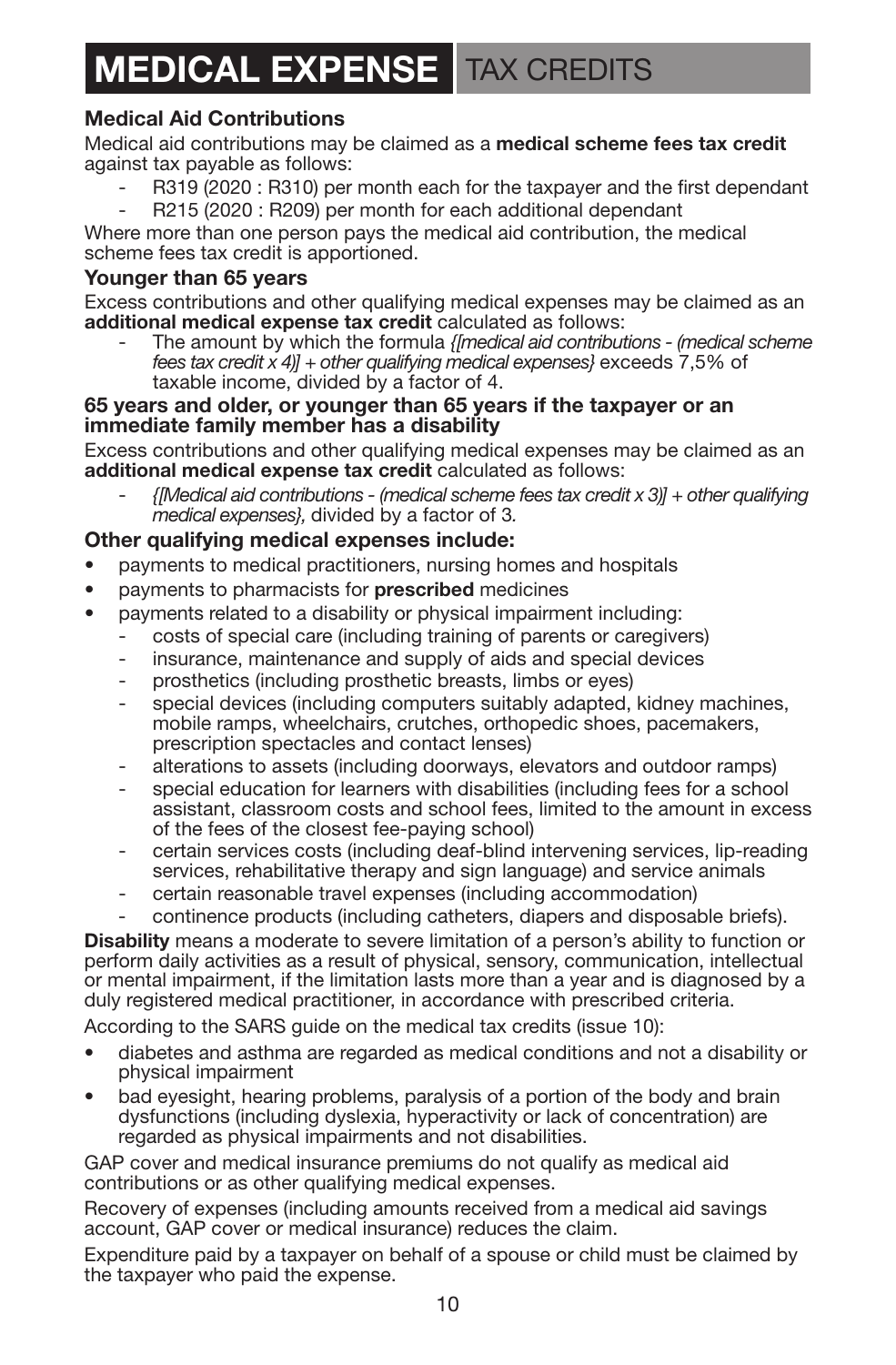### **EXEMPTIONS** INDIVIDUALS

- Dividends received or accrued from South African companies or JSE dual listed non-resident companies are generally not subject to income tax. Dividends paid by a real estate investment trust (REIT) to a resident are subject to income tax.
- As from 1 March 2014, dividends received for services rendered or by virtue of employment including share incentive trust distributions are not exempt, subject to certain exclusions.
- For years of assessment commencing on or after 1 March 2017, foreign dividends are partially exempt in terms of a formula whereby the maximum effective rate is 20% (previously 15%).
- Interest received by or accrued to a non-resident is exempt from income tax unless the individual was physically present in South Africa for a period exceeding 183 days in aggregate or carried on business through a permanent establishment in South Africa at any time during the 12 month period prior to the date of receipt or accrual. As from 1 March 2015, where this exemption is applicable, a final withholding tax of 15% is imposed on interest paid to a non-resident subject to an exemption or reduction in the rate in terms of a double taxation agreement.
- South African sourced interest received by natural persons:<br>Persons under 65 years<br>R23 800 (2013 : R22 800) Persons under 65 years R23 800 Persons 65 years and older R34 500 (2013 : R33 000)
- Unemployment insurance benefits.
- As from 1 March 2012, Road Accident Fund payouts.
- As from 1 March 2015, all returns from tax free savings investments.

### **Termination Lump Sum from Employer**

As from 1 March 2011, employer provided severance payments for reasons of age, ill health and retrenchment are aligned with the taxation of lump sum benefits, including the R500 000 (2012 : R315 000) tax free limit.

In the case of retrenchment this concession does not apply where that person at any time held an interest of more than 5% in that entity.

#### **Compensation**

As from 1 March 2007, compensation awards paid by an employer on the death of an employee in the course of employment are exempt, limited to R300 000. As from 1 March 2011, previous retrenchment exemptions are no longer set-off against this amount.

### **DEDUCTIONS** EMPLOYEES

Employees or holders of office are limited to the following deductions from their remuneration:

- Bad debts and doubtful debts allowance
- Wear and tear allowance
- Business travel expenses limited to the travel allowance or fringe benefit for the use of a company motor vehicle
- Pension or retirement annuity fund contributions, subject to a limitation
- As from 1 March 2016, provident fund contributions, subject to a limitation
- Donations to qualifying public benefit organisations, subject to a limitation
- Home office expenses, subject to certain requirements
- Legal expenses, subject to certain requirements
- Prior to 1 March 2015, premiums paid for an income protection policy
- As from 1 March 2008, refunded awards for services rendered and refunded restraint of trade awards.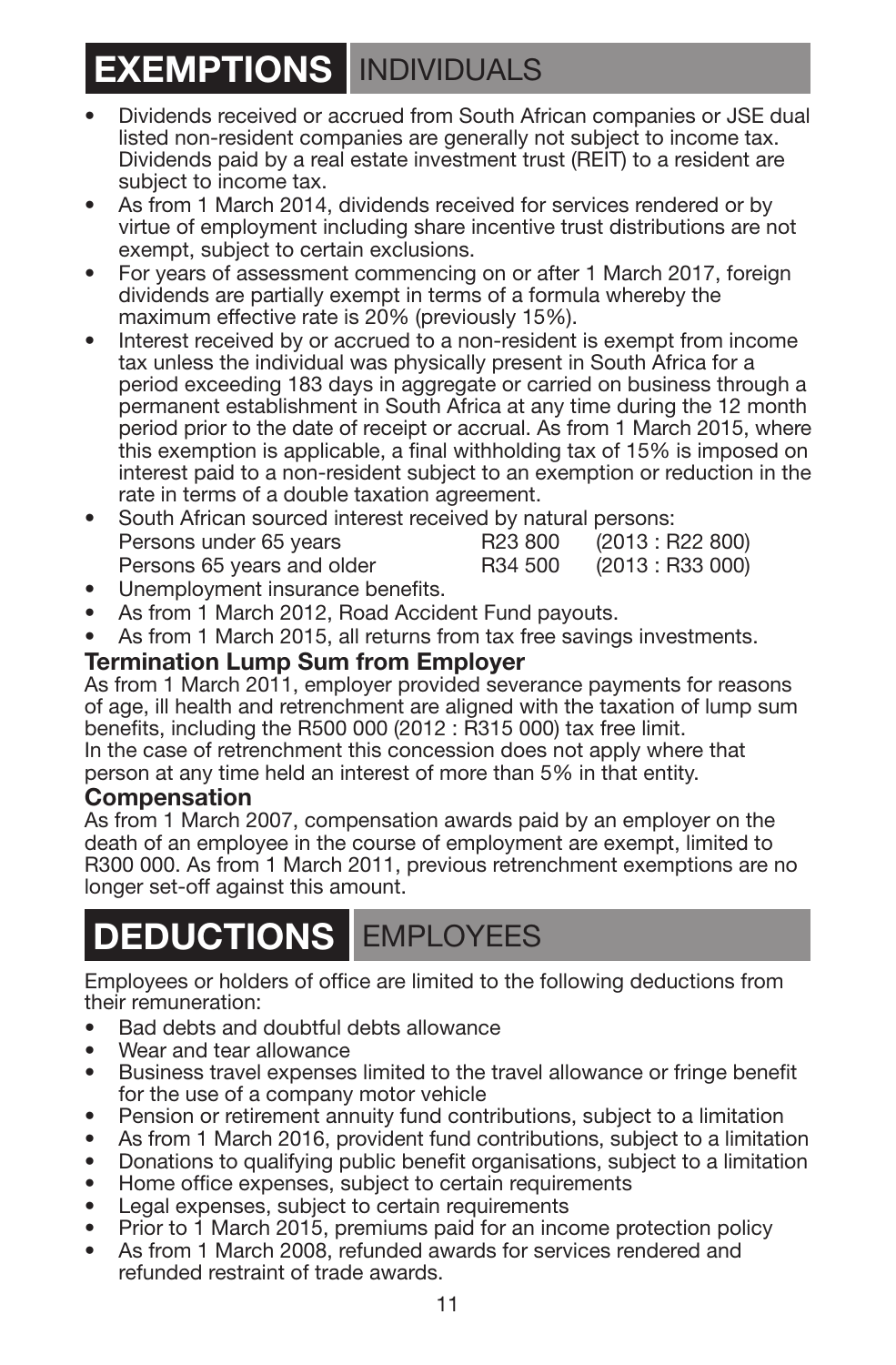# <span id="page-13-0"></span>**DEEMED** EMPLOYEES

Labour brokers and personal service providers are regarded as deemed employees.

For years of assessment commencing on or after 1 March 2009:

- **A labour broker** is a natural person who, for reward, provides a client with other persons to render a service to the client or procures other persons for the client and remunerates such persons
- **A personal service provider** is a company, close corporation or trust where any service rendered on behalf of the entity to its client is rendered personally by any person who is a connected person in relation to such entity, and **one** of the following provisions apply:
	- the person would have been regarded as an employee of the client, if the service was not rendered through an entity
	- the person or entity rendering the service must perform such service mainly at the premises of the client and such person or entity is subject to the control or supervision of such client as to the manner in which the duties are performed
	- more than 80% of the income derived from services rendered is received from one client or associated person in relation to the client
- The entity will **not** be regarded as a **personal service provider** where such entity employs three or more unconnected full-time employees for core operations throughout the year of assessment.

### **Implications**

- A labour broker, not in possession of an exemption certificate, is subject to PAYE on income received at the rates applicable to individual taxpayers. Deductible expenditure is limited to remuneration paid to employees
- A personal service provider is subject to PAYE at the rate of 28% (2012 : 33%) in the case of a company and 45% (2017 : 41%) in the case of a trust
- No PAYE is required to be deducted where the entity provides an affidavit confirming that it does not receive more than 80% of its income from one source
- The deemed employee may apply to SARS for a tax directive for a lower rate of tax to be applied
- Deductions available to personal service providers are limited to remuneration to employees, contributions to pension, provident and benefit funds, legal expenses, bad debts, expenses in respect of premises, finance charges, insurance, repairs, fuel and maintenance in respect of assets used **wholly and exclusively** for trade and any amount previously included in taxable income and subsequently refunded by the recipient.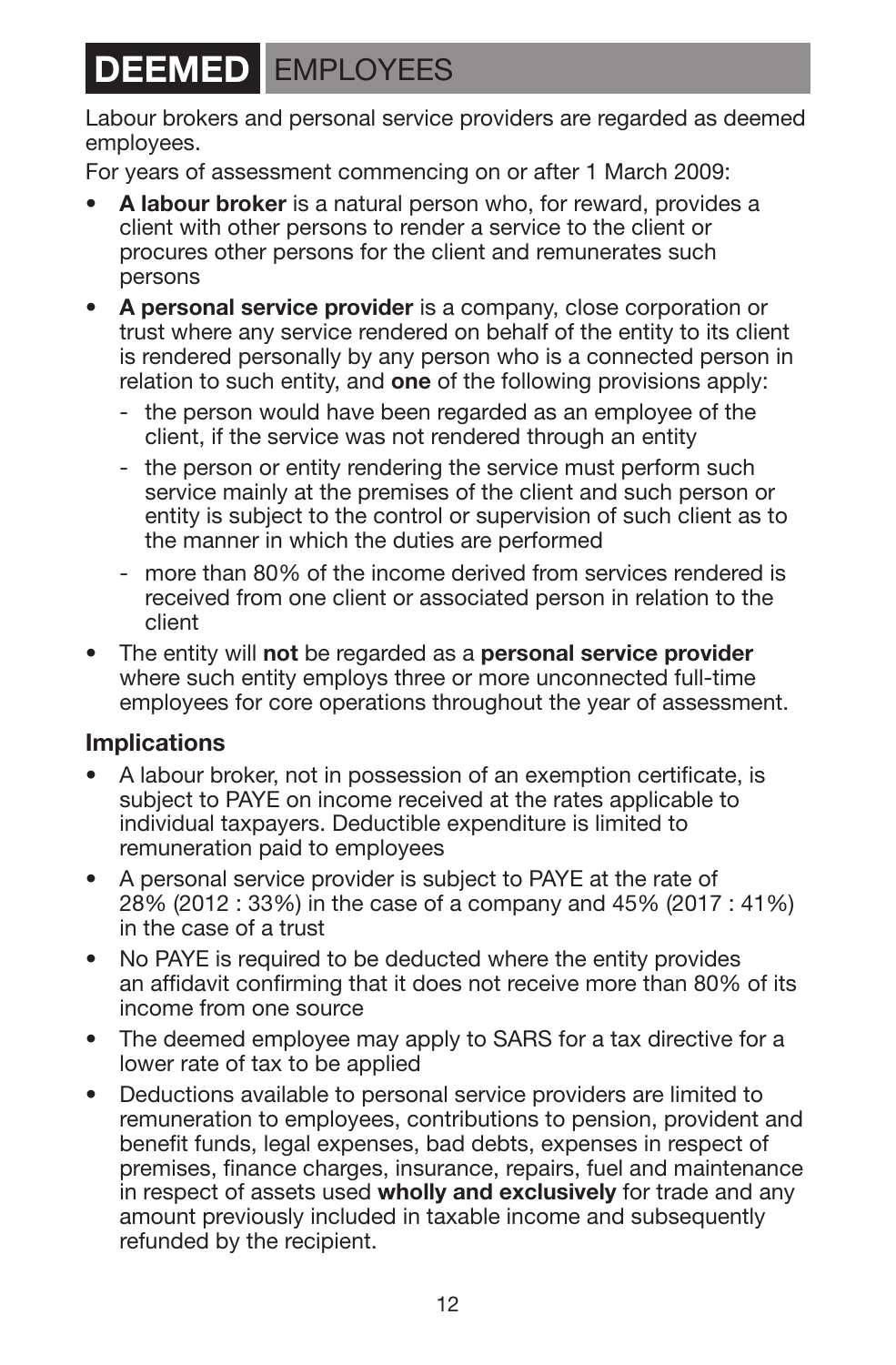# **TAX FREE** SAVINGS ACCOUNTS

As from 1 March 2015, natural persons can invest in approved saving instruments which include unit trusts, fixed deposits or REIT's. These investments are subject to a lifetime investment limit of R500 000, and an annual investment limit of R36 000 (2020 : R33 000).

All proceeds, including interest, dividends and capital gains on the disposal of these investments, are fully exempt from tax.

Where the annual or lifetime limits are exceeded, a penalty of 40% of the excess capital contributed is applicable.

### **MARRIED** IN COMMUNITY OF PROPERTY

Taxpayers married in community of property are taxed on half of their own interest, dividends, rental income and capital gain and half of the interest, dividends, rental income and capital gain of their spouse, regardless of the spouse in whose name the assets are registered (other than assets excluded from the joint estate).

All other taxable income is taxed only in the hands of the spouse who received it or to whom it accrues.

# **ARBITRATION** AWARDS

Arbitration awards are generally awarded due to unfair dismissal, termination of the employment contract prior to the expiry date or unfair labour practices. Amounts paid due to unfair dismissal and early termination of the contract constitute remuneration and are taxable.

### **RESTRAINT** OF TRADE

### **Gross Income**

Any amount received by or accrued to any natural person, labour broker or personal service provider for a restraint of trade imposed on such person, is included in gross income in the year of receipt or accrual.

### **Deduction**

Where an expense was incurred in respect of a restraint of trade imposed on any person, the deduction, in a year of assessment, is limited to the lesser of:

- the expense apportioned over the period for which the restraint applies
- one-third of the amount incurred per year.

Where the expense did not constitute income in the hands of the recipient, no deduction is allowed.

### **DIRECTORS** FEES

Prior to 1 March 2017, directors of private companies and members of close corporations were deemed to have received a monthly remuneration, subject to PAYE, calculated in accordance with a formula, which did not apply where at least 75% of their remuneration was in the form of fixed monthly payments. As from 1 March 2017, this formula is no longer applicable and PAYE is calculated on a payment basis.

As from 1 June 2017, resident non-executive directors are regarded as independent contractors, resulting in no PAYE being withheld from directors fees, unless voluntarily agreed to. Where the fees exceed R1 million in a 12 month period, the non-executive director is required to register for VAT and issue a tax invoice to the company for the directors fees.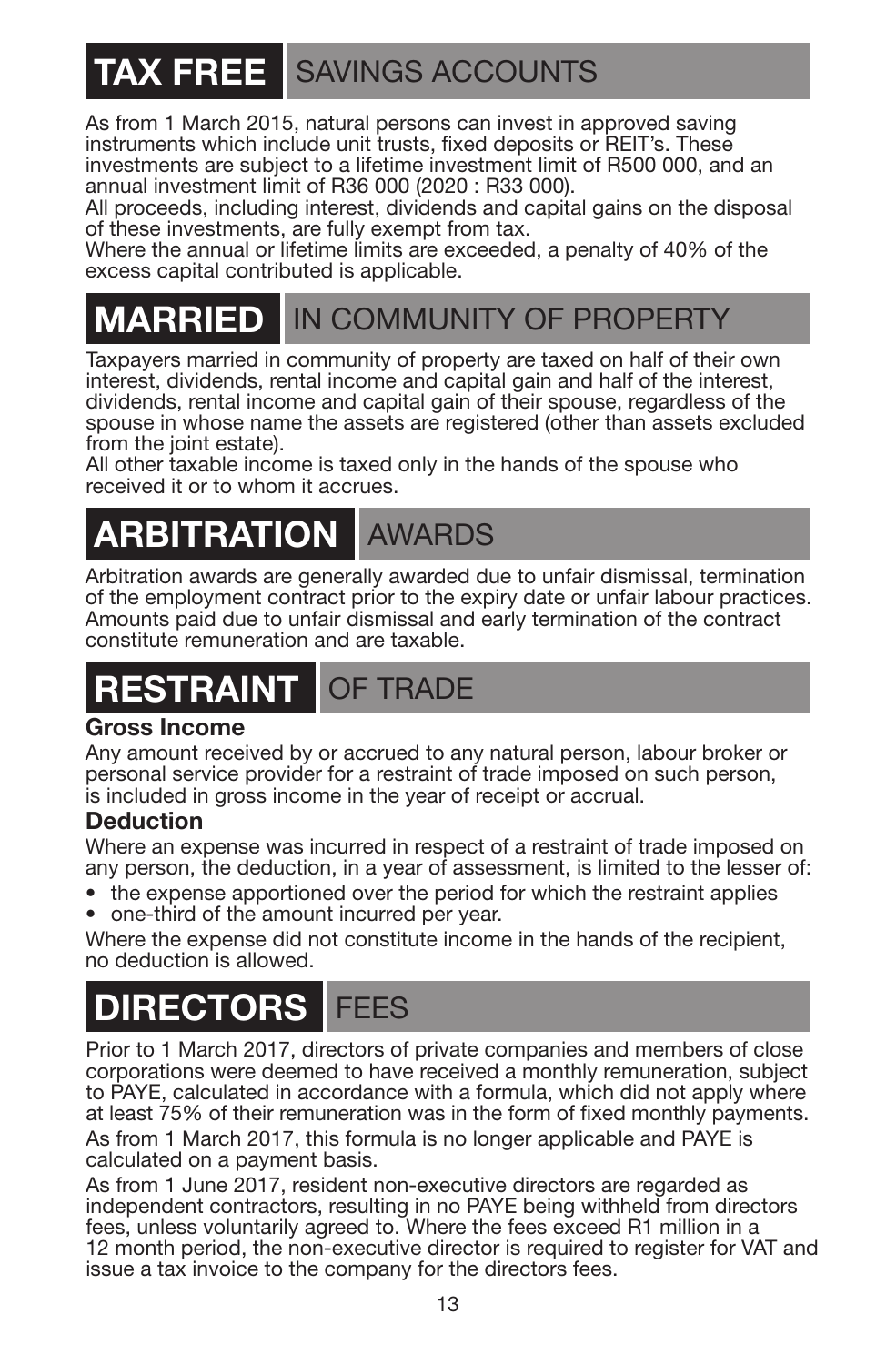# **FRINGE** BENEFITS

### **Right of Use of Motor Vehicle**

As from 1 March 2015, for vehicles acquired or financed, the determined value for the fringe benefit is the retail market value (previously cost) including VAT but excluding finance charges and interest. The employee will be taxed on 3,5% (2011 : 2,5%) per month of the determined value of the motor vehicle less any consideration paid by the employee towards the cost of the vehicle.

The fringe benefit is reduced to 3,25% if the vehicle is subject to a maintenance plan for not less than three years and/or 60 000 kilometres.

As from 1 March 2013, for vehicles acquired under an operating lease, the value of the fringe benefit is based on the rental and fuel cost to the employer.

Where an employee is given the use of more than one vehicle and can prove that each vehicle is used primarily for business purposes, the value placed on the private use of all the vehicles is determined according to the value attributed to the vehicle carrying the highest value of private use.

For PAYE purposes the employer is required to include in the employee's monthly remuneration 80% of the taxable benefit. The inclusion rate may be reduced to 20% if the employer is satisfied that at least 80% of the use of the vehicle for a year of assessment will be for business purposes.

On assessment SARS is obliged, provided it is satisfied that accurate records have been maintained in respect of distances travelled for:

- business purposes, to reduce the value of the fringe benefit by the same proportion that the business distance bears to the total distance travelled
- private purposes and the employee has borne the full cost of the specified vehicle running expenses, to reduce the value of the fringe benefit:
	- by the same proportion that the private distance bears to the total distance travelled during the year of assessment, in the case of licence, insurance and maintenance costs
	- by applying the prescribed rate per kilometre to the kilometres travelled for private purposes in the case of the fuel cost pertaining to private use.

No value is placed on the private use of an employer-owned vehicle if:

- it is available to and used by all employees, private use is infrequent and incidental to the business use, and the vehicle is not normally kept at or near that employee's residence when not in use outside business hours
- the nature of the employee's duties requires regular use of the vehicle for the performance of duties outside normal hours of work and private use is infrequent or incidental to business use or limited to travel between place of residence and place of work.

The provision of an employer-owned vehicle constitutes a deemed supply for VAT purposes. The employer must account for output VAT on the deemed consideration by applying the VAT fraction on a monthly basis.

The deemed consideration is determined as follows:<br>Motor vehicle/Double-cabused 0.3% of cost of ve

Motor vehicle/Double-cab 0,3% of cost of vehicle (excl. VAT) per month<br>Bakkies 0.6% of cost of vehicle (excl. VAT) per month  $0.6\%$  of cost of vehicle (excl. VAT) per month

### **Use of Business Cellphones and Computers**

As from 1 March 2008, no taxable value is placed on the private use by employees of employer-owned cellphones and computers which are used mainly for business purposes.

### **Low Interest or Interest-Free Loans**

- The fringe benefit is the difference between the interest rate charged by the employer and the official interest rate applied to the loan amount
- The fringe benefit has no value where the loan is less than R3 000 or where a loan is made to an employee to further his own studies.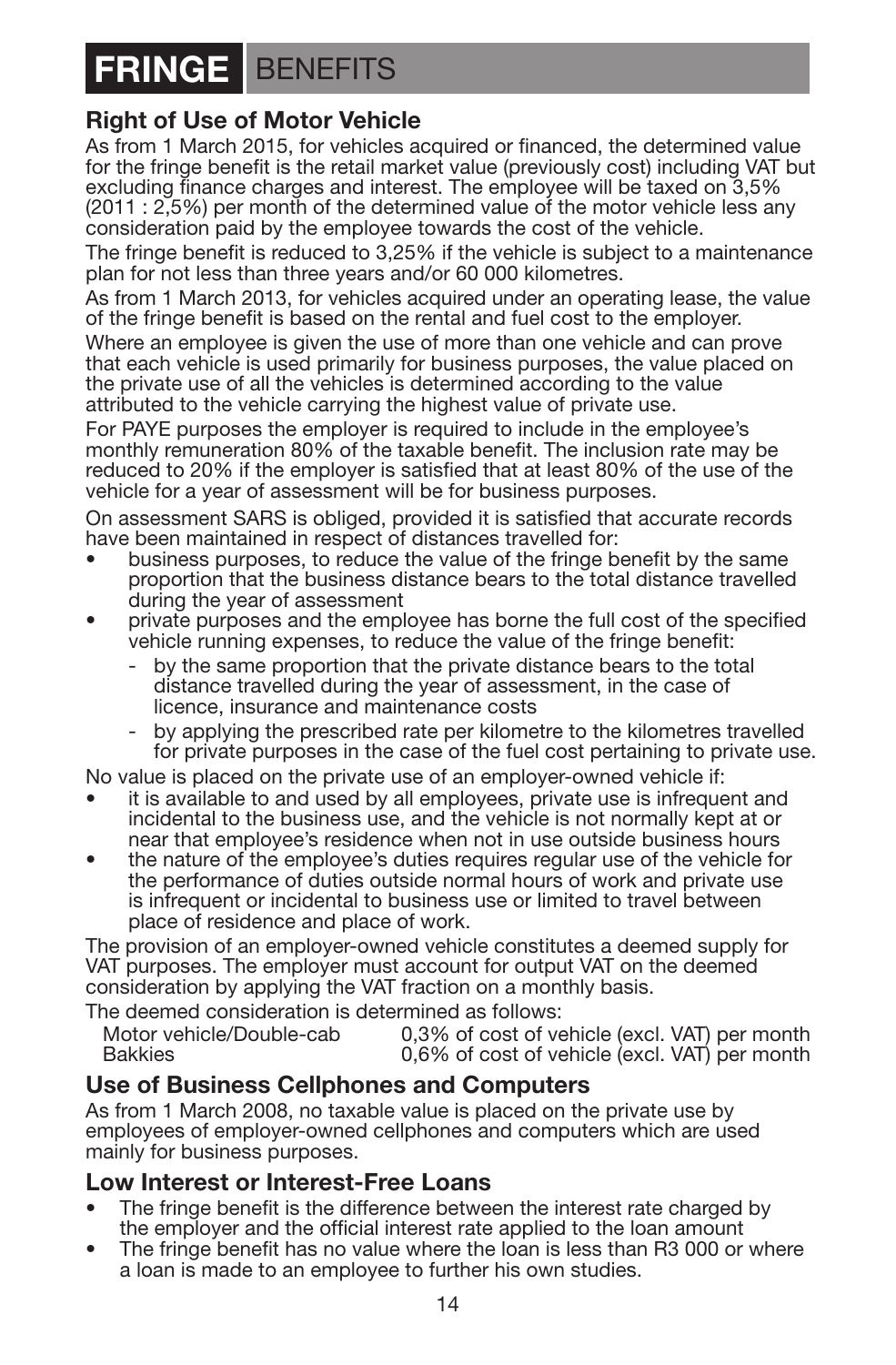### **Long Service and Bravery Awards**

Long service is an initial unbroken period of at least 15 years or any subsequent unbroken period of at least 10 years.

R5 000 of the value of any award, excluding cash, is not subject to tax.

### **Medical Aid Contributions**

As from 1 March 2010, the full contribution by an employer is a fringe benefit. If the employer makes a lump sum payment for all employees, the fringe benefit is determined in accordance with a formula, which will have the effect of apportionment amongst all employees concerned.

No value is placed on the contributions made for an employee who retired due to superannuation or ill health, or for dependants of a deceased employee.

### **Holiday Accommodation**

The employee is taxed on the prevailing market rental where the property is owned by the employer or rented from an associated entity, or the actual rental where the employer rents the accommodation from a third party.

### **Residential Accommodation**

The value of the fringe benefit to be taxed is the rental value less any consideration paid by the employee. As from 1 March 2015, where the accommodation is not owned by the employer but by an unconnected person, the rental value is the lower of the formula value or the arm's length rental.

As from 1 March 2008, no value is placed on the benefit where:

- the supply of any accommodation to an employee away from his usual place of residence in South Africa for the performance of his duties
- the supply of any accommodation in South Africa to an employee away from his usual place of residence outside South Africa for a two year period, subject to a limit of R25 000 per month. This concession does not apply if the employee was present in South Africa for more than 90 days in the tax year prior to the date of arrival for the purpose of his duties.

### **Employer-Owned Insurance Policies**

As from 1 March 2012, any premium paid by an employer under an employerowned insurance policy (group life or disability plan), directly or indirectly, for the benefit of the employee, spouse, child, dependant or nominee is taxed in the hands of the employee as a fringe benefit. If the employer makes a lump sum payment for all employees, the fringe benefit is determined in accordance with a formula, which will have the effect of apportionment amongst all employees concerned.

#### **Uniform Allowance**

An employer may provide a uniform to an employee or an allowance in order to purchase such uniform. No value is placed on the fringe benefit, provided that the employee is required to wear the uniform while on duty and it is clearly distinguishable from ordinary clothing.

#### **Free or Subsidised Meals and Refreshments**

Free or subsidised meals provided by the employer give rise to a fringe benefit, valued at the cost to the employer less any consideration paid by the employee. No value is placed on the benefit if it is provided at a place mainly or wholly used by the employees or at the employer's premises, or it is provided during business hours (normal or extended) or on a special occasion.

### **Low-Cost Housing Transferred to Employee**

No value is placed on interest-free or low interest loans granted solely to acquire fixed property or if fixed property is transferred to an employee where **all** of the following are applicable:

- the market value of the property does not exceed R450 000
- the employee's annual remuneration does not exceed R250 000
- the employee is not a connected person in relation to the employer.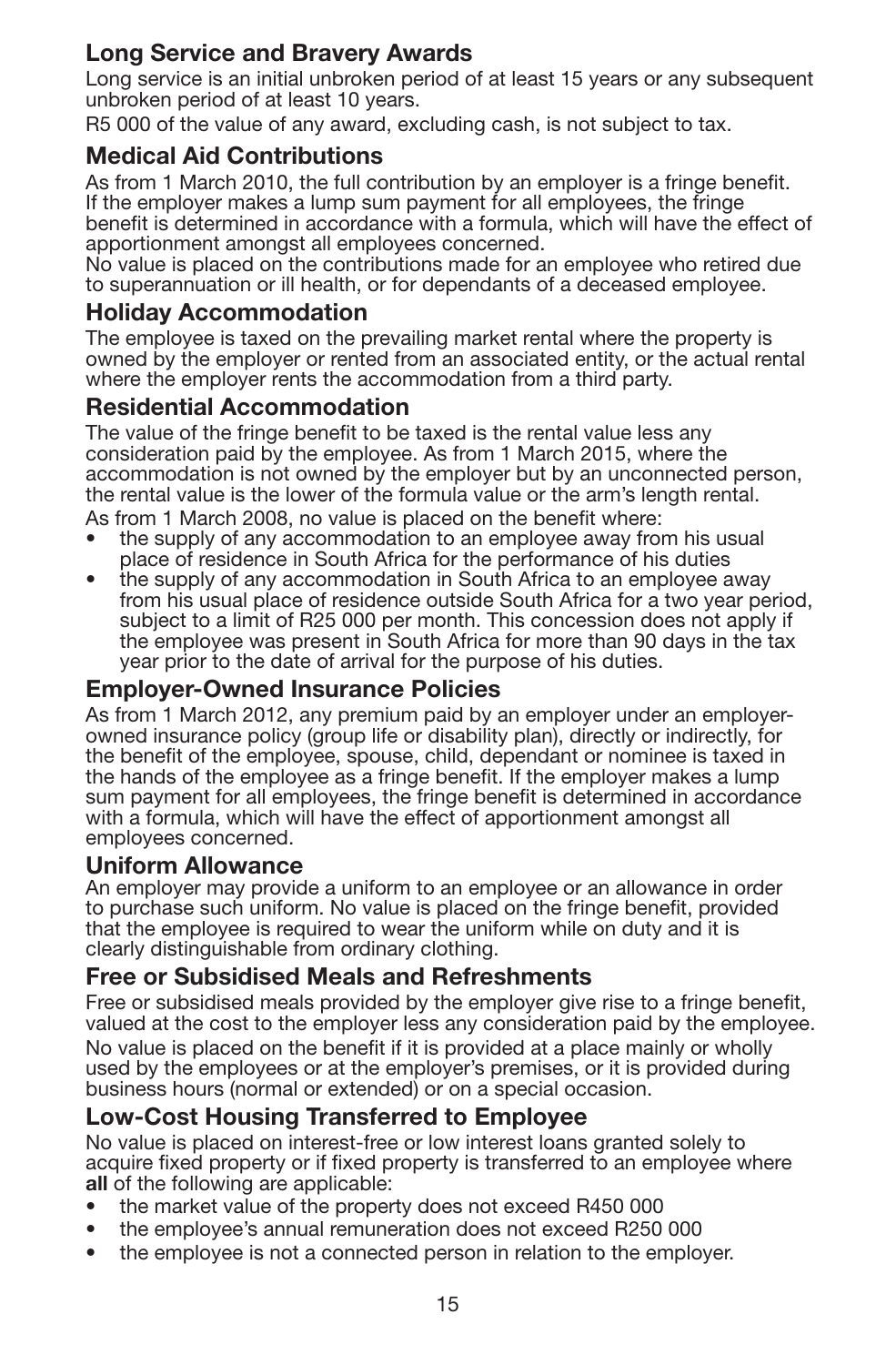# **SUBSISTENCE** ALLOWANCES

If an employee is obliged to spend at least one night away from his usual residence in South Africa on business, the employer may pay an allowance for personal subsistence and incidental costs without such amounts being included in the employee's taxable income, subject to the employee travelling for business by no later than the end of the following month. If such allowance is paid to an employee and that employee does not travel for business purposes by the end of the following month, the allowance becomes subject to PAYE in that month.

The following amounts are deemed to have been incurred by an employee in respect of a subsistence allowance:

**Local travel**<br>• R139 (2020 : R134) per day or part of a day for incidental costs

R452 (2020 : R435) per day or part of a day for meals and incidental costs. Where an allowance is paid to an employee to cover accommodation, meals and incidental costs, the employee is required to prove the expense incurred while away on business, which is limited to the allowance received.

#### **Overseas travel**

Actual accommodation expenses plus an allowance per country as set out on www.sars.gov.za (2009 : \$215) per day for meals and incidental costs incurred outside South Africa. Where the absence is for a continuous period in excess of six weeks, the deemed expenditure does not apply.

### **TRAVEL** ALLOWANCES

#### **Fixed Travel Allowances**

As from 1 March 2010, 80% of the fixed travel allowance is subject to PAYE. As from 1 March 2011, where the employer is satisfied that at least 80% of the use of the vehicle in the year of assessment will be for business purposes, the inclusion rate may be reduced to 20%. The full allowance is disclosed on the employee's IRP5 certificate, irrespective of the percentage of business travel.

#### **Reimbursive Travel Expenses**

Prior to 1 March 2018, where an employee receives a reimbursement based on the actual business kilometres travelled, no other compensation is paid to the employee and the cost is calculated in accordance with the prescribed rate of 398 cents (2020 : 361 cents) per kilometre, no PAYE is deductible, provided the business travel does not exceed 12 000 (2017: 8 000) kilometres per year. The reimbursement must be disclosed under code 3703 on the IRP5 certificate. No PAYE is withheld and the amount is not subject to taxation on assessment. If the business kilometres travelled exceed 12 000 (2017: 8 000) kilometres per year, or if the reimbursive rate per kilometre exceeds the prescribed rate, or if other travel compensation is paid to the employee the allowance must be disclosed separately under code 3702 on the IRP5 certificate.

As from 1 March 2018, where the reimbursive rate exceeds the prescribed rate, irrespective of the business kilometres travelled, there is an inclusion in remuneration for PAYE purposes. The full inclusion amount is subject to PAYE unlike the fixed travel allowance where only 80% of the amount is subject to PAYE.

**Example:** 17 891 kilometres are reimbursed for business travel at 420 cents. The prescribed rate is 398 cents. The amount included in remuneration is calculated as 17 891 x (420 cents less 398 cents) = R3 936,02.

### **PROTECTION CONTRIBUTIONS**

Prior to 1 March 2015, insurance premiums paid on income protection policies were deductible.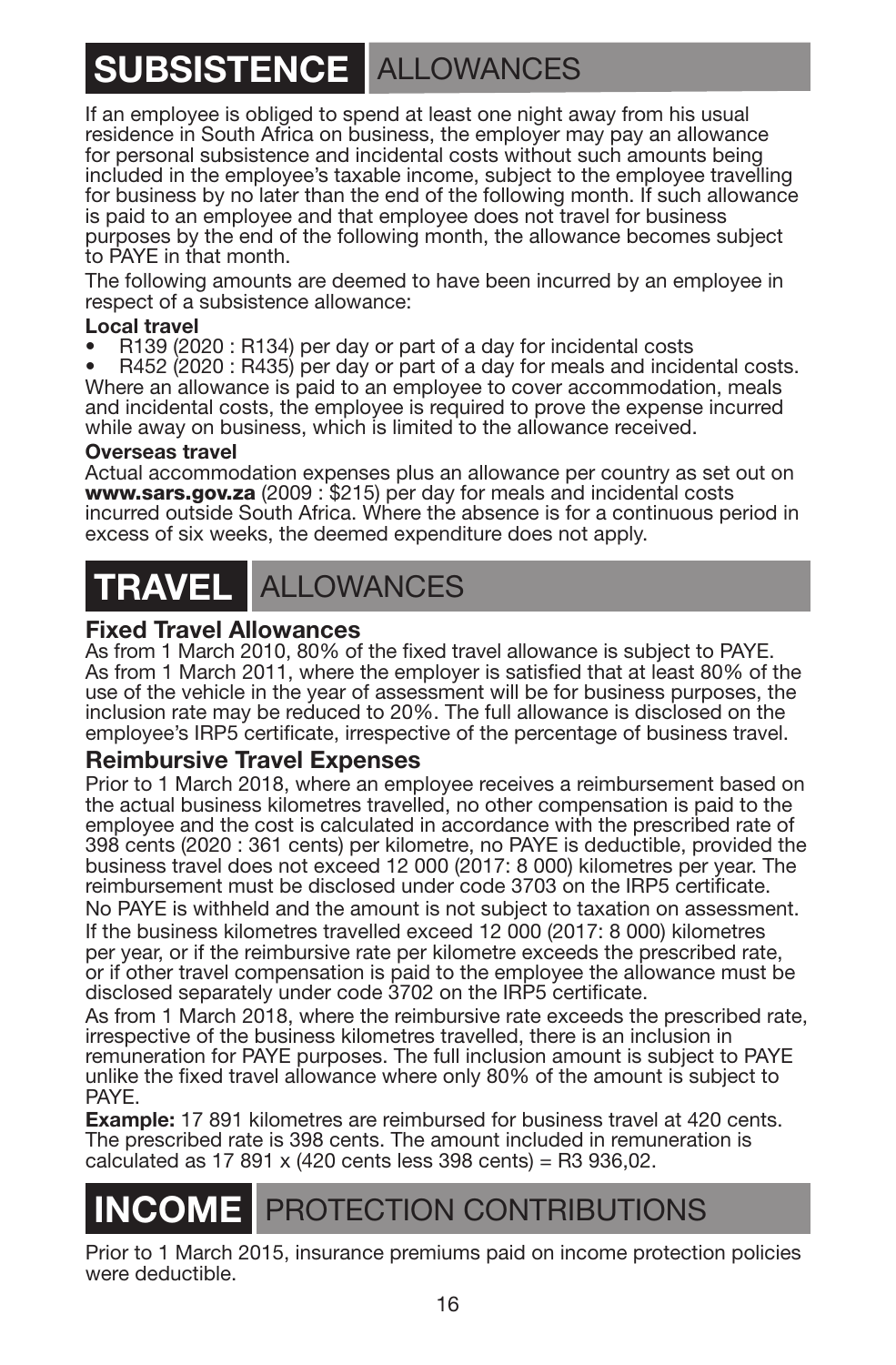### **DEDUCTIONS** TRAVEL EXPENSES

Accurate records of the opening and closing odometer readings must be maintained in all circumstances.

As from 1 March 2010, the claim must be based on the actual distance travelled for business purposes, supported by a log book.

The deduction in respect of business travel is limited to the allowance granted and may be determined using actual expenditure incurred or on a deemed cost per kilometre basis in accordance with the table below.

The cost of the vehicle includes VAT but excludes finance costs. Where actual expenditure is used the value of the vehicle is limited to R665 000 (2020 : R595 000) for purposes of calculating wear and tear, which must be spread over a **seven** year period.

The finance costs are also limited to a debt of R665 000 (2020 : R595 000). In the case of a leased vehicle, the instalments in any year of assessment may not exceed the fixed cost component in the table.

### DEEMED EXPENDITURE - 2020

| Cost of vehicle                   | <b>Fixed</b><br>R | Fuel<br>с | <b>Repairs</b><br>С |
|-----------------------------------|-------------------|-----------|---------------------|
| Does not exceed R85 000           | 28 352            | 95.7      | 34,4                |
| Exceeds R 85 001 but not R170 000 | 50 631            | 106.8     | 43.1                |
| Exceeds R170 001 but not R255 000 | 72983             | 116.0     | 47.5                |
| Exceeds R255 001 but not R340 000 | 92 683            | 124.8     | 51,9                |
| Exceeds R340 001 but not R425 000 | 112 443           | 133.5     | 60.9                |
| Exceeds R425 001 but not R510 000 | 133 147           | 153,2     | 71,6                |
| Exceeds R510 001 but not R595 000 | 153 850           | 158.4     | 88.9                |
| Exceeds R595 000                  | 153 850           | 158.4     | 88.9                |

### DEEMED EXPENDITURE - 2021

| <b>Cost of vehicle</b>            | Fixed<br>R | Fuel<br>С | <b>Repairs</b><br>с |
|-----------------------------------|------------|-----------|---------------------|
| Does not exceed R95 000           | 31 332     | 105.8     | 37.4                |
| Exceeds R 95 000 but not R190 000 | 55 894     | 118.1     | 46.8                |
| Exceeds R190 000 but not R285 000 | 80 539     | 128,3     | 51,6                |
| Exceeds R285 000 but not R380 000 | 102 211    | 138.0     | 56.4                |
| Exceeds R380 000 but not R475 000 | 123 955    | 147.7     | 66,2                |
| Exceeds R475 000 but not R570 000 | 146 753    | 169.4     | 77.8                |
| Exceeds R570 000 but not R665 000 | 169 552    | 175,1     | 96,6                |
| Exceeds R665 000                  | 169 552    | 175.1     | 96.6                |

### **VARIABLE** REMUNERATION

Variable remuneration, such as commission, bonuses, overtime, leave pay, night shift allowance, standby allowance and reimbursive travel, is taxed on a payment basis.

The rule applies to the deduction of PAYE, the employee's gross income inclusion and the employer's income tax deduction.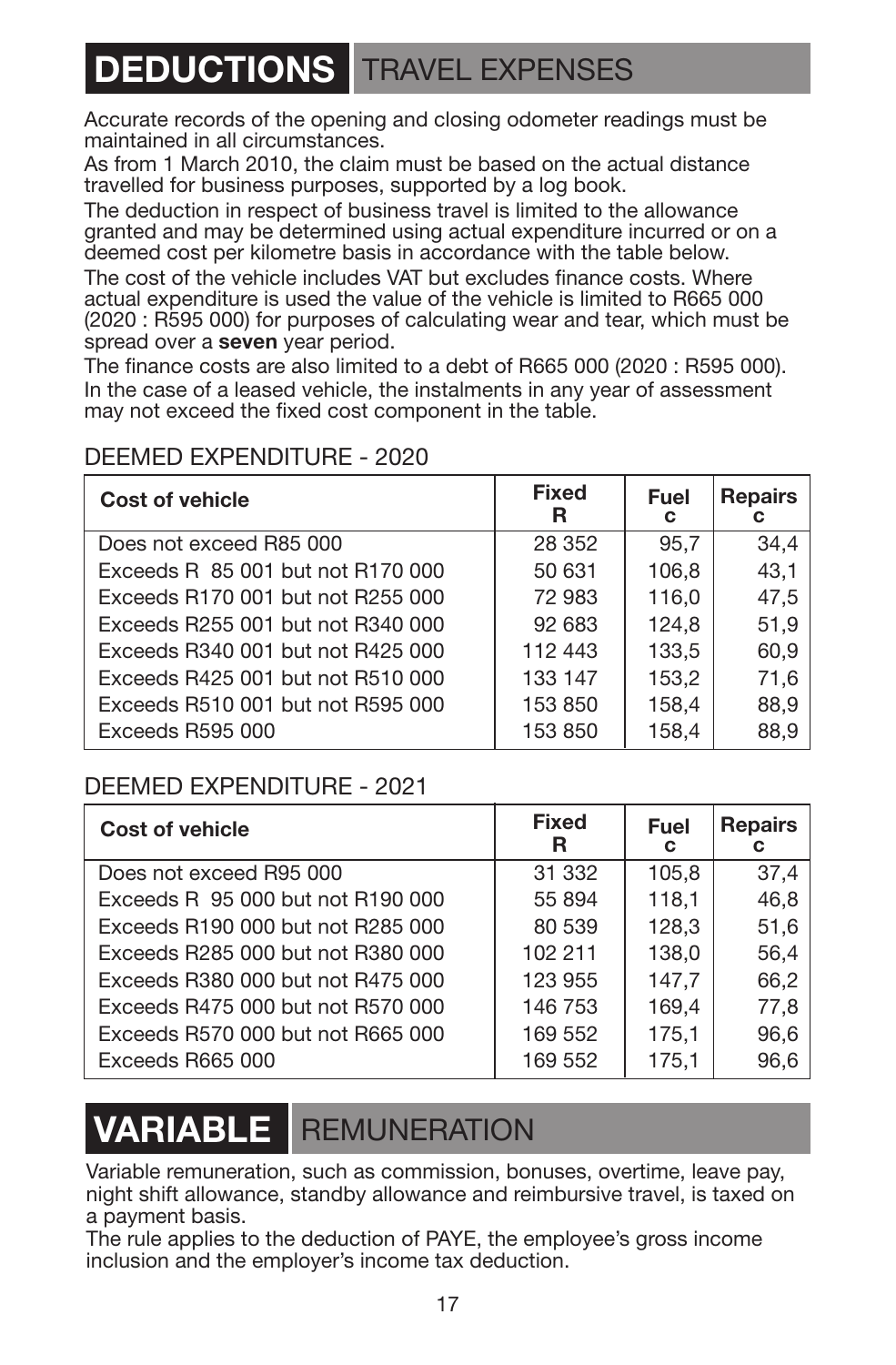# **RELOCATION OF AN EMPLOYEE**

Where the employer incurs expenses for the relocation of an employee or where

- the employee is reimbursed, the following expenses are exempt from tax:<br>• transportation of the employee, his family and personal possessions
- hiring temporary residential accommodation for the employee and his family for up to 183 days after transfer
- other related costs, including new school uniforms, replacement of curtains, bond registration and cancellation fees, legal fees, transfer duty, motor vehicle registration fees and estate agents commission on the sale of the previous residence.

The loss on sale of the previous residence and architect's fees for the design of, or alterations to, a new residence are excluded.

As from 22 November 2017, the actual cost must be reflected on the IRP5 under code 3714. Previously one month's basic salary could be deemed as the relocation allowance.

### **RESEARCH** AND DEVELOPMENT

An additional deduction of 50% is available for expenditure incurred in respect of qualifying research and development.

- **As from 1 January 2014**
	-
	- internal business processes that are used by connected parties<br>- routine testing, analysis, collecting of information and quality control<br>- market research, market testing or sales promotion<br>- the creation or development
	-
	-
	-
- 150% deduction. Only expenditure incurred on or after the date of receipt of the application is eligible for this deduction.

- Research and development capital assets are written off as follows:<br>- new and unused machinery or plant on a 50/30/20 basis (prior to<br>1 January 2012: 40/20/20/20)
	- buildings or improvements at 5% per year.

The incentive ceases to apply from 1 October 2022.

### **DEDUCTIONS** RETIREMENT

### **As from 1 March 2016**

#### **Pension, Provident and Retirement Annuity Fund Contributions**

The contributions to pension, provident and retirement annuity funds are deductible but limited to 27,5% of the greater of remuneration or taxable income (including capital gains prior to 1 March 2019), but excluding lump sums and severance benefits, prior to the deduction for donations, limited to R350 000. Any excess may be carried forward to a subsequent tax year. Contributions paid by the employer are taxed as a fringe benefit in the hands of the employee and are deemed to be contributions paid by the employee in order to calculate the allowable deduction.

The employer deduction for contributions made to these funds on the employee's behalf is not subject to any limitation (2016 : 20% of remuneration).

#### **Annuitisation Rules**

Pension and retirement annuity funds are subject to the one-third lump sum and the two-thirds annuity rules unless the lump sum is below R247 500 (2016 : R75 000).

As from 1 March 2021, lump sums from provident funds will be subject to annuitisation and apportioned to ensure contributions made prior to 1 March 2021 and the resultant growth may be paid out as a lump sum. Where the member will be at least 55 years old on 1 March 2021, the lump sum from the provident fund is not subject to the annuitisation rules.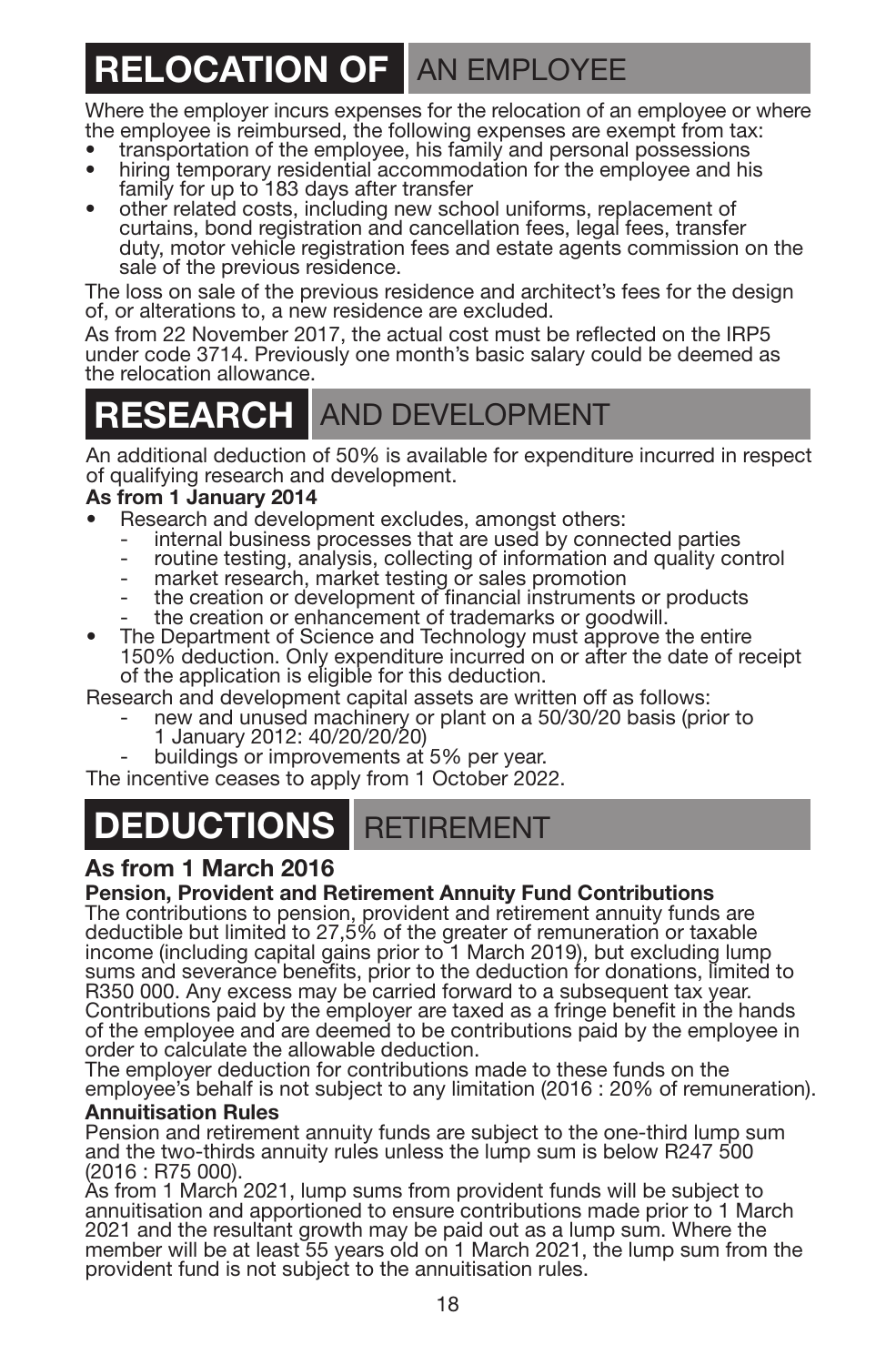### **RETIREMENT** LUMP SUM BENEFITS

As from 1 October 2007, the **taxable portion** of a lump sum from a pension, provident or retirement annuity fund on retirement or death is the lump sum less any contributions that have not been allowed as a tax deduction **plus the taxable portion of all lump sums previously received**. As from 1 March 2011, certain severance benefits are also taxed in terms of this table.

This amount is subject to tax at the following rates **less any tax on the previous lump sums which is calculated in accordance with the current table regardless of the tax actually paid on that lump sum:**

Lump sums accruing between 1 March 2011 and 28 February 2014

|   | Taxable portion of lump sum |                 |  |                                                                   | Rates of tax |
|---|-----------------------------|-----------------|--|-------------------------------------------------------------------|--------------|
| R |                             | $0 - R$ 315 000 |  | Nil                                                               |              |
|   | R 315 001 - R 630 000       |                 |  | 18% of the amount over R 315 000                                  |              |
|   |                             |                 |  | R 630 001 - R 945 000 R 56 700 + 27% of the amount over R 630 000 |              |
|   | R 945 001 +                 |                 |  | R141 750 + 36% of the amount over R 945 000                       |              |

An assessed loss cannot be set-off against the taxable lump sum.

Lump sums accruing between 1 March 2014 and 28 February 2021

| Taxable portion of lump sum |  |                       |                                                                    |     | Rates of tax                     |  |
|-----------------------------|--|-----------------------|--------------------------------------------------------------------|-----|----------------------------------|--|
| $\overline{R}$              |  | $0 - R$ 500 000       |                                                                    | Nil |                                  |  |
|                             |  | R 500 001 - R 700 000 |                                                                    |     | 18% of the amount over R 500 000 |  |
|                             |  |                       | R 700 001 - R1 050 000 R 36 000 + 27% of the amount over R 700 000 |     |                                  |  |
| R1 050 001 +                |  |                       | R130 500 + 36% of the amount over R1 050 000                       |     |                                  |  |

An assessed loss cannot be set-off against the taxable lump sum.

### **ITHDRAWAL** LUMP SUM BENEFITS

As from 1 March 2009, the **taxable portion** of a pre-retirement lump sum from a pension or provident fund is the amount withdrawn less any transfer to a new fund **plus all withdrawal lump sums previously received**.

This amount is subject to tax at the following rates **less any tax on the previous lump sums which is calculated in accordance with the current table regardless of the tax actually paid on that lump sum:**

Lump sums accruing between 1 March 2009 and 28 February 2014

| Taxable portion of withdrawal |                                            | Rates of tax                    |
|-------------------------------|--------------------------------------------|---------------------------------|
| IR.<br>$0 - R$ 22 500         | Nil                                        |                                 |
| IR 22 501 - R600 000          |                                            | 18% of the amount over R 22 500 |
| R600 001 - R900 000           | R103 950 + 27% of the amount over R600 000 |                                 |
| $R900001 +$                   | R184 950 + 36% of the amount over R900 000 |                                 |

An assessed loss cannot be set-off against the taxable lump sum.

Lump sums accruing between 1 March 2014 and 28 February 2021

| Taxable portion of withdrawal |                                            | Rates of tax                    |
|-------------------------------|--------------------------------------------|---------------------------------|
| IR.<br>$0 - R$ 25 000         | Nil                                        |                                 |
| R 25 001 - R660 000           |                                            | 18% of the amount over R 25 000 |
| R660 001 - R990 000           | R114 300 + 27% of the amount over R660 000 |                                 |
| R990 001 +                    | R203 400 + 36% of the amount over R990 000 |                                 |
|                               |                                            |                                 |

An assessed loss cannot be set-off against the taxable lump sum.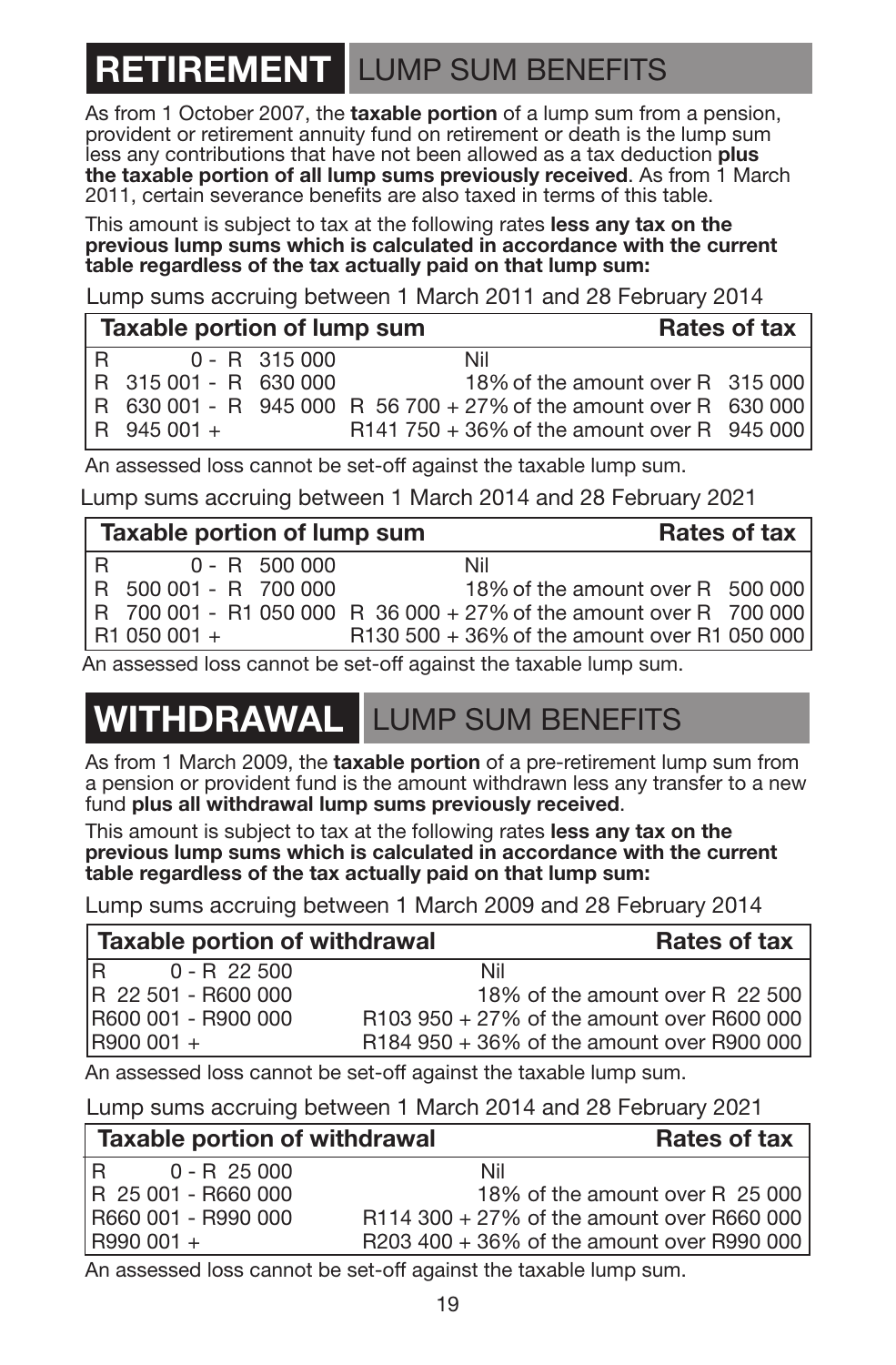### **YOUTH** EMPLOYMENT INCENTIVE

As from 1 January 2014, a special incentive is allowed as a credit against the employer's monthly PAYE payment. To qualify for the incentive:

- **Employers must**<br>- be registered for PAYE and be tax compliant
- not be the Government or a municipal entity
- not have been disqualified by the Minister of Finance
- - **Employees must**<br>- have a South African bar-coded ID/card or asylum seeker permit
	-
	-
	- be at least 18 years old and not older than 29 years<br>not be a domestic worker or connected to the employer<br>earn at least R2 000 per month or the minimum amount stipulated by the<br>regulated industry but not more than R6 500
	- be employed on or after 1 October 2013

As from 1 March 2019, the credit for each qualifying employee is as follows:

| <b>Monthly</b>                          | Per month during the first  | Per month during the next   |  |
|-----------------------------------------|-----------------------------|-----------------------------|--|
| Remuneration                            | 12 months of employment     | 12 months of employment     |  |
| $0 - R2000$                             | 50% of monthly remuneration | 25% of monthly remuneration |  |
| R                                       | R <sub>1</sub> 000          | R <sub>500</sub>            |  |
| R <sub>2</sub> 001 - R <sub>4</sub> 500 | R1 000 - (0,5 x (Monthly    | R500 - (0,25 x (Monthly     |  |
| R4 501 - R6 500                         | Remuneration - R4 500))     | Remuneration - R4 500))     |  |

As from 1 March 2015, where an employee is employed on a full-time basis for at least 160 hours per month (excluding overtime hours), an employer is entitled to claim the full incentive. Where less than 160 hours are worked, the incentive must be apportioned pro-rata.

Where the credit exceeds the PAYE liability of the employer, the excess amount is refundable provided the employer is tax compliant.

As from 1 March 2017, monthly claims can only be made up to the date of each six monthly reconciliation.

The incentive ceases to apply from 28 February 2029.

### **BURSARIES** AND SCHOLARSHIPS

*Bona fide* scholarships or bursaries granted to enable any person to study at a recognised educational institution are exempt from tax. Where the benefit is granted to an employee, the exemption will not apply unless the employee agrees to reimburse the employer in the event that the studies are not completed.

Where the benefit is granted to a relative of the employee, the exemption will only apply if the annual remuneration proxy in the prior year of the employee is less than R600 000 (2017 : R400 000) and to the extent that the bursary does not exceed R60 000 (2017 : R40 000) per relative for higher education and R20 000 (2017 : R15 000) per relative for basic education to grade 12. As from 1 March 2018, where the benefit is granted to a relative with a disability, the exemption will apply to the extent that the bursary does not exceed R90 000 per relative for higher education and R30 000 per relative for basic education to grade 12.

### **BROAD-BASED** EMPLOYEE EQUITY

Employer companies may issue qualifying shares up to a cumulative limit of R50 000 (2008 : R9 000) per employee in respect of the current tax year and the immediately preceding four (2008 : two) tax years. A tax deduction limited to a maximum of R10 000 (2008 : R3 000) per year per employee will be allowed in the employer's hands. There are no tax consequences for the employee, other than a taxable capital gain, provided the employee does not sell the shares for at least five years.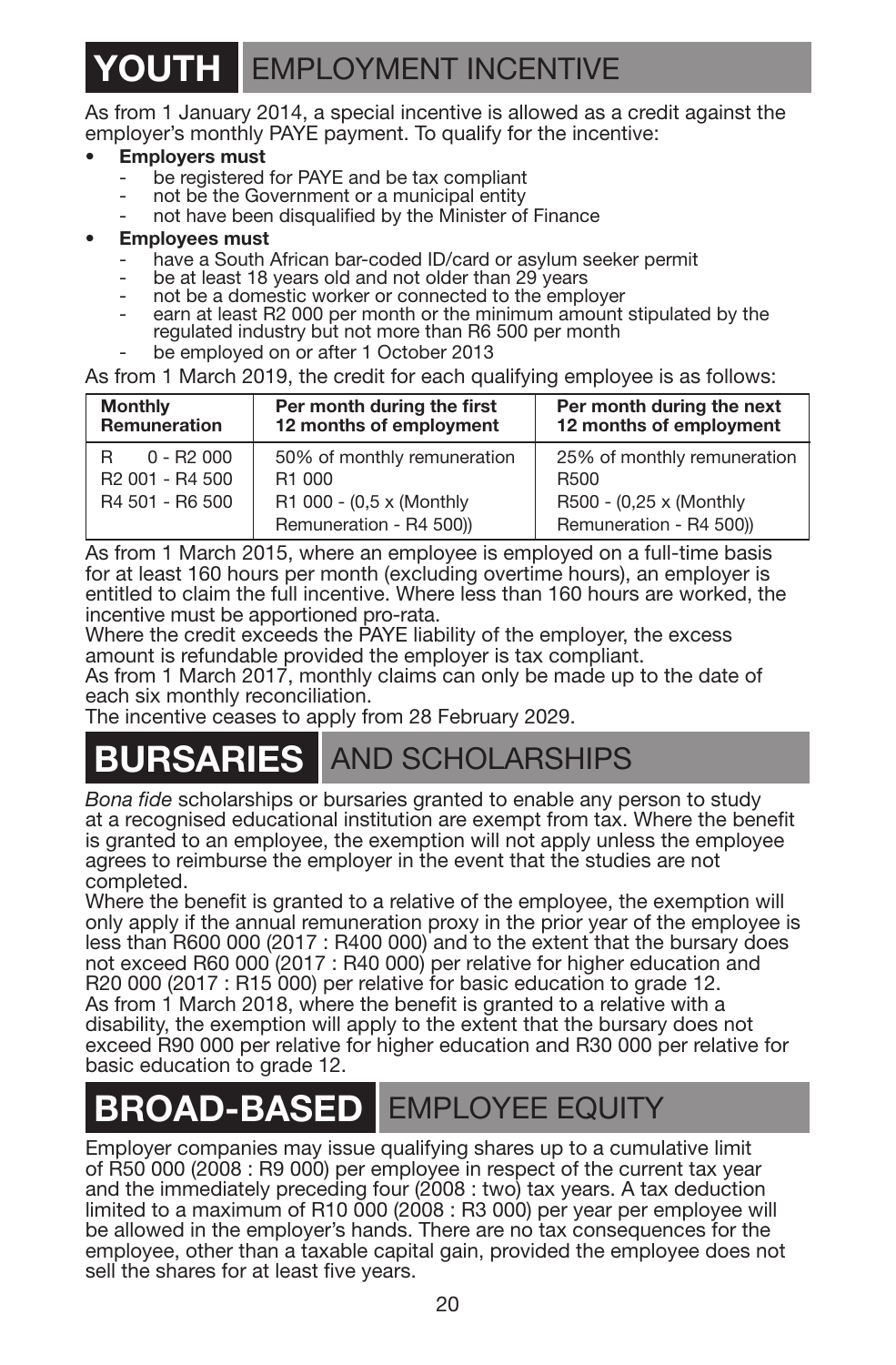### **LIMITATION** OF INTEREST DEDUCTION

### **Debt arising as a result of a corporate restructure**

As from 1 January 2015, the interest deduction in respect of certain corporate restructures may be limited and calculated in accordance with a formula. Any excess interest cannot be carried forward to the next tax year. As a result

the excess interest is permanently non-deductible. The interest deduction limitation must be applied in the tax year in which the

restructure transaction is entered into and the five subsequent tax years.

### **Recipient of interest is not subject to tax in South Africa**

As from 1 January 2015, interest paid to an exempt or foreign person or foreign entity who is not subject to tax in South Africa may be limited and calculated in accordance with a formula.

Any excess interest is carried forward to the next tax year, and is subject to the formula in that year.

This will generally apply in the case of:

- **•** interest paid to a public benefit organisation
- **•** interest paid to a foreign person or foreign entity where the withholding tax on interest is reduced to nil in terms of a double taxation agreement.

This limitation is only applicable when the parties involved are in a controlling relationship, whereby the recipient directly or indirectly holds more than 50% of the equity shares or voting rights in that company.

### **DEBT** REDUCTIONS

As from 1 January 2013, a reduction or waiver of debt is not subject to Capital Gains Tax. The tax consequences of a debt reduction or waiver is determined in accordance with the purpose of the debt funding.

Where the debt funded:

- **•** a capital asset which has not been disposed of:
	- the base cost of that asset is reduced
	- future allowances are limited to the reduced base cost
	- to the extent that the debt reduction exceeds the base cost any capital loss is reduced
- **•** a capital asset which has been disposed of:
	- any capital loss is reduced
	- if no capital loss is available for reduction, a capital gain is included
- **•** an allowance asset which has not been disposed of:
	- the base cost of that asset is reduced
	- to the extent that the debt reduction exceeds the base cost a recoupment, limited to previous allowances granted, is recognised as income
- **•** an allowance asset, which has been disposed of:
- a recoupment arises but is limited to previous allowances granted
- **•** trading stock:
	- reductions are made to opening stock, purchases and/or closing stock depending on whether the stock was brought forward from the previous tax year, purchased in the current tax year or has not been disposed of in the current tax year
- **•** deductible expenditure:
	- a recoupment is recognised as income.

Certain transactions, subject to specific criteria, are excluded or partially excluded from these provisions such as transactions involving deceased estates, donations, group of companies, fringe benefits and companies in liquidation.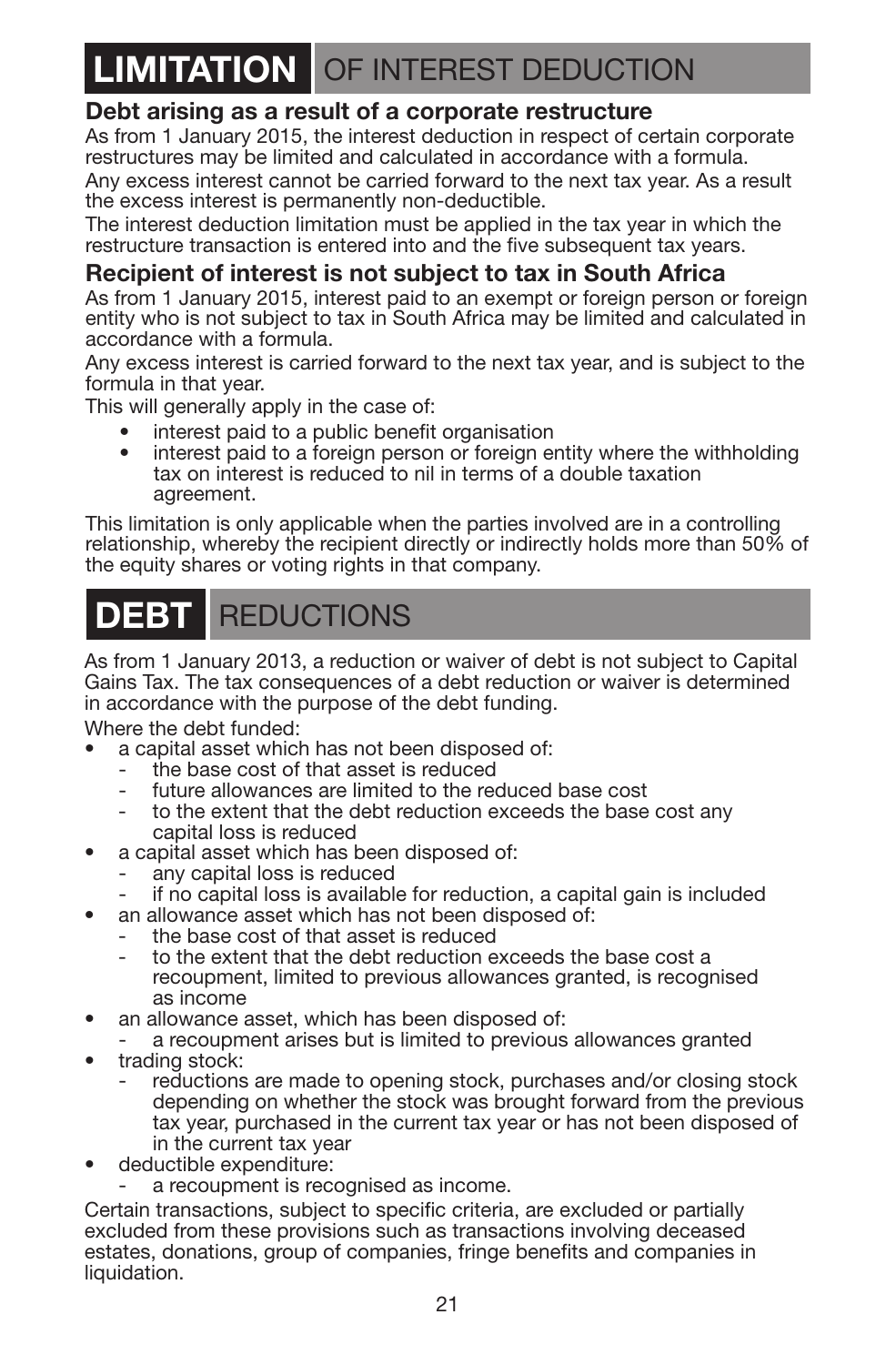# **ENVIRONMENTAL** EXPENDITURE

Expenditure to conserve or maintain land is deductible if it is incurred in terms of a biodiversity management agreement with a duration of at least five years. Where the conservation or maintenance of land owned by the taxpayer is carried out in terms of a declaration of at least 30 years' duration, the expenditure incurred is deemed to be a donation to the Government which qualifies as a deduction under section 18A.

In certain circumstances where the land is declared a national park an annual donation based on 10% of the lesser of cost or market value of the land is deemed to be made and qualifies for a section 18A deduction in the year the declaration is made and in each of the subsequent nine years.

Recoupments apply where the taxpayer breaches the agreement.

### **HOTEL** ALLOWANCES

| Asset type      | <b>Conditions for annual allowance</b>                                                                                                                                                                 | Annual allowance          |
|-----------------|--------------------------------------------------------------------------------------------------------------------------------------------------------------------------------------------------------|---------------------------|
| Hotel buildings | Construction of buildings or improvements,<br>provided used in trade as hotelkeeper or used<br>by lessee in trade as hotelkeeper<br>Refurbishments (note) which commenced<br>on or after 17 March 1993 | 5% of cost<br>20% of cost |
| Hotel equipment | Machinery, implements, utensils or articles<br>brought into use on or after 16 December 1989                                                                                                           | 20% of cost               |

#### **Note**

• Refurbishment is defined as any work undertaken within the existing building framework

# **RESIDENTIAL BUILDING** ALLOWANCES

| Asset type                   | <b>Conditions for annual allowance</b>                                                                                                                                                                                                                                                                                                                      | Annual allowance                                                                                                                                                 |
|------------------------------|-------------------------------------------------------------------------------------------------------------------------------------------------------------------------------------------------------------------------------------------------------------------------------------------------------------------------------------------------------------|------------------------------------------------------------------------------------------------------------------------------------------------------------------|
| Residential<br>buildings     | Buildings erected on or after 1 April 1982 and<br>before 21 October 2008 consisting of at least<br>five units of more than one room intended for<br>letting, or occupation by bona fide full-time<br>employees                                                                                                                                              | 2% of cost and an<br>initial allowance of<br>10% of cost                                                                                                         |
|                              | New and unused buildings acquired, erected or<br>improved on or after 21 October 2008 if situated<br>anywhere in South Africa and owned by the tax-<br>payer for use in his trade, either for letting or as<br>employee accommodation. Enhanced allowances<br>are available where the low cost residential unit<br>is situated in an urban development zone | 5% of cost or 10%<br>of cost for low cost<br>residential units not<br>exceeding R300 000<br>for a stand-alone unit<br>or R350 000 in the<br>case of an apartment |
| Employee<br>housing          | 50% of the costs incurred or funds advanced or<br>donated to finance the construction of housing<br>for employees on or before 21 October 2008<br>subject to a maximum per dwelling                                                                                                                                                                         | R6 000 prior to<br>1 March 2008<br>R15 000 hetween<br>1 March 2008 and<br>20 October 2008                                                                        |
| Employee<br>housing<br>loans | Allowance on amounts owing on interest free<br>loan account in respect of low cost residential<br>units sold at cost by the taxpayer to employees<br>and subject to repurchase at cost only in case of<br>repayment default or termination of employment                                                                                                    | 10% of amount<br>owing at the end<br>of each year of<br>assessment                                                                                               |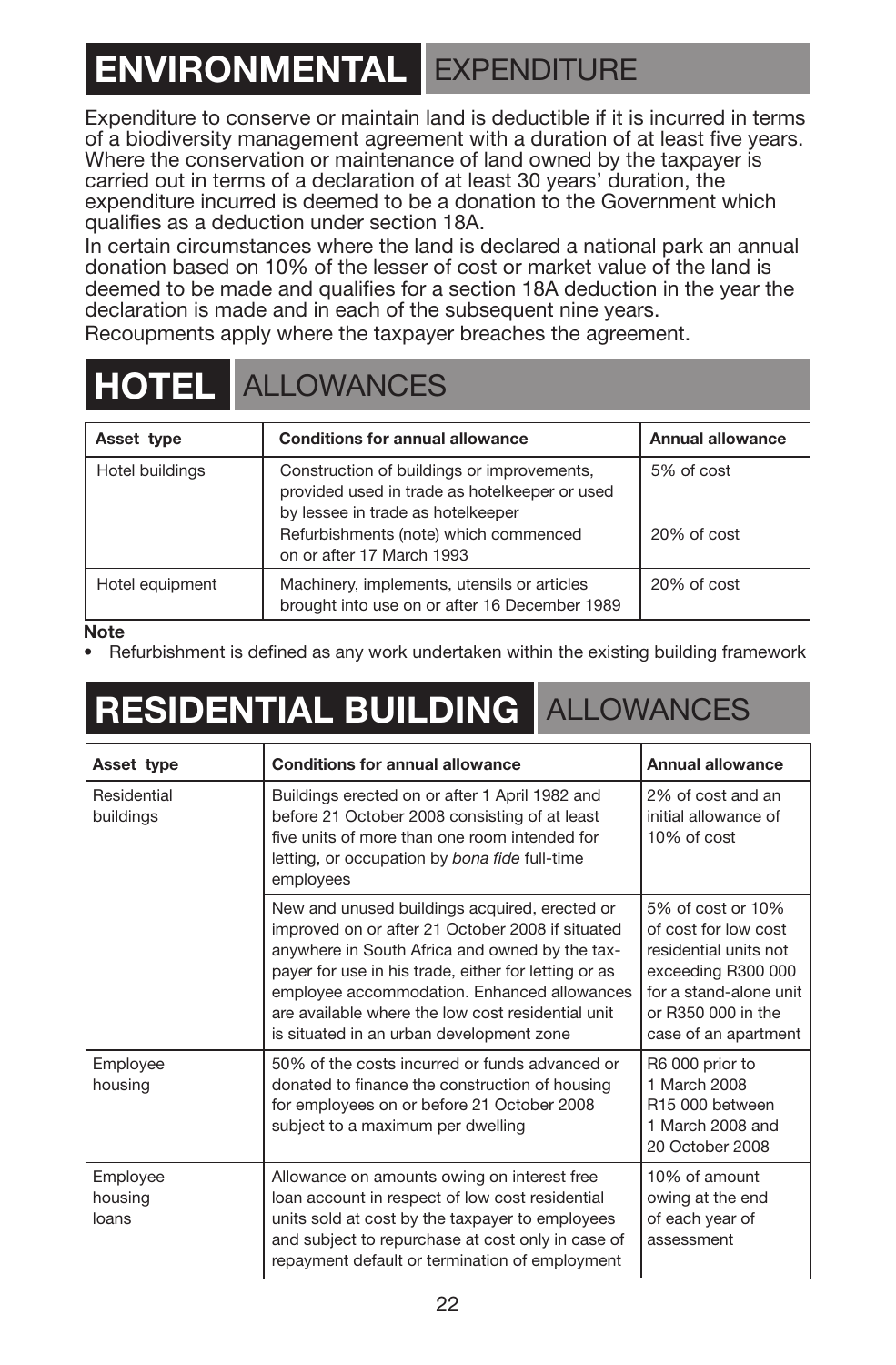# **CAPITAL INCENTIVE** ALLOWANCES

| Asset type                                                                           | Conditions for annual allowance                                                                                                                                                                                                                                                                                                                                                                                                                     | Annual allowance                                                                       |
|--------------------------------------------------------------------------------------|-----------------------------------------------------------------------------------------------------------------------------------------------------------------------------------------------------------------------------------------------------------------------------------------------------------------------------------------------------------------------------------------------------------------------------------------------------|----------------------------------------------------------------------------------------|
| Industrial buildings<br>or improvements<br>(note 1)                                  | Construction of buildings or improvements on<br>or after 1 January 1989, where a building is used<br>wholly or mainly for a process of manufacture<br>or similar process or research and development.<br>Construction of buildings or improvements on or<br>after 1 July 1996 to 30 September 1999 and the<br>buildings or the improvements are brought into<br>use before 31 March 2000 and used in a process<br>of manufacture or similar process | 5% of cost<br>(previously 2%)<br>(note 2)<br>10% of cost<br>(note 2)                   |
| New commercial<br>buildings (other than<br>residential<br>accommodation)<br>(note 3) | Any cost incurred in erecting any new and unused<br>building, or improving an existing building on or<br>after 1 April 2007 wholly or mainly used for the<br>purposes of producing income in the course of<br>trade                                                                                                                                                                                                                                 | 5% of cost                                                                             |
| Building in an urban<br>development zone<br>(note 3)                                 | Costs incurred in erecting, demolishing or<br>extending a building, excavating land, providing<br>water, power, parking, drainage, security, waste<br>disposal or access<br>Improvements to existing buildings                                                                                                                                                                                                                                      | 20% in first year<br>8% in each of<br>10 subsequent years<br>20% of cost               |
| Aircraft                                                                             | Acquired on or after 1 April 1995                                                                                                                                                                                                                                                                                                                                                                                                                   | 20% of cost (note 2)                                                                   |
| Farming equipment<br>and assets used<br>in production of<br>renewable energy         | Machinery, implements, utensils or articles<br>(other than livestock) brought into use on or<br>after 1 July 1988. Bio-diesel plant and machinery<br>brought into use after 1 April 2003                                                                                                                                                                                                                                                            | 50% in first year<br>30% in second vear<br>20% in third year                           |
| Ships                                                                                | South African registered ships used for<br>prospecting, mining or as a foreign-going<br>ship, acquired on or after 1 April 1995                                                                                                                                                                                                                                                                                                                     | 20% of cost<br>(note 2)                                                                |
| Plant and machinery<br>(note 1)                                                      | New or unused manufacturing assets acquired<br>on or after 1 March 2002 are subject to<br>allowances over four years<br>Used manufacturing assets                                                                                                                                                                                                                                                                                                   | 40% in 1st vear<br>20% in each of the<br>3 subsequent years<br>(note 4)<br>20% of cost |
| Plant and machinery<br>(small business<br>corporations only)                         | Plant or machinery brought into use for the first<br>time by that taxpayer on or after 1 April 2001 and<br>used directly in a process of manufacture                                                                                                                                                                                                                                                                                                | $100\%$ of cost                                                                        |
| Non-manufacturing<br>assets (small business<br>corporations only)                    | Acquired on or after 1 April 2005                                                                                                                                                                                                                                                                                                                                                                                                                   | 50% in first year<br>30% in second year<br>20% in third year                           |
| Licences                                                                             | Expenditure, other than for infrastructure,<br>to acquire a licence from a goverment<br>body to carry on telecommunication services,<br>exploration, production or distribution of<br>petroleum or the provision of gambling facilities                                                                                                                                                                                                             | Evenly over the<br>period of the licence,<br>subiect to a<br>maximum of<br>30 years    |

#### **Notes**

- 1 As from 1 April 2012, new or unused assets or buildings used for the purpose of research and development also qualify for the allowances
- 2 Recoupments of allowances can be deducted from the cost of the replacement asset
- 3 Allowances available to owners as users of the building or as lessors
- 4 Where plant and machinery is used in a process of manufacture or a similar process, the taxpayer is obliged to make use of the allowances and not the wear and tear rates.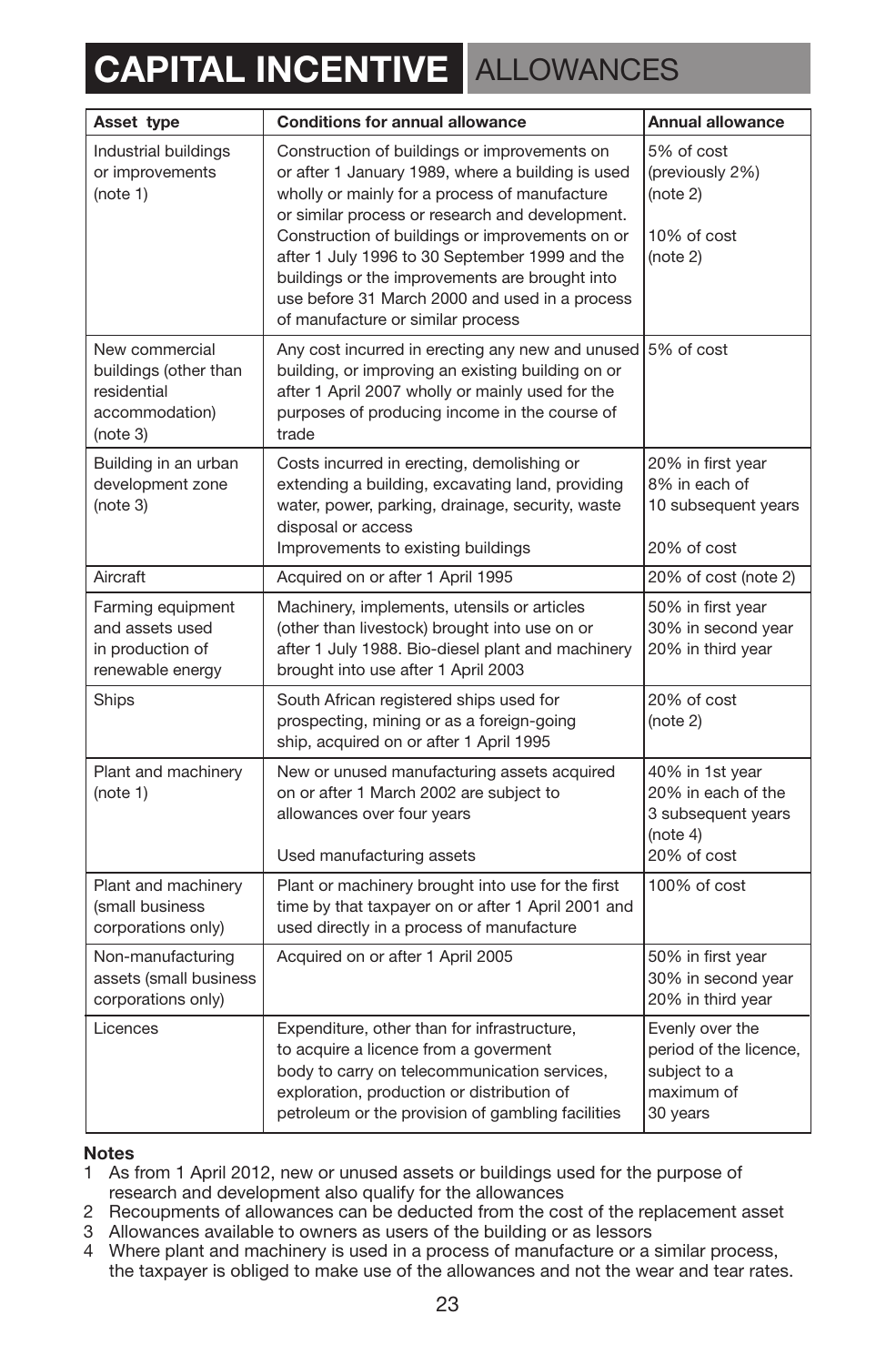# **WEAR AND TEAR ALLOWANCES**

The following rates of wear and tear are allowed by SARS in terms of Interpretation Note 47:

| Type of<br>asset                           | No. of years<br>for write-off |                | No. of years<br>Type of<br>for write-off<br>asset |                                       |
|--------------------------------------------|-------------------------------|----------------|---------------------------------------------------|---------------------------------------|
| Adding machines                            |                               | 6              | Drills                                            | 6                                     |
| Air-conditioners                           |                               |                | Electric saws                                     | 6                                     |
| window                                     |                               | 6              | Electrostatic copiers                             |                                       |
| mobile                                     |                               | 5              | Engraving equipment                               | $\frac{6}{20}$                        |
| room unit                                  |                               | 10             | Escalators                                        |                                       |
| Air-conditioning assets                    |                               |                | Excavators                                        |                                       |
| absorption type chillers                   |                               | 25             | Fax machines                                      |                                       |
| air handling units                         |                               | 20             | Fertiliser spreaders                              |                                       |
| centrifugal chillers                       |                               | 20             | Firearms                                          |                                       |
| cooling towers                             |                               | 15             | Fire extinguishers (loose units)                  | 4366532644444444444466                |
| condensing sets                            |                               | 15             | Fire detections systems                           |                                       |
| Aircraft (light passenger or               |                               |                | Fishing vessels                                   |                                       |
| commercial helicopters)                    |                               | 4              | <b>Fitted carpets</b>                             |                                       |
| Arc welding equipment                      |                               | 6<br>25        | Food bins                                         |                                       |
| Artefacts<br><b>Balers</b>                 |                               | 6              | Food-conveying systems                            |                                       |
|                                            |                               | 5              | Forklift trucks<br>Front-end loaders              |                                       |
| <b>Battery chargers</b><br><b>Bicycles</b> |                               | 4              | Furniture and fittings                            |                                       |
| <b>Boilers</b>                             |                               | 4              | Gantry cranes                                     |                                       |
| <b>Bulldozers</b>                          |                               | 3              | Garden irrigation equipment                       |                                       |
| Bumping flaking                            |                               | $\overline{4}$ | (movable)                                         |                                       |
| Carports                                   |                               | 5              | Gas cutting equipment                             |                                       |
| Cash registers                             |                               | 5              | Gas heaters and cookers                           |                                       |
| Cell phone antennae                        |                               | 6              | Gear boxes                                        |                                       |
| Cell phone masts                           |                               | 10             | Gear shapers                                      | 5664654666                            |
| Cellular telephones                        |                               | $\overline{c}$ | Generators (portable)                             |                                       |
| Cheque-writing machines                    |                               | 6              | Generators (standby)                              |                                       |
| Cinema equipment                           |                               | 5              | Graders                                           |                                       |
| Cold drink dispensers                      |                               | 6              | Grinding machines                                 |                                       |
| Communication systems                      |                               | 5              | Guillotines                                       |                                       |
| Compressors                                |                               | 4              | Gymnasium equipment                               |                                       |
| Computers                                  |                               |                | Cardiovascular                                    | $\frac{2}{5}$                         |
| mainframe/server                           |                               | 5              | Health testing                                    |                                       |
| personal                                   |                               | 3              | Weights and strength                              | $\overline{4}$                        |
| Computer software                          |                               |                | Spinning                                          | $\overline{1}$                        |
| (mainframes)                               |                               |                | Other                                             |                                       |
| purchased                                  |                               | 3              | Hairdressers' equipment                           | 10566656                              |
| self-developed                             |                               | 1              | Harvesters                                        |                                       |
| Computer software                          |                               |                | Heat dryers                                       |                                       |
| (personal computers)                       |                               | 2              | Heating equipment                                 |                                       |
| Concrete mixers portable                   |                               | 4              | Hot-water systems                                 |                                       |
| Concrete transit mixers                    |                               | 3              | Incubators                                        |                                       |
| Containers                                 |                               | 10             | Ironing and pressing                              |                                       |
| Crop sprayers                              |                               | 6<br>5         | equipment                                         | $\begin{array}{c} 6 \\ 6 \end{array}$ |
| Curtains                                   |                               | 4              | Kitchen equipment<br>Knitting machines            | 6                                     |
| Debarking equipment<br>Delivery vehicles   |                               | 4              |                                                   |                                       |
| Demountable partitions                     |                               | 6              | Laboratory research<br>equipment                  |                                       |
| Dental and doctors' equipment              |                               | 5              | Lathes                                            |                                       |
| Dictaphones                                |                               | 3              | Laundromat equipment                              |                                       |
| Drilling equipment (water)                 |                               | 5              | Law reports                                       | 5655                                  |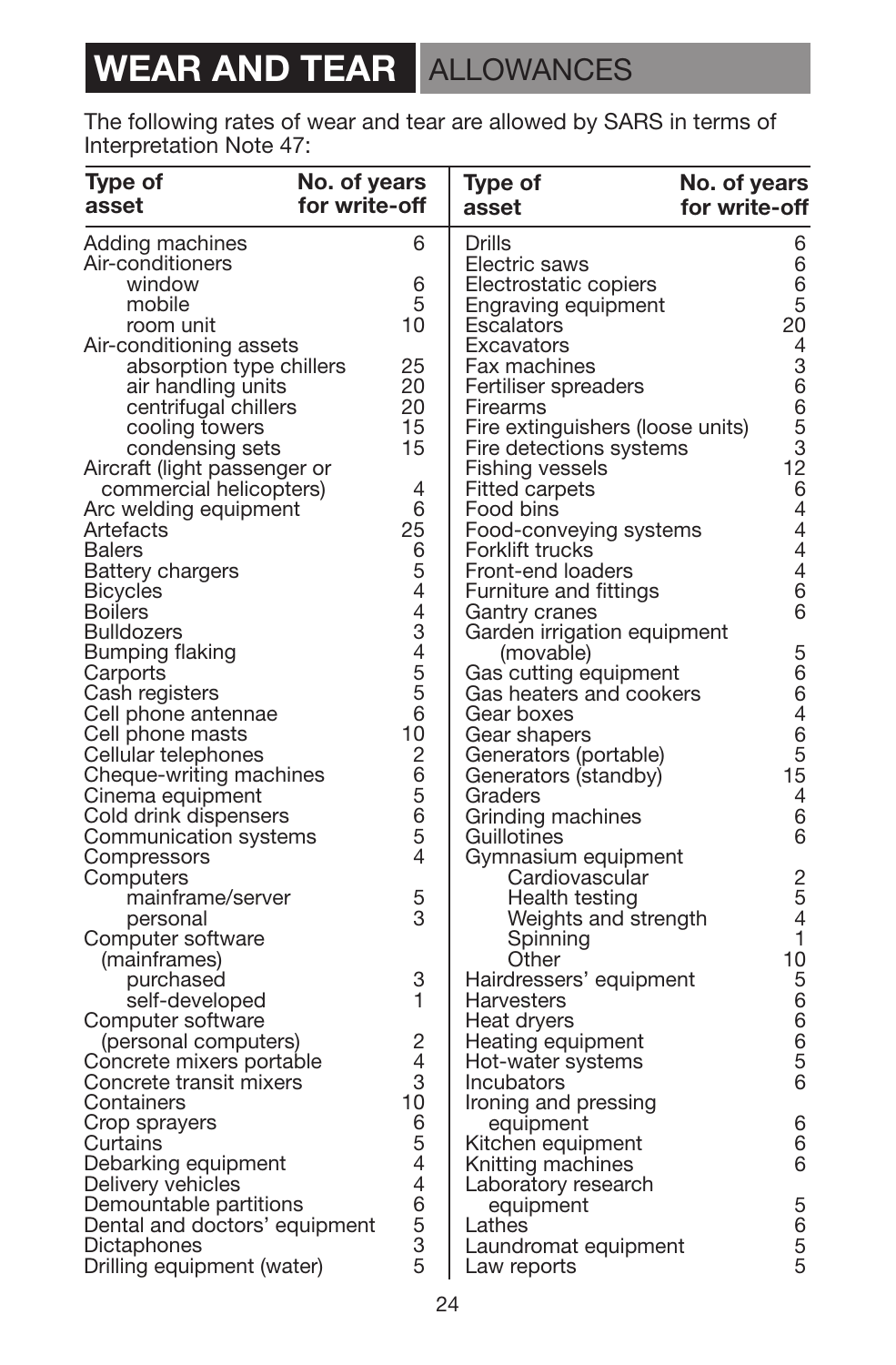| Type of<br>asset            | No. of years<br>for write-off | Type of<br>No. of years<br>for write-off<br>asset |                                       |
|-----------------------------|-------------------------------|---------------------------------------------------|---------------------------------------|
| Lift installations          | 12                            | Runway lights                                     | 5                                     |
| Medical theatre equipment   | 6                             | Sanders                                           |                                       |
| Milling machines            | 6                             | Scales                                            |                                       |
| Mobile caravans             | 5                             | Security systems removable                        |                                       |
| Mobile cranes               | 4                             | Seed separators                                   |                                       |
| Mobile refrigeration units  | 4                             | Sewing machines                                   | 6556646526654                         |
| Motors                      | 4                             | Shakers                                           |                                       |
| Motorcycles                 | 4                             | Shopfittings                                      |                                       |
| Motorised chain saws        | 4                             | Solar energy units                                |                                       |
| Motorised concrete mixers   | 3                             | Special patterns and tooling                      |                                       |
| Motor mowers                |                               | Spin dryers                                       |                                       |
| Musical instruments         | $\frac{5}{5}$                 | Spot welding equipment                            |                                       |
| Navigation systems          | 10                            | Staff training equipment                          |                                       |
| Neon signs and advertising  |                               | Surge bins                                        |                                       |
| boards                      | 10                            | Surveyors                                         |                                       |
| Office equipment            |                               | field equipment                                   | 5                                     |
| electronic                  | 3                             | instruments                                       | 10                                    |
| mechanical                  |                               | Tape recorders                                    |                                       |
| Oxygen concentrators        | $\frac{5}{3}$                 | Telephone equipment                               | 5<br>5<br>4                           |
| Ovens and heating devices   | 6                             | Television and advertising films                  |                                       |
| Ovens for heating food      | 6                             | Television sets, video                            |                                       |
| Packaging equipment         | 4                             | machines and decoders                             |                                       |
| Paintings                   | 25                            | <b>Textbooks</b>                                  | 6345433446                            |
| Pallets                     | 4                             | Tractors                                          |                                       |
| Passenger cars              |                               | Trailers                                          |                                       |
| Patterns, tooling and dies  | $\frac{5}{3}$                 | Traxcavators                                      |                                       |
| Pellet mills                | $\overline{4}$                | <b>Trollies</b>                                   |                                       |
| Perforating equipment       | 6                             | Trucks (heavy-duty)                               |                                       |
| Photocopying equipment      | 5                             | Trucks (other)                                    |                                       |
| Photographic equipment      | 6                             |                                                   |                                       |
| Planers                     | 6                             | Truck-mounted cranes                              |                                       |
| Pleasure craft              | 12                            | <b>Typewriters</b>                                |                                       |
| Ploughs                     | 6                             | Vending machines (including                       |                                       |
| Portable safes              | 25                            | video game machines)                              | $\begin{array}{c} 6 \\ 2 \end{array}$ |
| Power tools (hand-operated) |                               | Video cassettes                                   | 10                                    |
| Power supply                | 5<br>5                        | Warehouse racking                                 | 5                                     |
| Public address systems      | 5                             | Washing machines                                  |                                       |
|                             | 4                             | Water distillation and                            |                                       |
| Pumps                       | 4                             | purification plant                                | 12                                    |
| Racehorses                  |                               | Water tankers                                     | $\overline{4}$                        |
| Radar systems               | 5<br>5                        | Water tanks                                       | 6                                     |
| Radio communication         | 4                             | Weighbridges (movable parts)                      | 10                                    |
| Refrigerated milk tankers   | 6                             | Wireline rods                                     | $\mathbf{1}$                          |
| Refrigeration equipment     | 6                             | Workshop equipment                                | 5<br>5                                |
| Refrigerators               |                               | X-ray equipment                                   |                                       |

#### **Notes**

1 Wear and tear may be claimed on either a diminishing value method or on a straight line basis, in which case certain requirements apply

- 2 Costs incurred in moving business assets from one location to another are not deductible as these are regarded as being capital in nature. Wear and tear may be claimed over the remaining useful life of the assets
- 3 When an asset is acquired for no consideration, a wear and tear allowance may be claimed on its market value at date of acquisition
- 4 Prior to 1 January 2013, wear and tear on any assets acquired from a connected<br>person may only be claimed on the original cost to the seller less allowances claimed<br>by the seller, plus recoupments and CGT included in the
- 5 The acquisition of "small" items at a cost of less than R7 000 (2009 : R5 000) per item may be written off in full during the year of acquisition.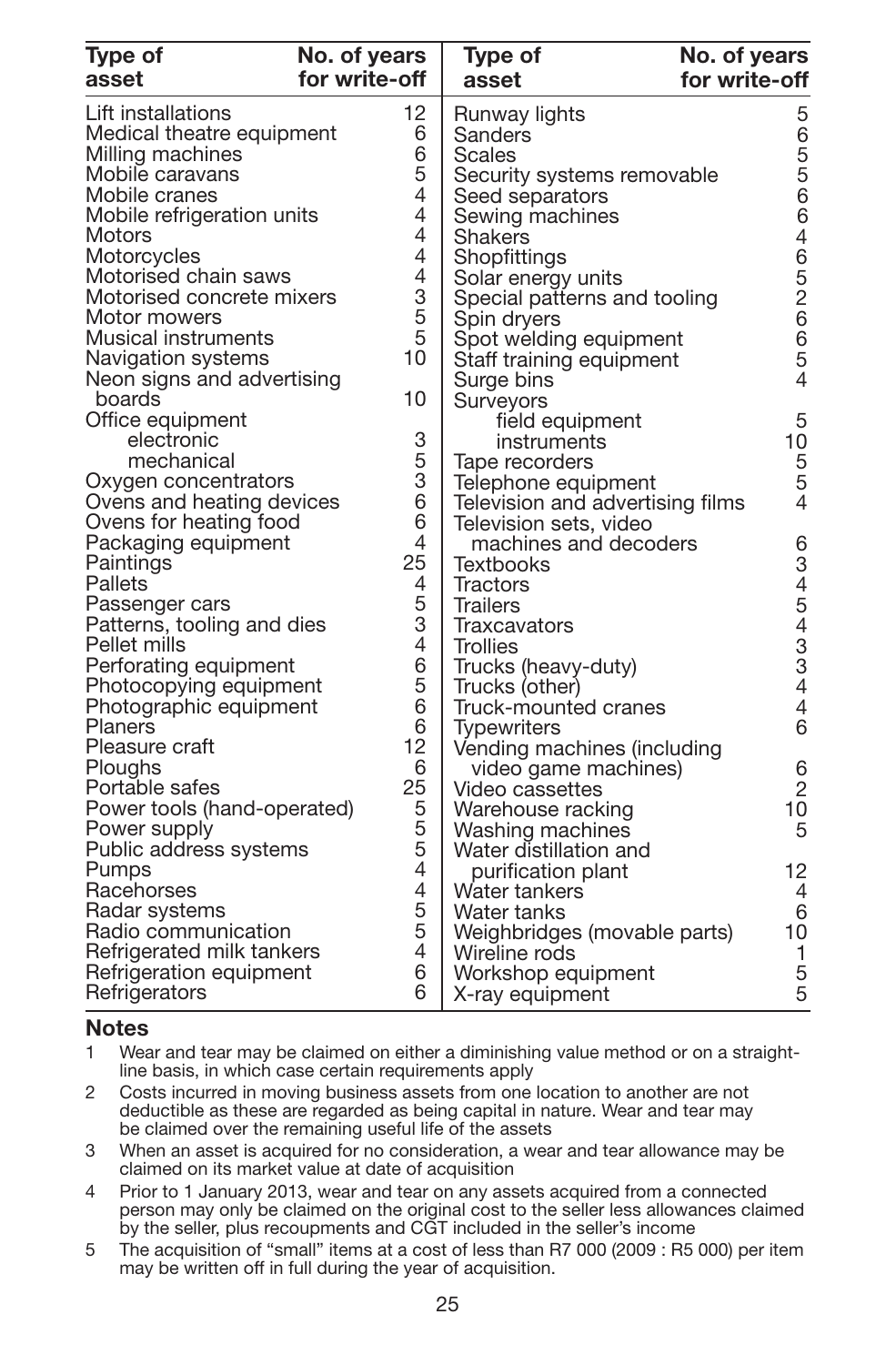# **STRATEGIC** ALLOWANCES

| Asset type                                         | <b>Conditions for annual allowance</b>                                                                                                                                                                                                           | Annual allowance                                                          |
|----------------------------------------------------|--------------------------------------------------------------------------------------------------------------------------------------------------------------------------------------------------------------------------------------------------|---------------------------------------------------------------------------|
| Strategic projects                                 | An additional industrial investment allowance is<br>allowed on new and unused assets used for<br>preferred qualifying strategic projects which were<br>approved between 31 July 2001 and 31 July 2005<br>Any other qualifying strategic projects | $100\%$ of cost<br>$50\%$ of cost                                         |
| Pipelines<br>electricity cables<br>railway tracks  | New and unused structures contracted for<br>and construction commenced on or after<br>23 February 2000                                                                                                                                           | 10% of cost (oil<br>pipelines)<br>5% of cost (other)                      |
| Electronic<br>telecommunication<br>lines or cables | New and unused structures contracted for<br>and construction commenced on or after<br>23 February 2000<br>As from 1 April 2015 new and used structures<br>As from 1 April 2019 new and used structures                                           | 5% of cost<br>6.67% of cost<br>10% of cost                                |
| Airport and<br>port assets                         | New and unused assets and improvements brought<br>into use on or after 1 January 2008 and used directly<br>and solely for purpose of business as airport,<br>terminal or transport operation or port authority                                   | 5% of cost                                                                |
| Rolling stock                                      | Brought into use on or after 1 January 2008                                                                                                                                                                                                      | 20% of cost                                                               |
| Environmental<br>assets                            | Environmental treatment and recycling assets<br>as from 8 January 2008 for new and unused assets<br>Environmental waste disposal assets of a<br>permanent nature                                                                                 | 40% in 1st year<br>20% in each of the<br>3 subsequent years<br>5% of cost |
| Energy efficiency<br>savings                       | All forms of energy efficiency savings as reflected<br>on an energy savings certificate in any year of<br>assessment ending before 1 January 2023                                                                                                | Determined in<br>accordance with a<br>formula                             |
| Solar PV<br>renewable energy                       | Generation capacity not exceeding 1 000 kW or<br>1 MW<br>For years of assessment on or after 1 January 2016                                                                                                                                      | 50% / 30% / 20%<br>$100\%$ of cost                                        |

### **CAPITAL** GAINS TAX

As from 1 October 2001, Capital Gains Tax (CGT) applies to a resident's worldwide assets and to a non-resident's immovable property or assets of a permanent establishment situated in South Africa.

#### **Disposals**

CGT is triggered on disposal of an asset.

#### *•* **Important disposals include**

- abandonment, scrapping, loss or donation
- vesting of an interest in an asset of a trust in the beneficiary
- distribution of an asset by a company to a shareholder
- granting, renewal, extension or exercise of an option

- **Deemed disposals include**<br>**•** termination of South African tax residency
- 
- a change in the use of an asset<br>an asset ceasing to be part of a permanent establishment<br>for years of assessment commencing on or after 1 January 2013, the
- reduction or waiver of a debt, subject to certain exclusions

#### *•* **Disposals exclude**

- the transfer of an asset as security for a debt or the release of such security<br>issue of, or grant of an option to acquire a share, debenture or
- unit trust
- loans and the transfer or release of an asset securing debt.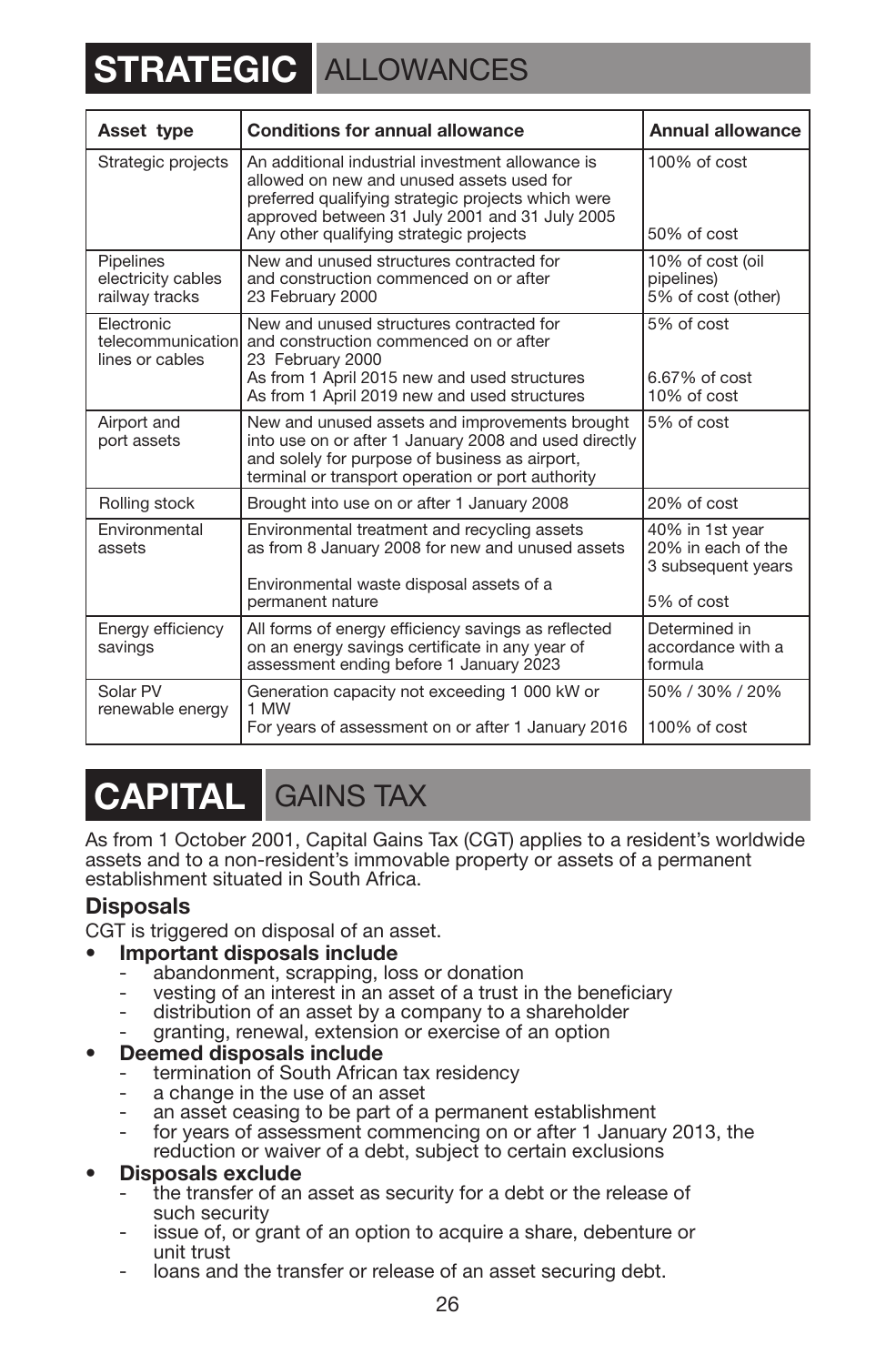### **Calculation of a Capital Gain/Loss**

A capital gain or loss is the difference between the proceeds and the base cost. An aggregate capital loss is carried forward and is available for set-off against subsequent capital gains.

#### **Base Cost**

#### **• Expenditure included in the base cost**

- acquisition, disposal, transfer, stamp duty, STT and similar costs
- remuneration of advisers, consultants and agents
- costs of moving an asset and improvement costs
- **• Expenditure excluded from the base cost**
	- expenses deductible for income tax purposes
	- interest and raising fees, except for listed shares and business assets
- expenses initially recorded and subsequently recovered
- **• Methods for an asset acquired before 1 October 2001**
	- Valuation as at 1 October 2001
	- 20% of the proceeds
	- Time apportionment base cost **Example:** If an asset cost R250 000 on 1 October 1998 and was sold on 30 September 2018 for R450 000, as CGT was implemented on 1 October 2001, the base cost is:

Original cost expenditure R250 000 Add: R 30 000\*

\*Proceeds from disposal R450 000



Time apportionment base cost R280 000

**Note 1:** When determining the number of years to be included in the time apportionment calculation, a part of the year is treated as a full year.

**Note 2:** Where expenditure in respect of a pre-valuation date asset was incurred on or after 1 October 2001 and an allowance has been allowed in respect of that asset, an extended formula is applied.

**Note 3:** Expenditure incurred on or after 1 October 2001 is then added to the base cost determined in accordance with one of the above methods.

#### **• Part disposals**

Base cost is apportioned unless it is separately identifiable

#### **Proceeds**

- The total amount received or accrued from the disposal
- **Excluded**
	- amounts included in gross income for income tax purposes
	- amounts repayable or a reduction in the sale price in the year of disposal

#### • **Specific transactions**

- connected persons deemed to be at market value
- deceased persons market value as at date of death
- deceased estates the bequest is deemed to be at the base cost
- i.e. market value at date of death.

### **Inclusion Rates and Effective Rates**

|                    | Inclusion rate |       |       | <b>Maximum effective rate</b> |       |       |
|--------------------|----------------|-------|-------|-------------------------------|-------|-------|
|                    | 2019           | 2020  | 2021  | 2019                          | 2020  | 2021  |
| <b>Individuals</b> | 40.0%          | 40.0% | 40.0% | 18.0%                         | 18.0% | 18.0% |
| Special Trusts     | 40.0%          | 40.0% | 40.0% | 18.0%                         | 18.0% | 18.0% |
| Companies          | 80.0%          | 80.0% | 80.0% | 22.4%                         | 22.4% | 22.4% |
| Trusts             | 80.0%          | 80.0% | 80.0% | 36.0%                         | 36.0% | 36,0% |

In the case of Collective Investment Schemes (unit trusts), the unitholder is liable for the CGT on disposal of the units. Retirement Funds are exempt from CGT.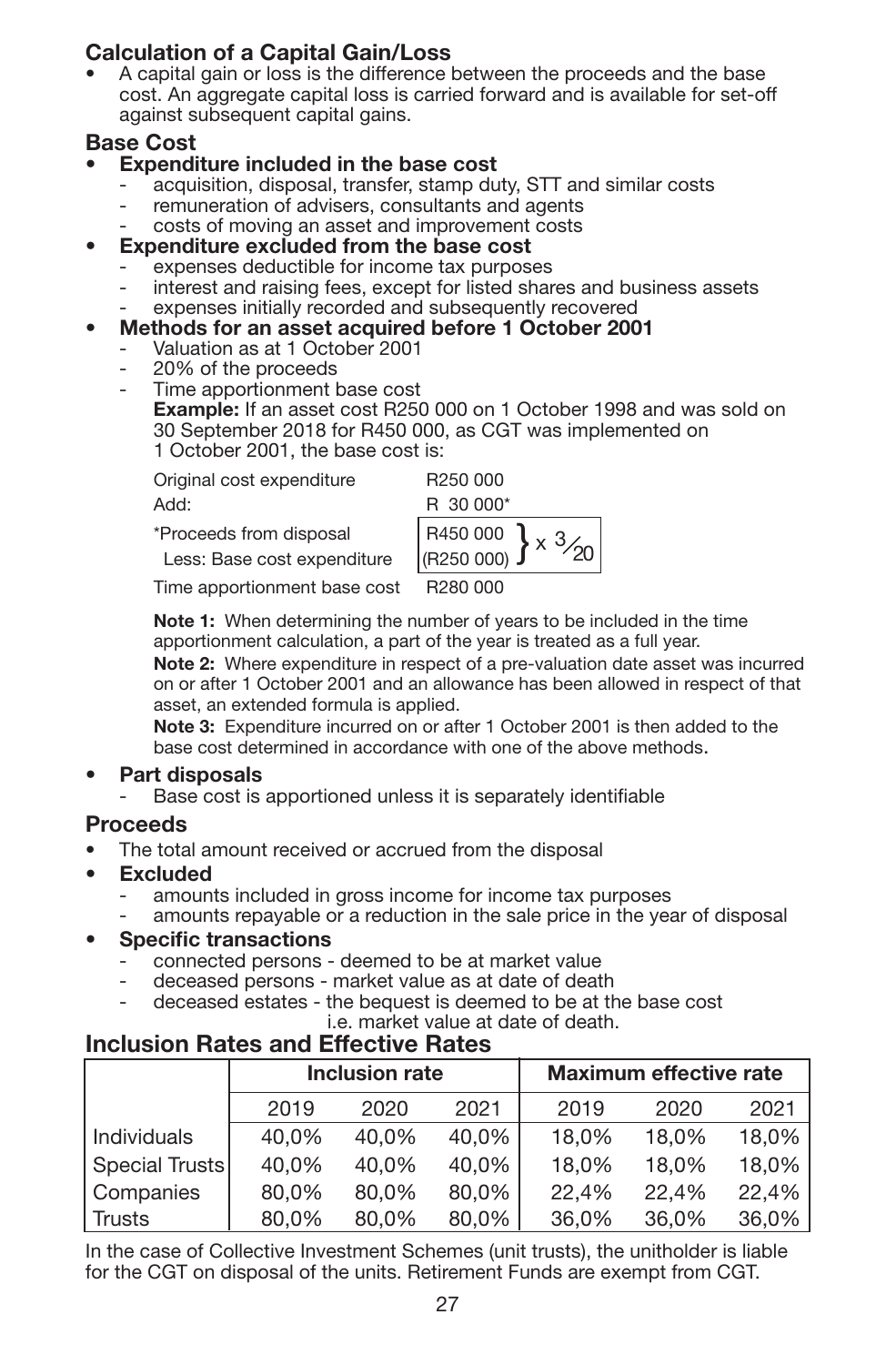### **Exclusions and Rebates**

#### • **Annual exclusion**

Natural persons and special trusts R40 000 (2016 : R30 000) Natural persons in the year of death R300 000 (2012 : R200 000) The annual exclusion is applied to the net capital gain or loss prior to the application of the inclusion rate.

#### • **Other exclusions**

- A primary residence, owned by a natural person or a special trust, used for domestic residential purposes, where the proceeds do not exceed R2 million. Where the proceeds exceed R2 million, the exclusion is R2 million (2012 : R1,5 million) of the calculated capital gain
- Personal use assets owned by a natural person or a special trust
- Lump sums from insurance and retirement benefits, except for certain second-hand policies
- Small business assets or an interest in a small business, limited to R1,8 million (2012 : R900 000) if certain requirements are met, including:
	- the market value of all the person's business assets at the date of disposal is less than R10 million (2012 : R5 million)
	- the natural person was a sole proprietor, partner or held a minimum shareholding of 10%, and was actively involved in the business for at least five vears
	- the natural person is at least 55 years old, or suffers from ill-health, is infirm or deceased
- Compensation, prizes and donations to certain PBO's
- Assets used by registered micro-businesses for business purposes.

#### **Rollover Relief**

The capital gain is disregarded until ultimate disposal of the asset or in the case of a replacement asset it is spread over the same period as wear and tear may be claimed for the replacement asset, commencing when the replacement asset is brought into use unless disposed of earlier.

The relief applies to the following:

- certain involuntary disposals
- replacement of qualifying business assets (excluding buildings) transfer of assets between spouses
- 
- shareblock conversions to sectional title or full title
- certain corporate restructure transactions.

#### **Valuations**

Valuations should have been obtained before 30 September 2004. For certain assets these valuations should have been lodged with the first tax return submitted after 30 September 2004, or such other time as SARS may allow, provided the valuation was in fact done prior to the requisite date:<br>• where the market value of any intangible asset exceeded R1 million

- 
- where the market value of any other asset exceeded R10 million

#### **Non-resident Sellers of Immovable Property**

Where a non-resident disposes of immovable property in South Africa in excess of R2 million, the purchaser is obliged to withhold the following taxes from the proceeds (unless a directive to the contrary has been issued):

| Seller's status | Withholding tax    |                   |  |  |
|-----------------|--------------------|-------------------|--|--|
|                 | 1/9/2007-21/2/2017 | As from 22/2/2017 |  |  |
| Natural person  | 5.0%               | 7.5%              |  |  |
| Company         | 7.5%               | 10.0%             |  |  |
| Trust           | 10.0%              | 15.0%             |  |  |

The tax withheld is regarded as a pre-payment of the tax due as a result of the capital gain made by the non-resident upon the submission of a tax return for that year of assessment. If a return is not submitted within 12 months of the end of the tax year the pre-payment is regarded as a final tax.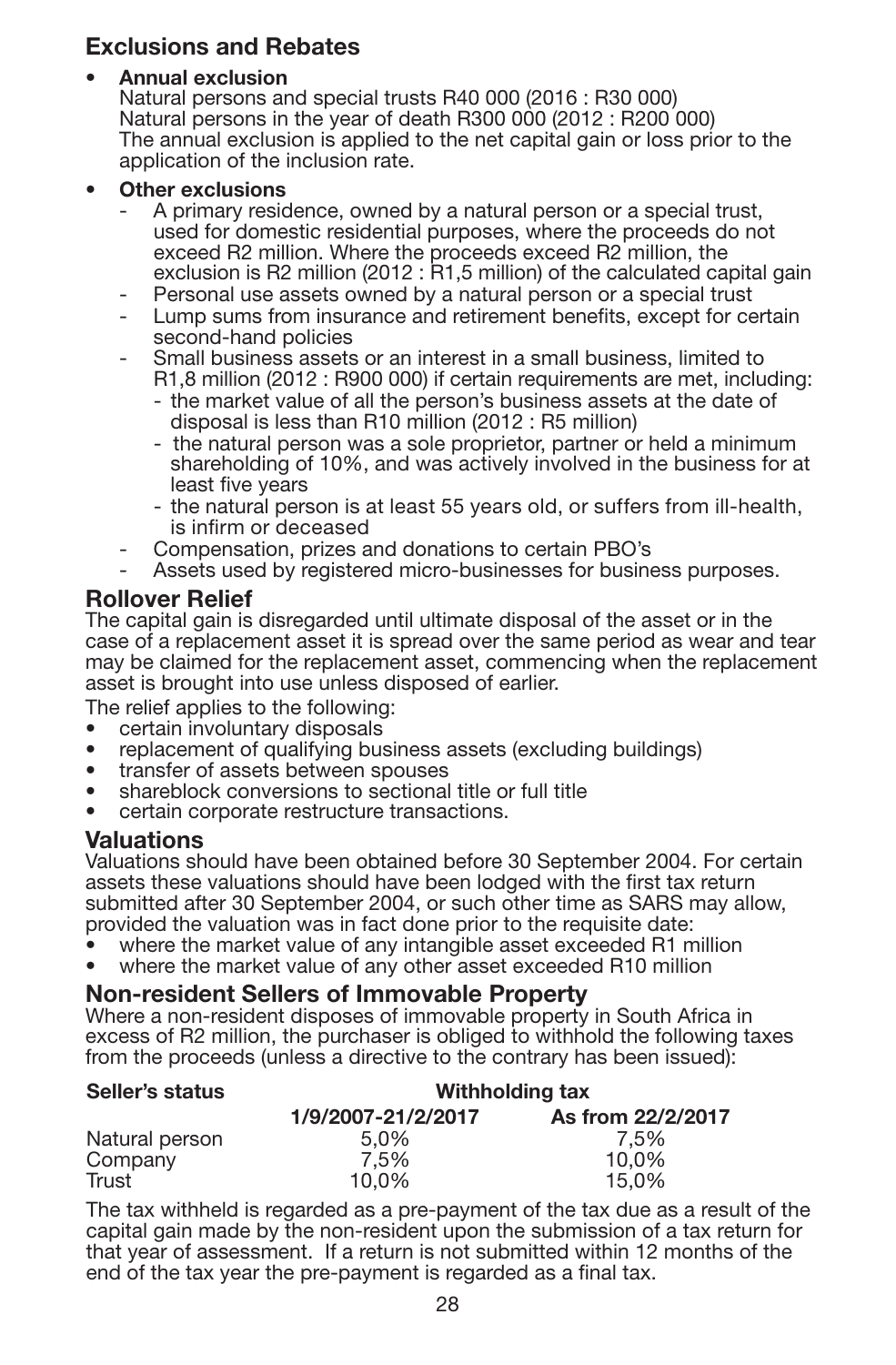# <span id="page-30-0"></span>**DIVIDEND** STRIPPING

Where a company, holding at least 50% of the shares (directly or together with a connected person) in an unlisted company, pays an extraordinary dividend to a resident shareholder within 18 months of the disposal of the shares, the capital gain will be adjusted to include a portion of the extraordinary dividend as proceeds.

As from 1 January 2019, certain disposals resulting from corporate restructure transactions are excluded.

As from 20 February 2019, where an extraordinary dividend accrues to a holding company from a target company, and that target company, within a period of 18 months, issues shares to another person (company, individual or trust) that share issue will result in a deemed disposal by the holding company due to a decrease in the effective interest of the holding company in the target company. The deemed disposal will result in a capital gain for the holding company as a portion of the extraordinary dividend will be proceeds.

An extraordinary dividend is any dividend that exceeds 15% of the higher of market value of the shares disposed 18 months prior to their disposal or at the date of their disposal.

A dividend received or accrued after 30 October 2019 in terms of an unbundling or liquidation transaction undertaken as a corporate restructure transaction is not regarded as an extraordinary dividend.

# **UNQUANTIFIED PROCEEDS**

Where an asset is disposed of for an unquantified amount, the portion of the price which cannot be quantified in that year is deemed to accrue in the year that it becomes quantifiable. Any recoupment, capital gain or capital loss arising from such transaction is deferred until such time as the price becomes quantifiable.

Where an asset is brought into use in the first year, but the price can only be quantified in a subsequent year, the wear and tear will be claimed in the subsequent year.

### **REINVESTMENT** RELIEF

Taxpayers can defer taxable recoupments and capital gains on the sale of business assets (excluding buildings) if they fully reinvest the sale proceeds in other qualifying assets. These assets must be contracted for within 12 months and brought into use within three years. Tax on the recoupment and capital gain upon the disposal of the old asset is spread over the same period as wear and tear may be claimed for the replacement asset.

# **DEEMED CAPITAL DISPOSAL OF SHARES**

As from 1 October 2007, the proceeds on the sale of an equity share or collective investment scheme unit will automatically be of a capital nature if held continuously for at least three years except in the case of:

- a share in a non-resident company, subject to certain exclusions
- a share in a shareblock company
- a hybrid equity instrument.

Previously the taxpayer could elect that the proceeds on the sale of a listed share held for at least five years be treated as capital.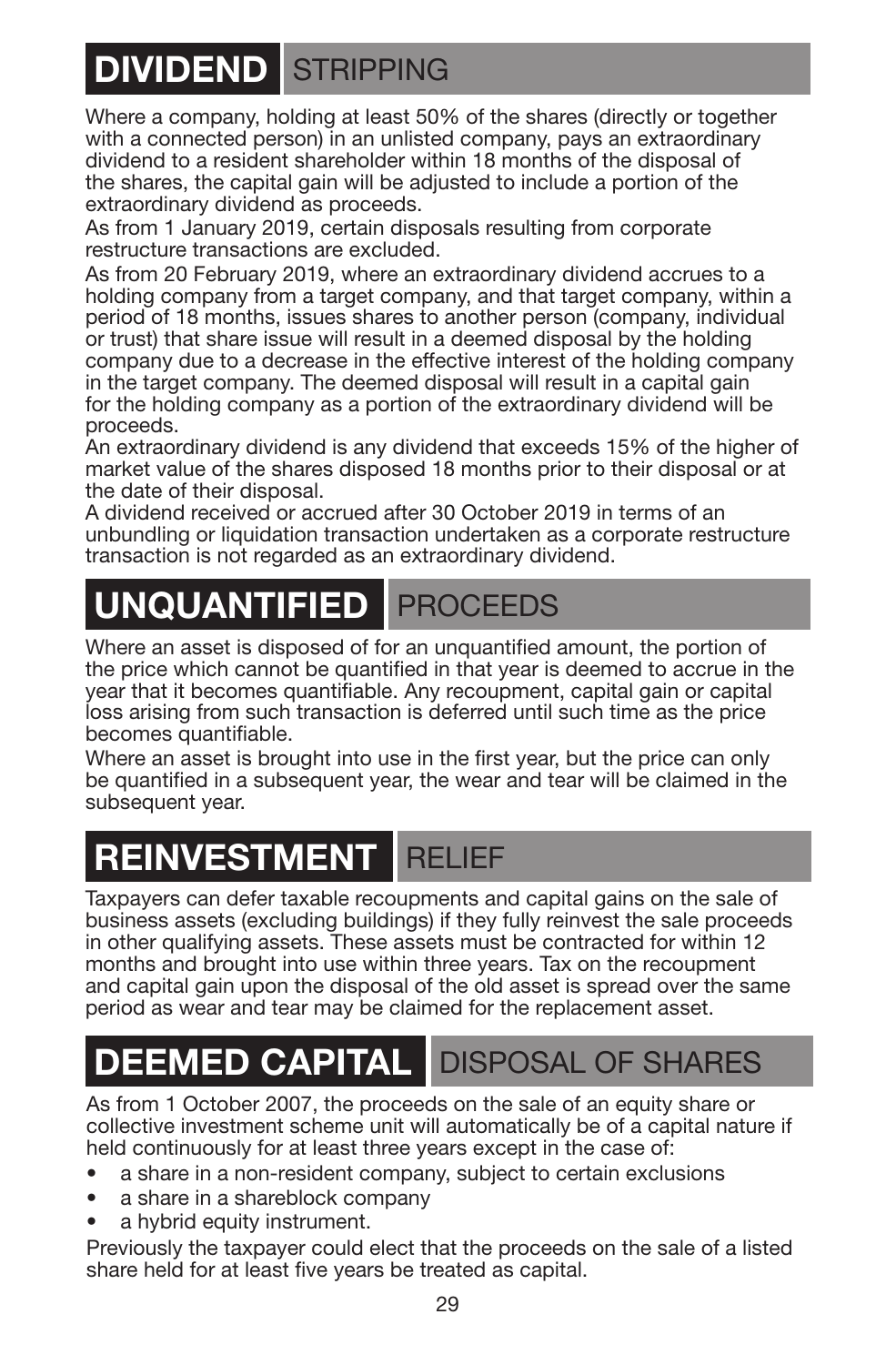# **LEARNERSHIP** ALLOWANCES

Employers may claim learnership allowances in respect of registered learnerships, over and above the normal remuneration deduction.

This allowance is granted in two parts which consists of a **recurring annual allowance** and a **completion allowance**. An annual pro-rata allowance is granted depending on the number of months falling within the relevant tax year. The completion allowance is determined by multiplying the number of completed 12 month periods of the learnership to the amounts below.

For learnerships entered into on or after 1 October 2016, the allowances are determined as follows:

- **•** NQF levels 1 to 6: R40 000 (disabled person: R60 000)
- **•** NQF levels 7 to 10: R20 000 (disabled person: R50 000)

The level descriptions are as follows:

- **•** NQF levels 1 to 4: Up to grade 12 (National Certificate)
- **•** NQF level 5: Higher Certificate
- **•** NQF level 6: Diploma or Advanced Certificate
- **•** NQF levels 7 to 10: Bachelor's Degree to Doctorate.

Prior to 1 October 2016, the allowances were R30 000 (disabled person: R50 000) regardless of the person's NQF level.

The allowances cease to apply from 1 April 2022.

### **OUBTFUL DEBT ALLOWANCE**

For years of assessment commencing 1 January 2019, the allowance is:

### **For Taxpayers Applying IFRS 9**

- 40% of the IFRS 9 loss allowance relating to impairment that is measured at an amount equal to the lifetime expected credit loss
- 40% of amounts of bad debts that have been written off for accounting purposes but do not meet the requirements for a tax deduction
- 25% of the difference between the IFRS 9 loss allowances relating to impairment and the IFRS 9 loss allowance in respect of which 40% tax allowance is determined to be allowed as a deduction.

### **For Taxpayers Not Applying IFRS 9**

- 40% of the face value of debts that are at least 120 days past due date
- 25% of the face value of debts that are between 60 days and 120 days past due date.

A ruling can be obtained from SARS for a higher percentage not exceeding 85%, based on specific criteria.

Prior to 1 January 2019, an allowance of 25% of the doubtful debt provision was permitted.

# **INDUSTRIAL POLICY** PROJECTS

An additional investment allowance for an approved project is available to a brownfield project expansion or upgrade, or a greenfield project for new and unused manufacturing items. Subject to certain limits, the additional allowance is 55% for preferred projects and 35% for non-preferred projects.

Where the project is undertaken in an industrial development zone the allowances are increased to 100% and 75% respectively.

There is an additional training allowance of R36 000 per employee per annum for costs incurred by the end of the compliance period, limited to R30 million for preferred projects and R20 million for non-preferred projects. The allowance ceases to apply from 1 March 2020.

30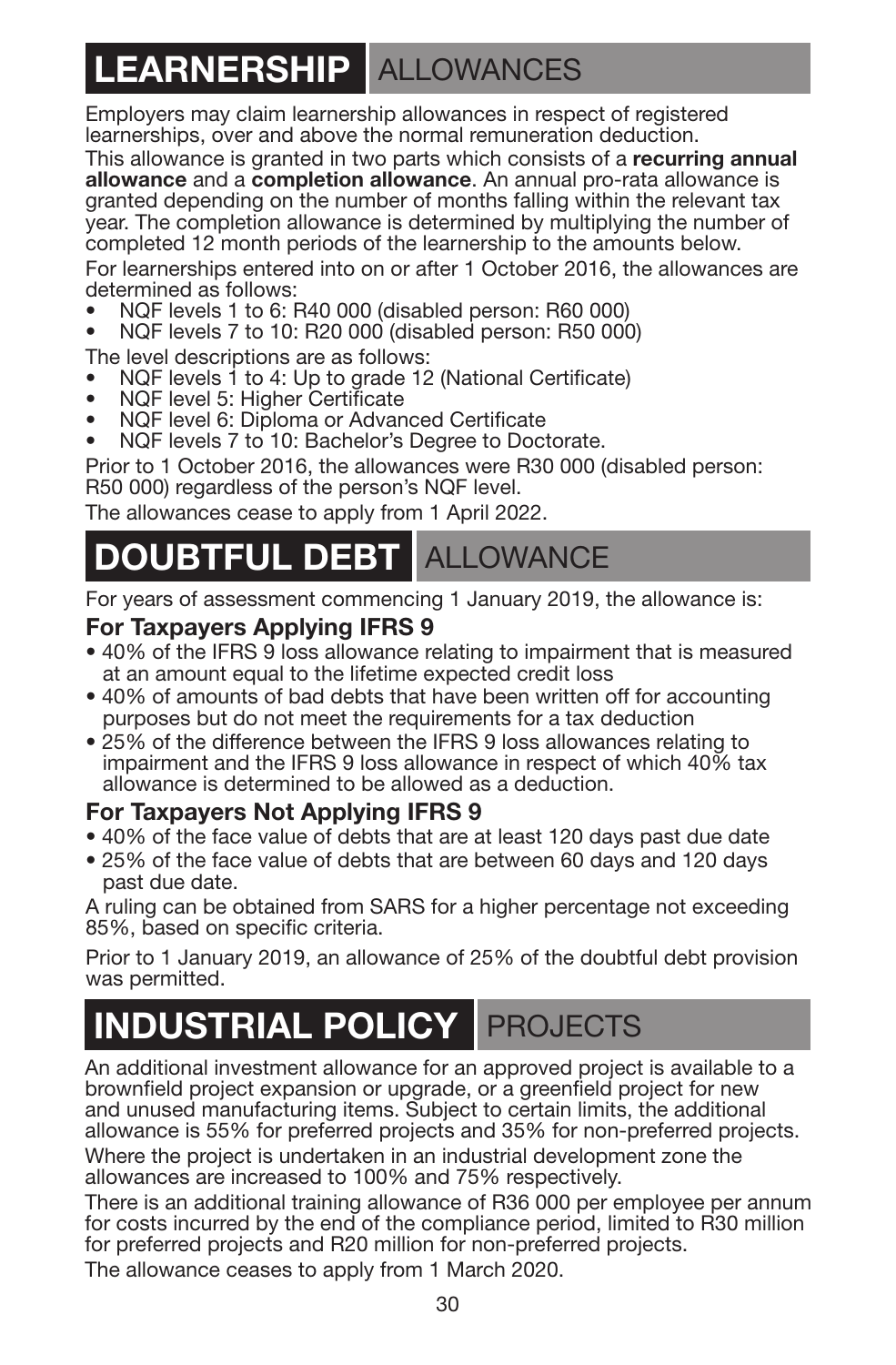# **SECURITIES** TRANSFER TAX

As from 1 July 2008, Securities Transfer Tax (STT) is payable at a rate of 0,25% on the greater of the consideration, closing price or market value on the transfer, cancellation or redemption of any listed or unlisted share, member's interest in a close corporation or cession of a right to receive distributions from a company or close corporation.

- On listed securities, the STT is payable by the 14th day of the month following the month during which the transfer occurred
- On unlisted securities, the STT is payable by the end of the second month following the month during which the transfer occurred
- If not paid in full within the prescribed period, interest is imposed at the prescribed rate and a 10% penalty is payable
- No STT is payable if the consideration, closing price or market value is less than R40 000
- No STT is levied on the issue of shares.

### **PRE-PAID EXPENDITURE**

Expenditure paid should be apportioned to the extent that only expenditure actually incurred in a year of assessment is deductible. The remainder of the pre-paid expenditure will be deductible in subsequent years of assessment. This does not apply if one of the following requirements are met:

- the goods, services or benefits are supplied or rendered within six<br>months after the end of the vear of assessment
- the total pre-paid expenditure does not exceed R100 000 (2012 : R80 000) expenditure with specifically determined timing and accrual
- 
- pre-paid expenditure payable in terms of a legislative obligation.

# **PRE-TRADING** EXPENDITURE

Expenditure and losses incurred in connection with, but prior to the commencement of trade, is allowed as a deduction, provided the expenditure and losses, including section 24J interest, would have been deductible had the trade commenced. Such expenditure and losses are ring-fenced and can only be set-off against income from that trade. The balance is carried forward and can be claimed in a subsequent year of assessment.

### **PRE-PRODUCTION** INTEREST

Prior to 1 January 2012, interest and related finance charges incurred on any borrowing for the acquisition, installation or construction of any machinery. plant, building or improvements to a building or other assets, including land, were deductible when the asset was brought into use in the production of income. Such expenses are now deductible as pre-trading expenditure.

### **VENTURE** CAPITAL INVESTMENTS

An investment in a venture capital company is deductible as follows:

From 1 January 2012 to 20 July 2019 100% 100% 100% 100%<br>As from 21 July 2019 100 R2.5 million R5 million As from  $21$  July  $2019$ 

**Natural Person/Trust Company**

SARS has set out strict criteria for an approved venture capital company and the qualifying entities in which they are permitted to invest.

The investment must be held for at least five years to avoid a recoupment.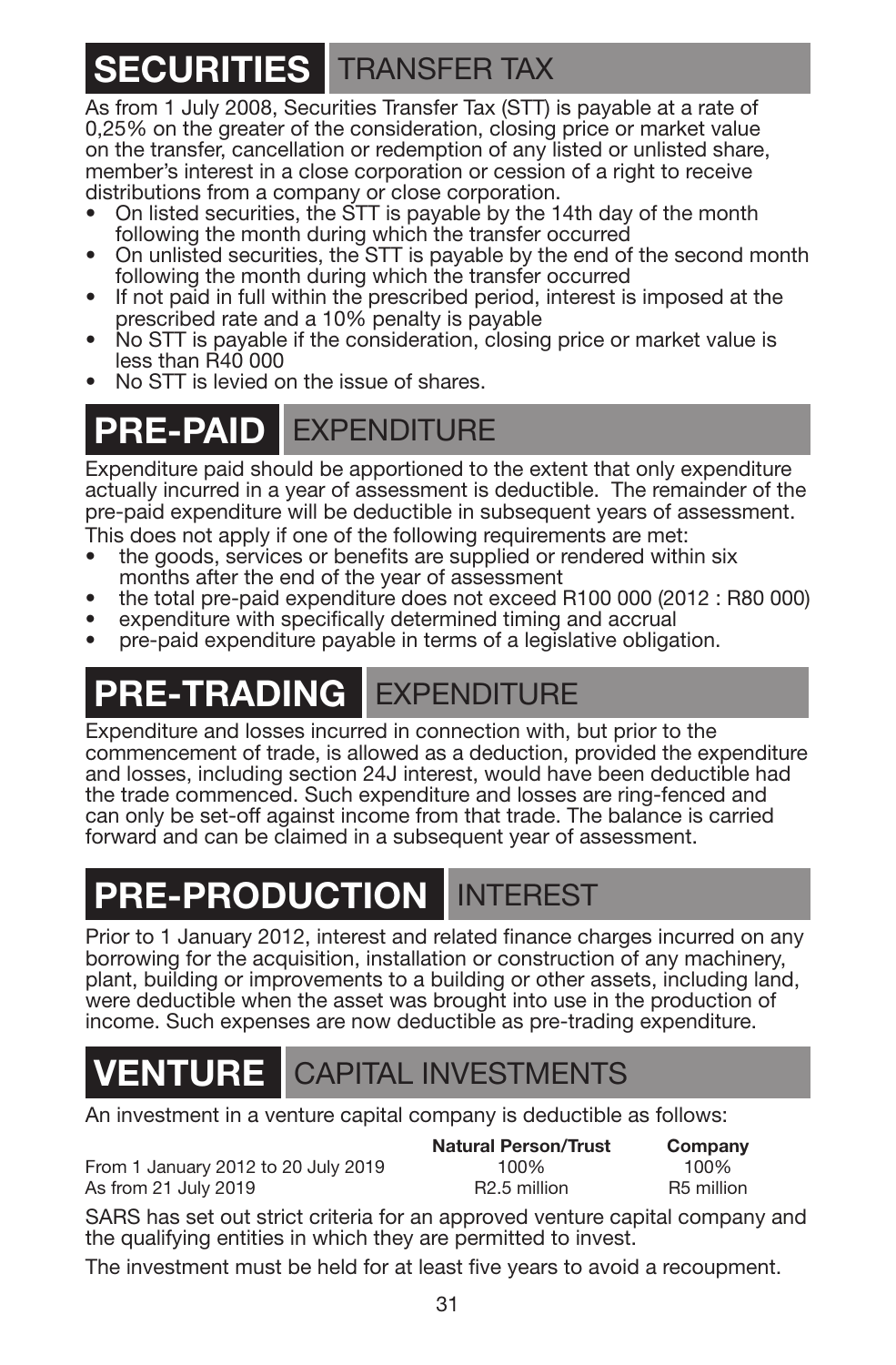### **RESIDENCE BASED TAXATION**

As from 1 January 2001, residents are taxed on their worldwide income.

### **Resident means**

- A natural person who is ordinarily resident in South Africa
- As from 1 March 2005, a natural person who is physically present in South Africa for at least 92 days in the current and each of the preceding five tax years, and at least 916 days during the five preceding tax years. These days do not need to be consecutive
- A company or trust that is incorporated, established, formed or which has its place of effective management in South Africa.

### **Resident excludes**

- A natural person, who was previously regarded as a **deemed resident**, if physically absent from South Africa for a continuous period of at least 330 days from the date of departure
- A person who is deemed to be exclusively a resident of another country for the purposes of the application of any double taxation agreement.

### **Exemptions**

- As from 1 March 2020, foreign employment income not exceeding R1,25 million (previously no limit) is exempt, provided the person spends more than 183 days, of which at least 60 days is continuous, outside of South Africa in any 12 month period commencing or ending during that year of assessment
- Foreign pension and social security payments, subject to certain conditions.

### **Foreign Dividends**

Foreign dividends received from a non-resident company and dividends received from a headquarter company are taxable, except if:

- the shareholder holds at least 10% of the equity and voting rights of the distributing company, subject to certain exceptions
- the distributing company is listed on the JSE, including a dividend *in specie* from 1 March 2014
- the distributing company is a controlled foreign company (CFC) and the dividends do not exceed amounts deemed to be the resident shareholder's income under the CFC rules
- foreign dividends declared by one company to another company resident in the same country.

For years of assessment commencing on or after 1 March 2017, any remaining taxable foreign dividends are subject to a formula whereby the maximum rate of taxation is 20% (previously 15%) subject to a reduction in terms of a double taxation agreement.

A resident is entitled to a credit calculated in accordance with a formula, for any withholding tax paid in respect of a foreign dividend that is included in gross income, provided such dividend is not fully exempt.

As from 1 April 2012, no deduction is allowed for expenditure, including interest, incurred in the production of foreign dividends.

### **Controlled Foreign Companies**

A CFC is a non-resident company in which residents, other than a headquarter company, directly or indirectly own or control more than 50% of the participation or voting rights or is consolidated in terms of IFRS 10.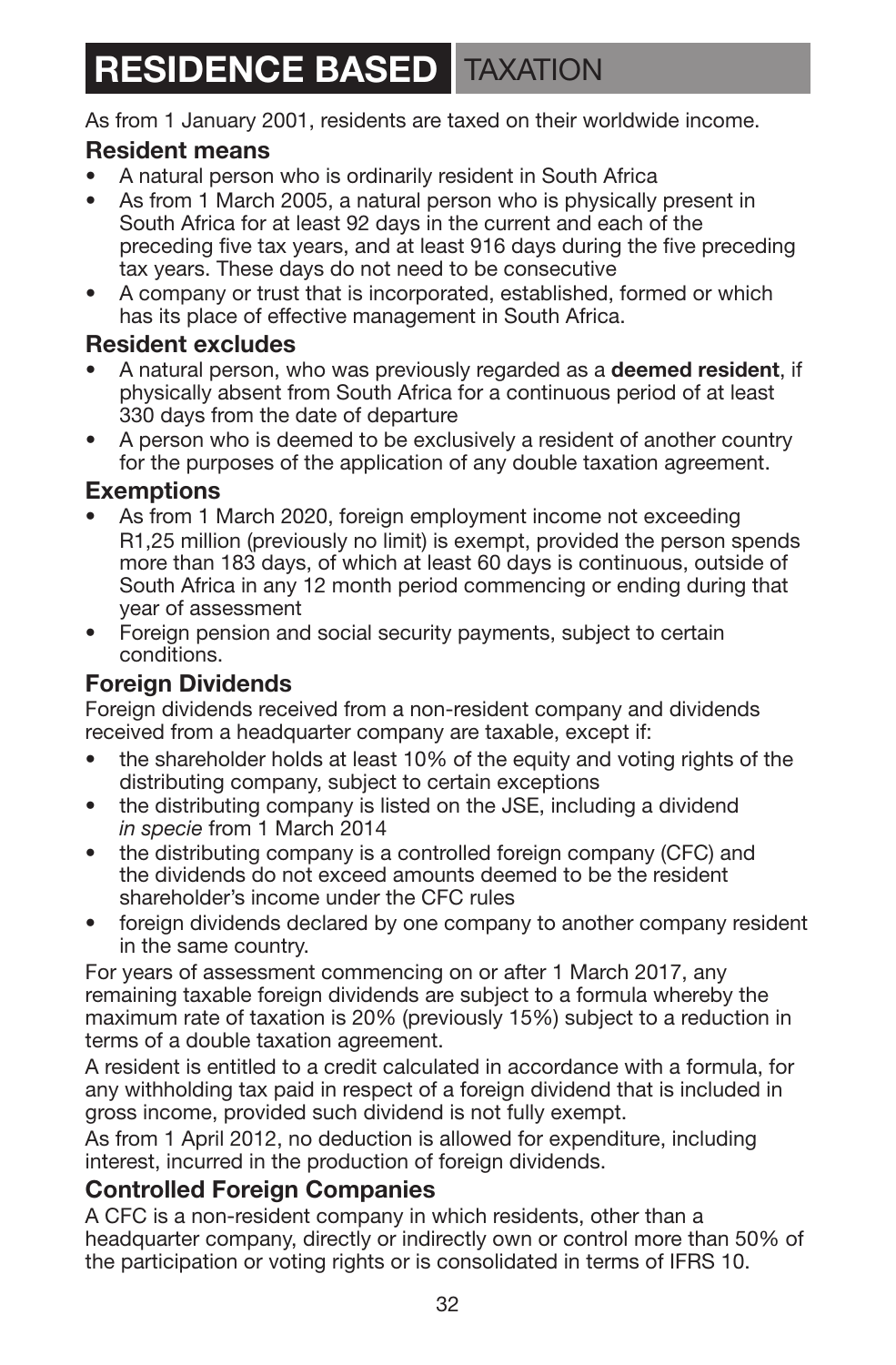• A resident must include in his income:

#### *Resident's participation rights in the CFC Net income of CFC x*

#### *Total participation rights in the CFC*

The net income of a CFC should be calculated according to South African tax principles. If the calculation results in a loss, the deductions are limited to income and the excess is carried forward.

### **Exemptions**

- The net income, including capital gains, of the CFC that is derived from an active *bona fide* foreign business establishment situated outside South Africa, subject to certain exclusions
- Income of the CFC otherwise taxed in South Africa at normal rates<br>• Foreign dividends received by the CFC from another CFC to the ex-
- Foreign dividends received by the CFC from another CFC to the extent that the income from which the dividend is declared has already been included in the resident's taxable income under the CFC rules
- Net income attributable to interest, royalties or similar income payable to the CFC by other foreign companies forming part of the same group
- The high tax exemption applies where the aggregate of foreign taxes payable by the CFC, for years of assessment commencing on or after 1 January 2020, is at least 67.5% (previously 75%) of the amount of South African tax that would have been imposed had the CFC been a South African taxpayer.

### **Relief from Foreign Taxes**

- Where a resident has to include in his taxable income any foreign sourced income or capital gain, the proportionate amount of the net income of a CFC, foreign dividends, or other attributable amounts, a rebate in respect of any foreign taxes paid or payable in respect of such amount to a foreign government is allowed
- The rebate is limited to the foreign tax payable and may not exceed:

*Taxable foreign income Total South African normal tax x*

### *Total taxable income*

- If the foreign tax paid exceeds the limit set out above, the excess may be carried forward for a maximum of seven years, but is not refundable
- As from 1 January 2012, foreign taxes withheld on income arising from services rendered in South Africa may be claimed as a rebate. For years of assessment commencing on or after 1 January 2016 this is no longer available
- Tax withheld in a foreign country in respect of South African sourced income is recognised as a deduction against such income, not as a rebate against South African tax payable on that income.

### **General**

- A loss incurred in carrying on a business outside South Africa may not be set-off against income in South Africa
- A foreign capital loss may be set off against a local capital gain
- The amount of foreign tax payable must be converted to rands at the last day of the tax year by applying the average exchange rate
- Foreign income is converted to rands by applying the spot exchange rate at the date the income accrues. Natural persons and non-trading trusts may elect to apply the average exchange rate for that tax year
- Where foreign income may not be remitted because of restrictions imposed by the source country, such income is included in the resident's gross income in the tax year during which that amount may be remitted to South Africa.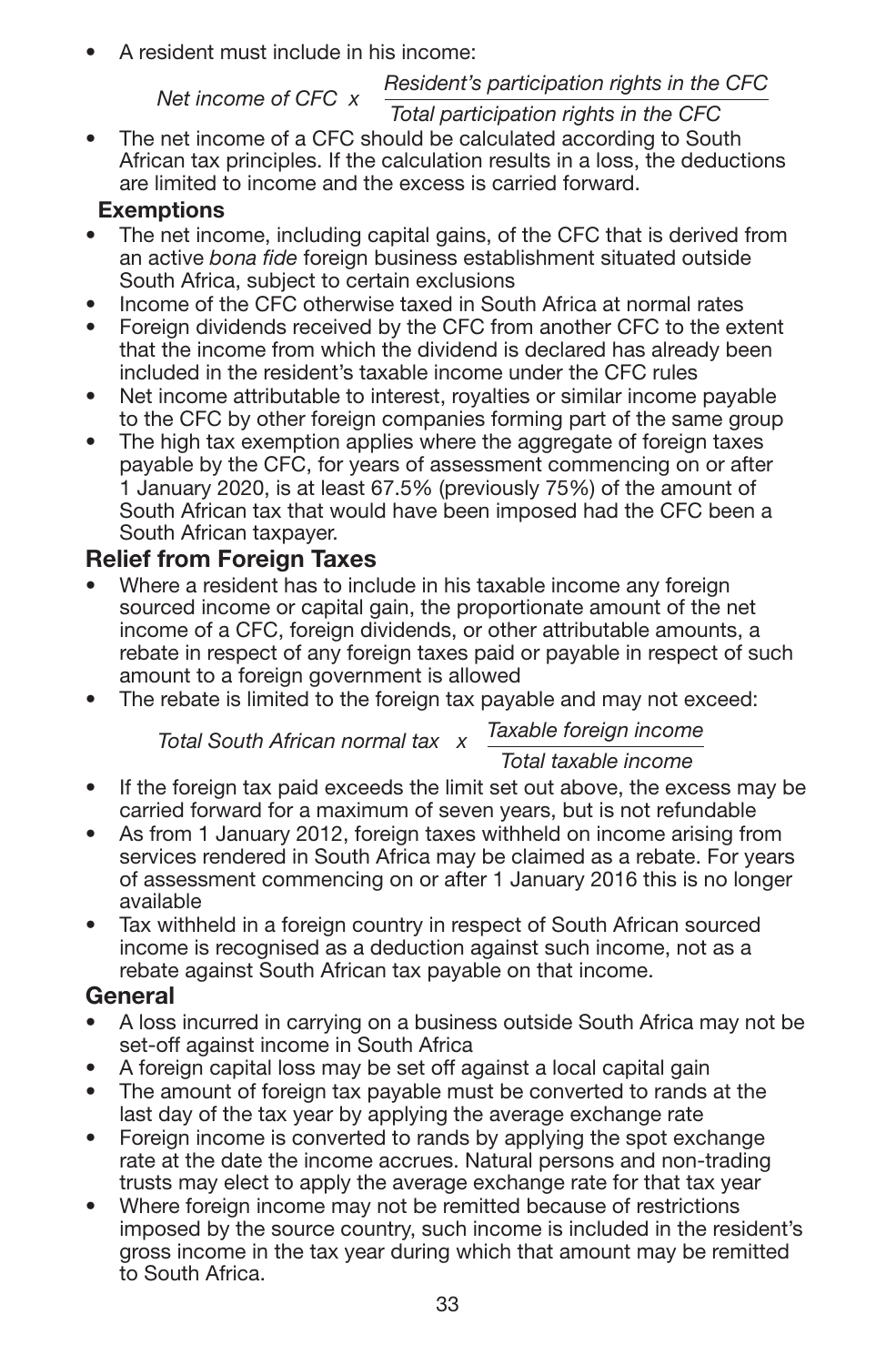# **DOUBLE TAXATION AGREEMENTS**

Double taxation arises where two countries have a taxing right on the same amount. South Africa negotiated double taxation agreements with various countries around the world. The purpose of these agreements is to eliminate double taxation. The double taxation agreements are available on **www.sars.gov.za**

### **TAXATION OF** NON-RESIDENTS

#### **Interest**

Interest received by or accrued to a non-resident is exempt from normal tax, unless the individual was physically present in South Africa for a period of more than 183 days in aggregate or carried on business through a permanent establishment in South Africa at any time during the prior 12 month period. As from 1 March 2015, where this exemption is applicable, a final withholding tax of 15% is imposed on interest paid to a non-resident, subject to a reduction in the rate in terms of a double taxation agreement.

#### **Dividends**

As from 22 February 2017, Dividends Tax is payable at a rate of 20% (previously 15%), subject to a reduction in the rate in terms of a double taxation agreement. Prior to 1 April 2012, dividends were subject to Secondary Tax on Companies.

#### **Royalties**

As from 1 January 2015, a final withholding tax of 15% (previously 12%) is imposed on royalties paid to a non-resident, subject to a reduction in the rate in terms of a double taxation agreement.

Residents require Government and SARB approval for royalty payments to a non-resident.

#### **Service Fees**

There is no withholding tax on cross-border consultancy, management and technical fees from a South African source.

#### **Other Income**

Non-residents are taxed on South African sourced income only.

#### **Payment to Non-Resident Sportspersons and Entertainers**

A withholding tax of 15% is imposed on non-resident sportspersons and entertainers on income earned in South Africa.

### **WITHHOLDING TAX** ON INTEREST

As from 1 March 2015, a final withholding tax of 15% is imposed on interest paid to a non-resident from a South African source, subject to a reduction in the rate in terms of a double taxation agreement, on the date it is paid or becomes due and payable, except interest:

- 
- 
- 
- 
- payable by any sphere of the South African Government<br>
arising on any listed debt instrument<br>
arising on any debt owed by a bank, the DBSA, the IDC or the SARB<br>
payable by a headquarter company where transfer prici in South Africa at any time during the prior 12 month period payable by a local stockbroker to a non-resident.
- 

The person paying the interest has a withholding obligation, unless he is in possession of a written declaration and undertaking confirming that the recipient is either entitled to an exemption or to double taxation relief and that such person will inform him of any change in circumstances.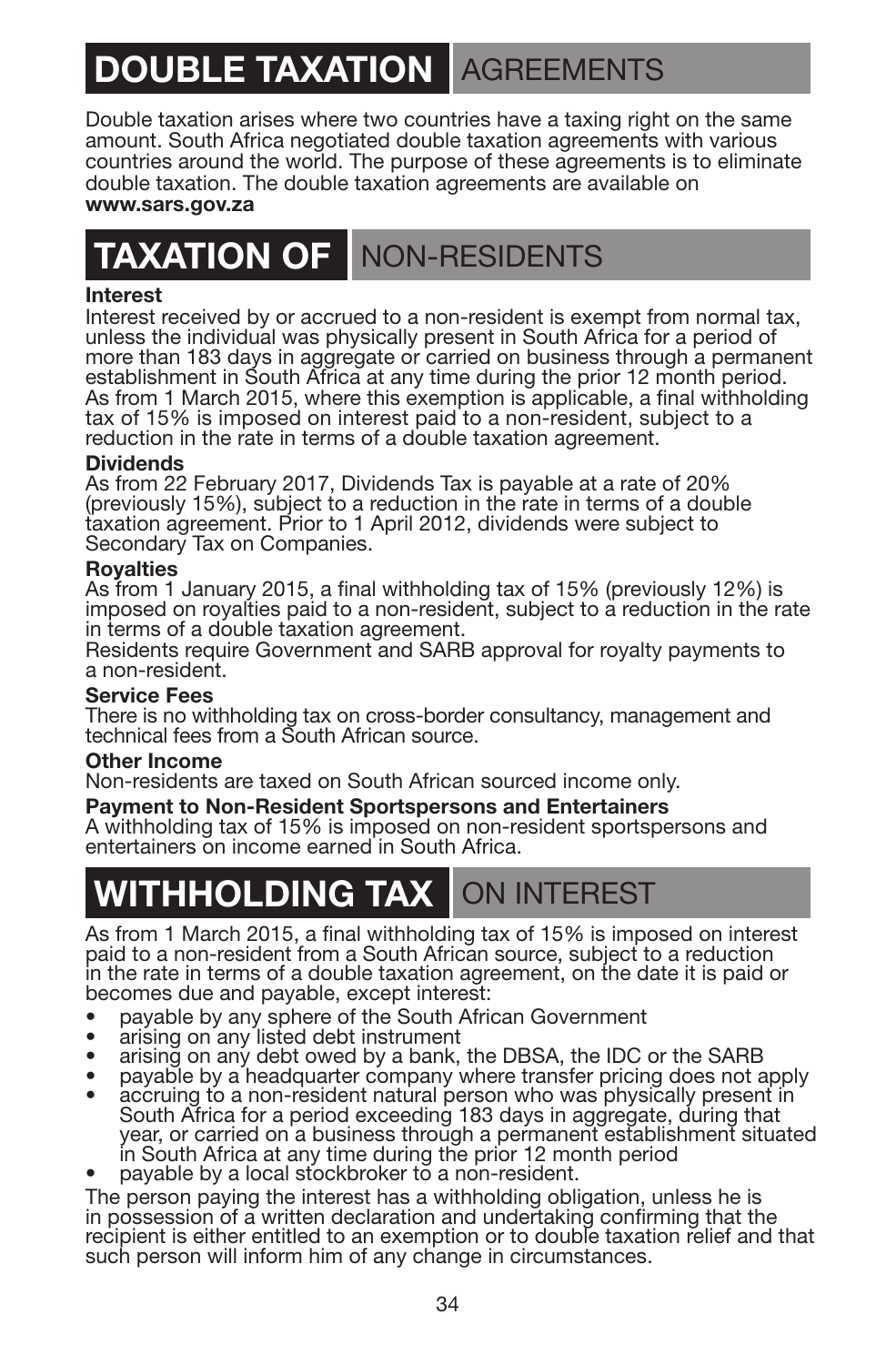## **WITHHOLDING TAX ON ROYALTIES**

As from 1 January 2015, a final withholding tax of 15% (previously 12%) is imposed on royalties paid to a non-resident from a South African source, subject to a reduction in the rate in terms of a double taxation agreement. Royalties are exempt from the withholding tax if:

- the non-resident natural person was physically present in South Africa for a period exceeding 183 days in aggregate during the 12 month period preceding the date on which the royalty is paid
- the non-resident natural person, company or trust carried on business through a permanent establishment situated in South Africa during the 12 month period preceding the date on which the royalty is paid
- the royalty is paid by a headquarter company and the intellectual property is sub-licenced to one or more of the foreign companies in which the headquarter company holds at least 10% of the equity and voting rights.

The person paying the royalty has a withholding obligation, unless he is in possession of a written declaration and undertaking confirming that the recipient is either entitled to an exemption or to double taxation relief and that such person will inform him of any change in circumstances.

### **DEDUCTION** ROYALTY TO NON-RESIDENTS

As from 1 January 2009, no deduction is allowed in respect of royalty payments to non-residents if:

- the intellectual property was at any time wholly or partly owned by the taxpayer or another South African resident, or
- the intellectual property was developed by the taxpayer or a connected person who is a resident.

If the royalty is subject to a withholding tax at a rate of 10% then a deduction of one-third of the royalty is allowed.

If the royalty is subject to a withholding tax at a rate of 15% then a deduction of half of the royalty is allowed.

### **HEADQUARTER** COMPANY

The headquarter company rules apply for years of assessment commencing on or after 1 January 2011 and provide for several benefits, including:

- 
- 
- its subsidiaries are not treated as controlled foreign companies dividends are not subject to Dividends Tax no application of thin capitalisation or transfer pricing rules in the case of
- exemption from the withholding tax on interest in respect of back-to-back loans.

As from 1 January 2011, a special regional investment fund rule is applicable. Qualifying foreign investors will be regarded as passive investors with no exposure to South African tax when using a South African portfolio manager.

A company may elect to be treated as a headquarter company on an annual basis. This election results in the company ceasing to be South African tax resident but liable for exit taxes such as Capital Gains Tax, Dividends Tax and normal income tax.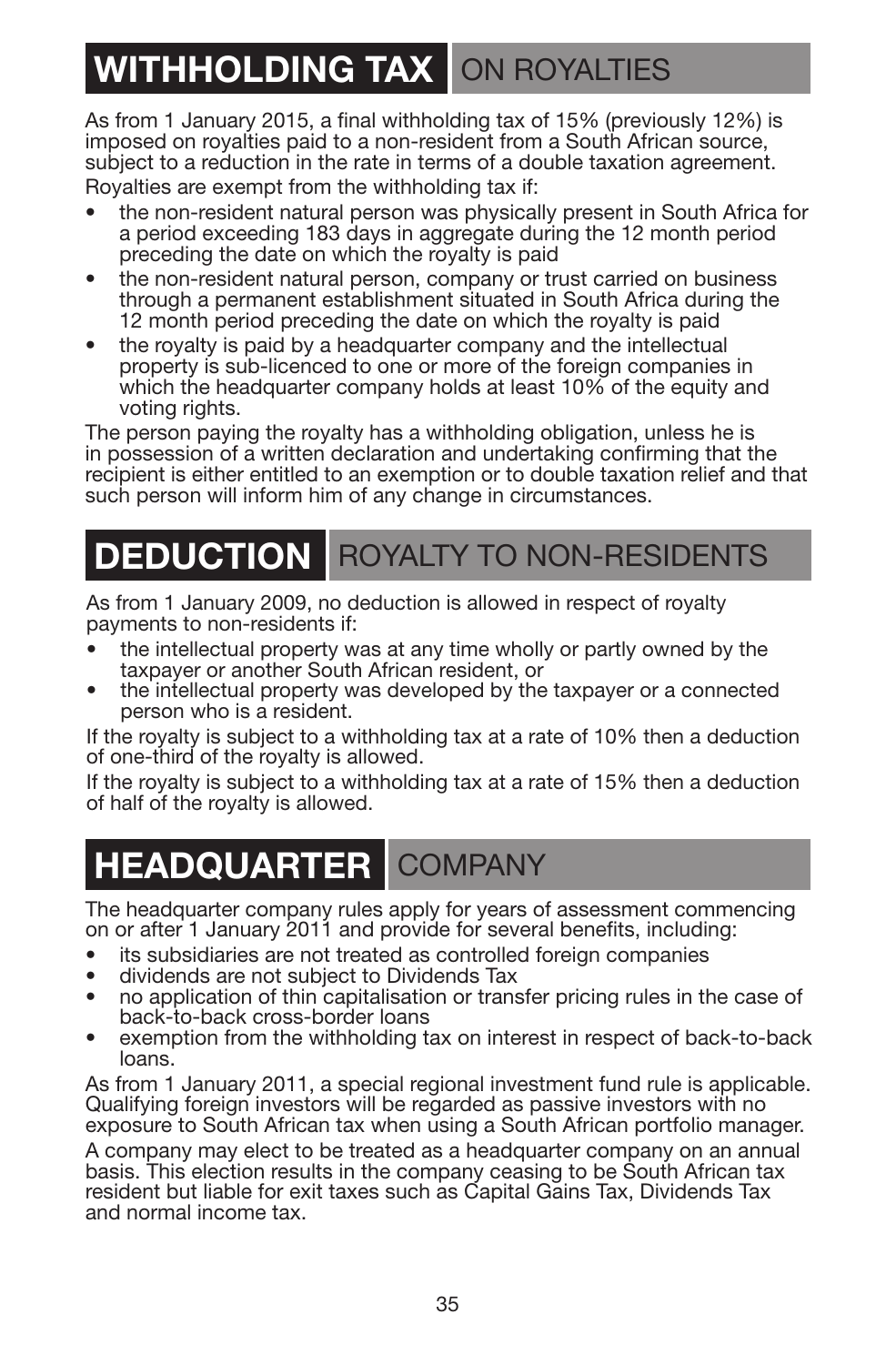# **WITHHOLDING TAXES SUMMARY**

### DOUBLE TAXATION AGREEMENTS

Double taxation agreements provide for relief in respect of royalties, dividends and interest withholding taxes.

|                              | Royalties % | Dividends % | Interest % |
|------------------------------|-------------|-------------|------------|
| <b>Non-Treaty Countries</b>  | 15          | 20          | 15         |
| <b>Treaty Countries</b>      |             |             |            |
| Algeria                      | 10          | 10/15       | 10         |
| Australia                    | 5           | 5/15        | 10         |
| Austria                      | 0           | 5/15        | 0          |
| <b>Belarus</b>               | 5/10        | 5/15        | 5/10       |
| Belgium                      | 0           | 5/15        | 10         |
| <b>Botswana</b>              | 10          | 10/15       | 10         |
| Brazil                       | 10/15       | 10/15       | 15         |
| Bulgaria                     | 5/10        | 5/15        | 5          |
| Cameroon                     | 10          | 10/15       | 10         |
| Canada                       | 6/10        | 5/15        | 10         |
| Chile                        | 5/10        | 5/15        | 5/15       |
| Croatia                      | 5           | 5/10        | 0          |
| Cyprus                       | 0           | 5/10        | 0          |
| <b>Czech Republic</b>        | 10          | 5/15        | 0          |
| Democratic Republic of Congo | 10          | 5/15        | 10         |
| Denmark                      | 0           | 5/15        | 0          |
| Eqypt                        | 15          | 15          | 12         |
| Ethiopia                     | 15          | 10          | 8          |
| Finland                      | 0           | 5/15        | 0          |
| France                       | 0           | 5/15        | 0          |
| Germany                      | 0           | 7,5/15      | 10         |
| Ghana                        | 10          | 5/15        | 5/10       |
| Greece                       | 5/7         | 5/15        | 8          |
| Hong Kong                    | 5           | 5/10        | 10         |
| Hungary                      | 0           | 5/15        | 0          |
| India                        | 10          | 10          | 10         |
| Indonesia                    | 10          | 10/15       | 10         |
| Iran                         | 10          | 10          | 5          |
| Ireland                      | 0           | 5/10        | 0          |
| Israel                       | 0/15        | 20          | 15         |
| Italy                        | 6           | 5/15        | 10         |
| Japan                        | 10          | 5/15        | 10         |
| Kenya                        | 10          | 10          | 10         |
| Korea                        | 10          | 5/15        | 10         |
| Kuwait                       | 10          | $\Omega$    | 0          |
| Lesotho                      | 10          | 10/15       | 10         |
| Luxembourg                   | 0           | 5/15        | 0          |
| Malawi                       | 0/15        | 15          | 10         |
| Malaysia                     | 5           | 5/10        | 10         |
| Malta                        | 10          | 5/10        | 10         |
| <b>Mauritius</b>             | 5           | 5/10        | 10         |
| Mexico                       | 10          | 5/10        | 10         |
| Mozambique                   | 5           | 8/15        | 8          |
| Namibia                      | 10          | 5/15        | 10         |
| Netherlands                  | 0           |             | 0          |
|                              |             | 5/10        |            |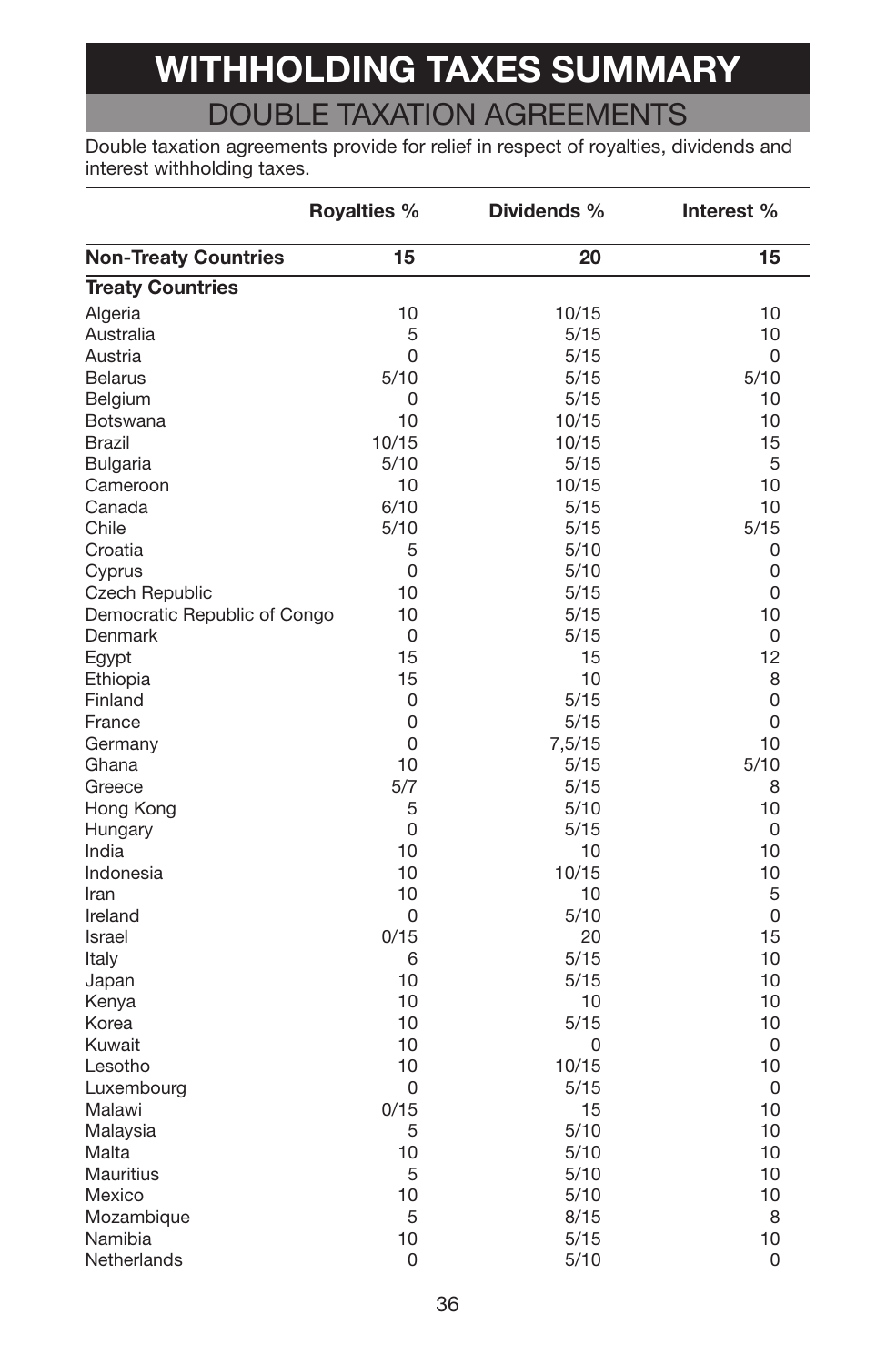|                                 | <b>Royalties %</b> | Dividends % | Interest % |
|---------------------------------|--------------------|-------------|------------|
| New Zealand                     | 10                 | 5/15        | 10         |
| Nigeria                         | 7,5                | 7.5/10      | 7,5        |
| Norway                          | $\Omega$           | 5/15        | $\Omega$   |
| Oman                            | 8                  | 5/10        | $\Omega$   |
| Pakistan                        | 10                 | 10/15       | 10         |
| Peoples Republic of China       | 7/10               | 5           | 10         |
| Poland                          | 10                 | 5/15        | 10         |
| Portugal                        | 10                 | 10/15       | 10         |
| Qatar                           | 5                  | 0/5/10      | 10         |
| Romania                         | 15                 | 15          | 15         |
| <b>Russian Federation</b>       | $\Omega$           | 10/15       | 10         |
| Rwanda                          | 10                 | 10/20       | 10         |
| Saudi Arabia                    | 10                 | 5/10        | 5          |
| Seychelles                      | $\Omega$           | 5/10        | 0          |
| Sierra Leone                    | 15                 | 15          | $\Omega$   |
| Singapore                       | 5                  | 5/10        | 7,5        |
| Slovak Republic                 | 10                 | 5/15        | $\Omega$   |
| Spain                           | 5                  | 5/15        | 5          |
| Swaziland                       | 10                 | 10/15       | 10         |
| Sweden                          | $\Omega$           | 5/15        | $\Omega$   |
| Switzerland                     | $\Omega$           | 5/15        | 5          |
| Taiwan                          | 10                 | 5/15        | 10         |
| Tanzania                        | 10                 | 10/20       | 10         |
| Thailand                        | 15                 | 10/15       | 10/15      |
| Tunisia                         | 10                 | 10          | 5/12       |
| Turkey                          | 10                 | 10/15       | 10         |
| Uganda                          | 10                 | 10/15       | 10         |
| Ukraine                         | 10                 | 5/15        | 10         |
| <b>United Arab Emirates</b>     | 10                 | 5/10        | 10         |
| United Kingdom                  | $\Omega$           | 5/10/15     | $\Omega$   |
| <b>United States of America</b> | $\Omega$           | 5/15        | $\Omega$   |
| Zambia                          | 0/15               | 15          | 0/15       |
| Zimbabwe                        | 10                 | 5/10        | 5          |

#### **Notes**

1 A number of double taxation agreements provide for alternative rates, including zero, to be applied in specific circumstances. The double taxation agreements are available on **www.sars.gov.za**

2 As from 1 January 2015, the withholding tax rate on royalties changed from 12% to 15%.

3 As from 1 March 2015, a withholding tax on interest paid to non-residents is imposed at a rate of 15%.

- 4 As from 22 February 2017, the withholding tax rate on dividends changed from 15% to 20%.
- 5 New comprehensive double taxation agreements are in the process of negotiation with Cuba, Gabon, Isle of Man, Morocco, Senegal, Sudan, Syria and Vietnam.

<sup>6</sup> Existing comprehensive double taxation agreements are in the process of renegotiation with Germany, Malawi, Namibia and Zambia.

- 7 Tax information exchange agreements are currently in place with Argentina, Bahamas, Barbados, Belize, Bermuda, Cayman Islands, Cook Islands, Costa Rica, Dominica Gibraltar, Grenada, Guernsey, Jersey, Liberia, Liechtenstein, Monaco, Samoa, San Marino, St Kitts and Nevis, Turks and Caicos Islands, and Uruguay.
- 8 New tax information exchange agreements are in the process of negotiation with Andorra, Brunei Darussalam, Isle of Man, Jamaica, Macao SAR, Maldives, Marshall Islands, Panama and St. Lucia.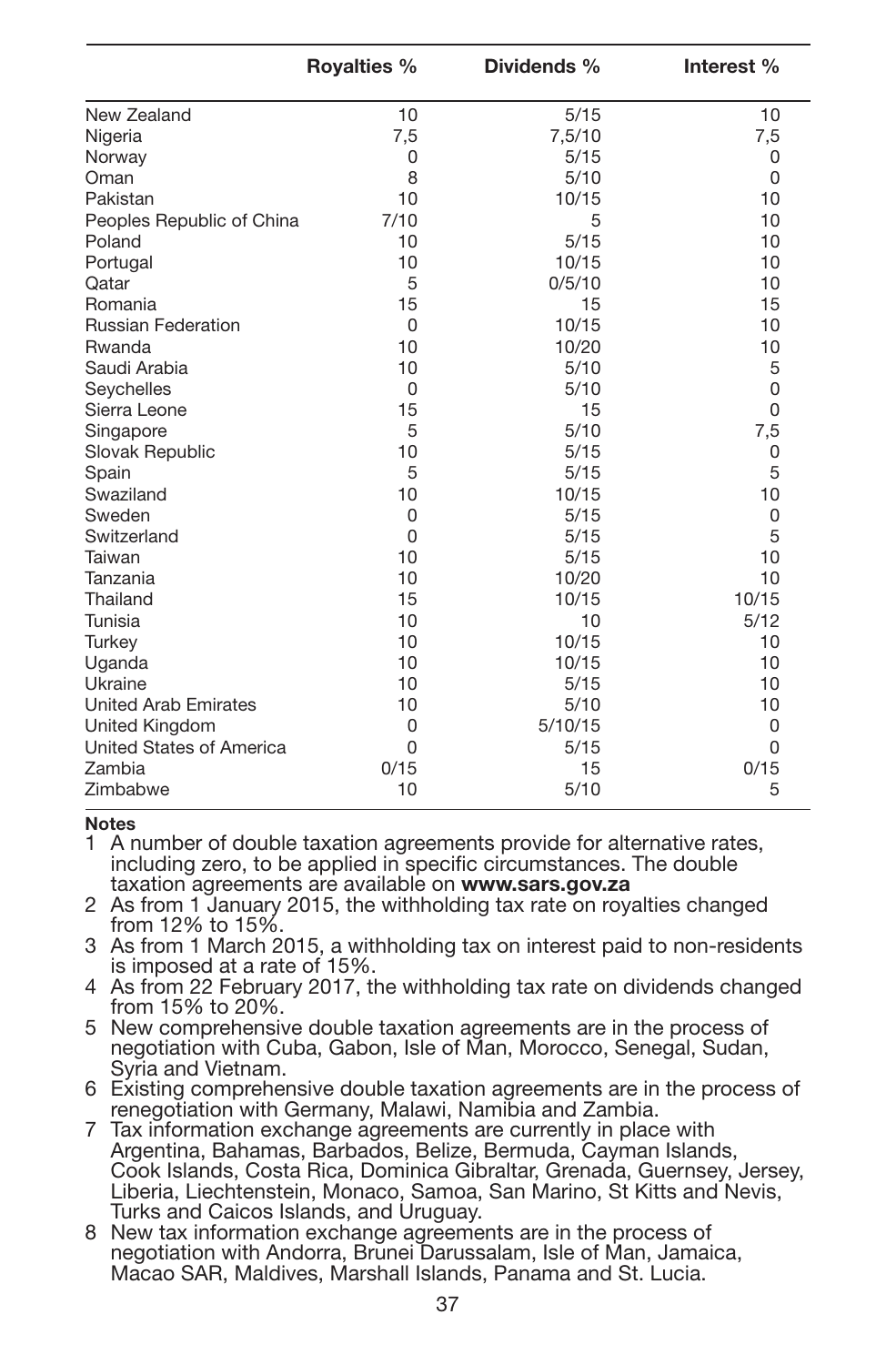### **COMMON** REPORTING STANDARD

The common reporting standard is a process which allows for financial account information to be obtained from financial institutions and automatically exchanged with other tax jurisdictions on an annual basis. The financial institutions required to report include banks, brokers, asset managers, private equity funds and long-term insurers.

The information in respect of reportable accounts include the person's particulars such as name, address, tax reference number, place of birth and account number, as well as financial information such as account balances and income from interest, dividends, certain insurance products and proceeds from the sale of financial assets.

Reportable accounts include accounts held by individuals, entities (including trusts, partnerships and foundations) and passive entities.

#### **First exchanges in September 2017:**

Anguilla, Argentina, Barbados, Belgium, Bermuda, British Virgin Islands, Bulgaria, Cayman Islands, Columbia, Croatia, Curacao, Cyprus, Czech Republic, Denmark, Estonia, Faroe Islands, Finland, France, Germany, Gibraltar, Greece, Greenland, Guernsey, Hungary, Iceland, India, Ireland, Isle of Man, Italy, Jersey, Korea, Latvia, Liechtenstein, Lithuania, Luxembourg, Malta, Mexico, Montserrat, Netherlands, Niue, Norway, Poland, Portugal, Romania, San Marino, Seychelles, Slovak Republic, Slovenia, South Africa, Spain, Sweden, Turks and Caicos Islands and United Kingdom.

#### **First exchanges in September 2018:**

Albania, Andorra, Antigua and Barbuda, Aruba, Australia, Austria, Azerbaijan, Bahamas, Bahrain, Belize, Brazil, Brunei Darussalam, Canada, Chile, China, Cook Islands, Costa Rica, Ghana, Grenada, Hong Kong, Indonesia, Israel, Japan, Kuwait, Lebanon, Macao SAR, Malaysia, Marshall Islands, Mauritius, Monaco, Nauru, New Zealand, Pakistan, Panama, Qatar, Russia, St. Kitts and Nevis, St. Lucia, St. Vincent and the Grenadines, Samoa, Saudi Arabia, Singapore, Sint Maarten, Switzerland, Turkey, United Arab Emirates, Uruguay, and Vanuatu.

#### **First exchanges in September 2019/2020/2021:**

Dominica, Ecuador, Kazakhstan, Liberia, Maldives, Morocco (2021), Nigeria (2019) and Oman.

#### **Developing Countries - no date set for first exchange:**

Armenia, Benin, Bosnia Herzegovina, Botswana, Burkina Faso, Cape Verde, Cambodia, Cameroon, Chad, Côte d'Ivoire, Djibouti, Dominican Republic, Egypt, El Salvador, Eswatini, Former Yugoslav Republic of Macedonia, Gabon, Georgia, Guatemala, Guyana, Haiti, Jamaica, Kenya, Lesotho, Madagascar, Mauritania, Moldova, Mongolia, Montenegro, Morocco, Niger, Papua New Guinea, Paraguay, Philippines, Rwanda, Senegal, Serbia, Tanzania, Thailand, Togo, Tunisia, Uganda and Ukraine.

### **COUNTRY-BY-COUNTRY** REPORTING

For years of assessment commencing on or after 1 January 2016, the ultimate parent company of a multinational enterprise (MNE) group that is a tax resident in South Africa is required to file a country-by-country report to SARS within 12 months of the year-end. The threshold for reporting to SARS is a consolidated MNE group turnover of at least R10 billion in the fiscal year prior to the year in which the report must be submitted. The first report should have been filed from 28 February 2018.

Where the ultimate parent company is not tax resident in South Africa, the South African tax resident company which forms part of the MNE group must inform SARS of the identity and tax residency of the reporting entity within 12 months.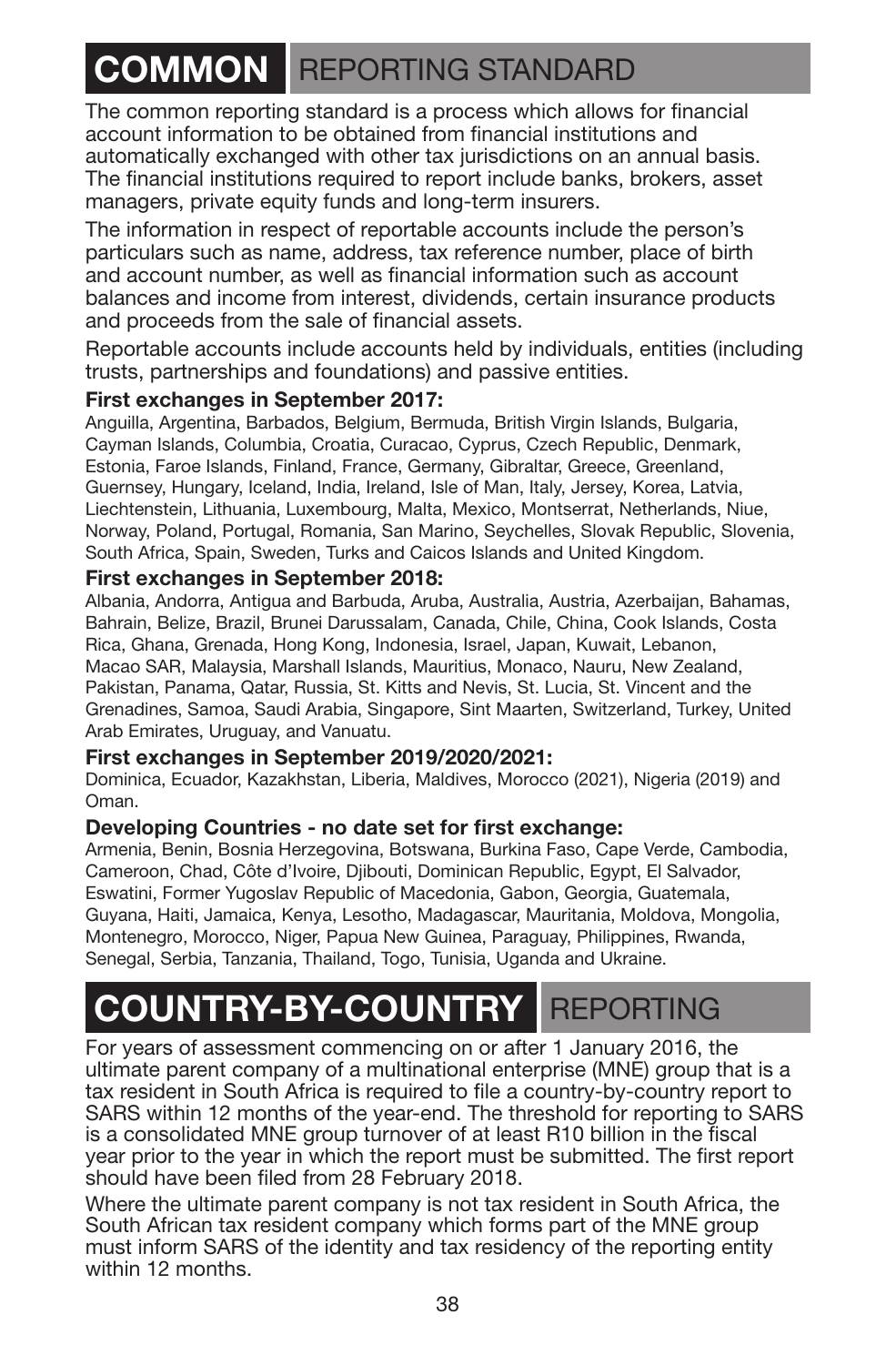Upon receipt of the report the revenue authority in that tax jurisdiction will then automatically exchange such information with the other tax jurisdictions. The report will contain extensive information in respect of transactions between the group entities and includes:

- revenue
- profit/loss before income tax
- income tax paid or accrued
- stated capital and accumulated earnings
- number of employees
- tangible assets, other than cash or cash equivalents.

The information obtained in the report will be utilised by SARS to assess high-level transfer pricing risks. The report is due within 12 months of the last day of the reporting fiscal year of the MNE group.

### **TRANSFER** PRICING

For years of assessment commencing on or after 1 October 2016, entities which enter into cross-border transactions with connected persons, and the value of the transactions exceed or are reasonably expected to exceed R100 million, are required to maintain transfer pricing policy documentation.

Transfer pricing policy documentation, as required by SARS, includes:

- a description of the ownership structure of the entities
- detailed particulars (name, address, legal form and tax jurisdiction) of each connected person with whom potentially affected transactions
- a summary of the entity's business operation including the nature of its business, specific business and external market conditions,
- details of senior management, including an organogram indicating the titles and location of persons
- major economic and legal issues affecting the profitability of the entity and/or the industry in which the entity operates
- 
- a description of any business restructuring or transfer of intangibles<br>• the entity's market share within the industry and analysis of market<br>competitor information
- 
- 
- key value drivers<br>• industry policy, incentives or restrictions<br>• the role of the entity and the connected persons in the supply chain of the group.

Where the value of a specific transaction exceeds R5 million, detailed records of the transaction must be maintained, including:

- 
- the nature and terms of the transaction<br>• copies of the relevant contracts or agreements
- 
- 
- relevant SARB applications or approvals<br>• functional analysis<br>• operational flows such as information, product and cash flow<br>• comparable analysis
- 
- comprehensive details of financial assistance.

Where a connected person retains these documents in the ordinary course of business, the entity will be deemed to comply with the requirement to retain such documentation.

Where the volume of transactions are high, SARS may agree to alternative records that the entity must retain in order to satisfy the arms-length requirement. The documents have to be submitted with the annual tax return.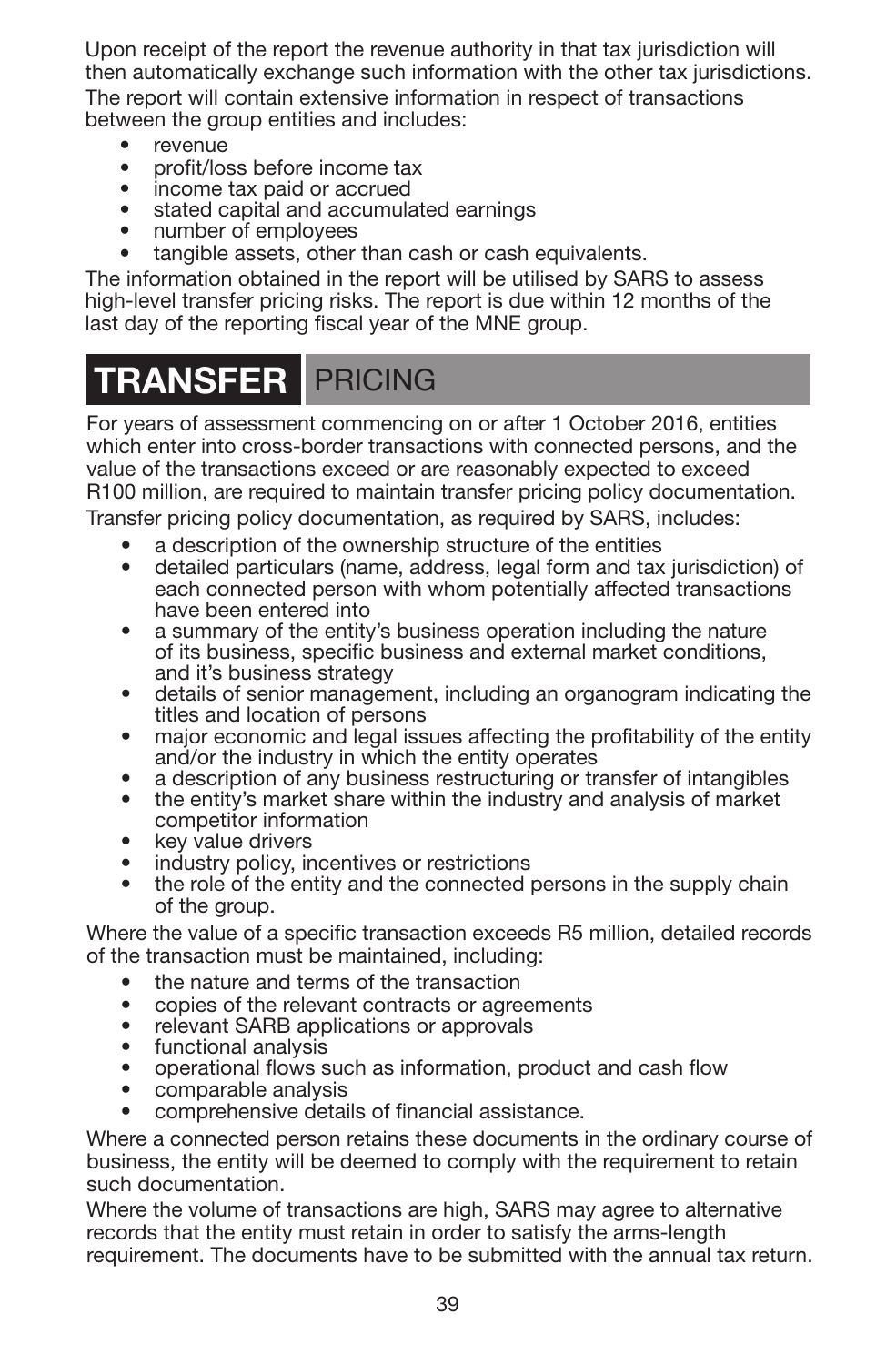## **TRANSFER** DUTY

### **On Immovable Property (on or after 1 March 2020)**

Payable by natural persons and legal entities:

| <b>Property value</b>                                                   | Rates of tax |                                                  |  |
|-------------------------------------------------------------------------|--------------|--------------------------------------------------|--|
| R 0-R1000000                                                            | Nil          |                                                  |  |
| R 1 000 001 - R 1 375 000                                               | 3%           | on the value above R 1000000                     |  |
| R 1375 001 - R 1925 000 R 11 250 + 6% on the value above R 1375 000     |              |                                                  |  |
| R 1925 001 - R 2 475 000 R 44 250 + 8% on the value above R 1925 000    |              |                                                  |  |
| R 2 475 001 - R11 000 000 R 88 250 + 11% on the value above R 2 475 000 |              |                                                  |  |
| R11 000 001 +                                                           |              | R1 026 000 + 13% on the value above R 11 000 000 |  |

- No transfer duty is payable if the transaction is subject to VAT
- If a registered vendor purchases property from a non-vendor, the notional input tax credit is limited to the VAT fraction (15/115) (prior to 1 April 2018: 14/114) applied to the lower of the selling price or the open market value. As from 10 January 2012, the notional input tax credit is no longer limited to the transfer duty paid
- A notional input tax credit is only claimable to the extent the purchase price has been paid and the property transferred
- Exemptions apply to certain corporate restructure transactions
- The acquisition of a contingent right in a trust that holds a residential property or the shares in a company or the member's interest in a close corporation, which owns residential property comprising more than 50% of its CGT assets, is subject to transfer duty at the applicable rate
- Liabilities of the entity are to be disregarded when calculating the fair value of the contingent right in the trust, the shares in the company or the member's interest in the close corporation
- Residential property includes dwellings, holiday homes, apartments and similar abodes, improved and unimproved, zoned for residential purposes. It excludes a structure of five or more units, rented by five or more unconnected persons. It excludes immovable property forming part of the enterprise of a VAT vendor.

### **PRIME OVERDRAFT** RATES

|                                                                                                                                                                                                                 | Rate                                                                                                     |                                                                                                                                                                                                                  | Rate                                                                                                     |
|-----------------------------------------------------------------------------------------------------------------------------------------------------------------------------------------------------------------|----------------------------------------------------------------------------------------------------------|------------------------------------------------------------------------------------------------------------------------------------------------------------------------------------------------------------------|----------------------------------------------------------------------------------------------------------|
| Date of change                                                                                                                                                                                                  | $\%$                                                                                                     | Date of change                                                                                                                                                                                                   | %                                                                                                        |
| 17 August 2007<br>12 October 2007<br>07 December 2007<br>11 April 2008<br>13 June 2008<br>12 December 2008<br>1 February 2009<br>25 March 2009<br>04 May 2009<br>29 May 2009<br>14 August 2009<br>26 March 2010 | 13.50<br>14.00<br>14.50<br>15.00<br>15,50<br>15.00<br>14.00<br>13.00<br>12.00<br>11,00<br>10.50<br>10.00 | 19 November 2010<br>31 July 2012<br>31 January 2014<br>31 July 2014<br>24 July 2015<br>20 November 2015<br>29 January 2016<br>18 March 2016<br>21 July 2017<br>29 March 2018<br>23 November 2018<br>19 July 2019 | 09.00<br>08.50<br>09.00<br>09.25<br>09.50<br>09.75<br>10.25<br>10.50<br>10.25<br>10.00<br>10,25<br>10.00 |
| 10 September 2010                                                                                                                                                                                               | 09.50                                                                                                    | 16 January 2020                                                                                                                                                                                                  | 09.75                                                                                                    |

The above dates are applicable to Standard Bank. Banks do not always adjust their rates on the same day.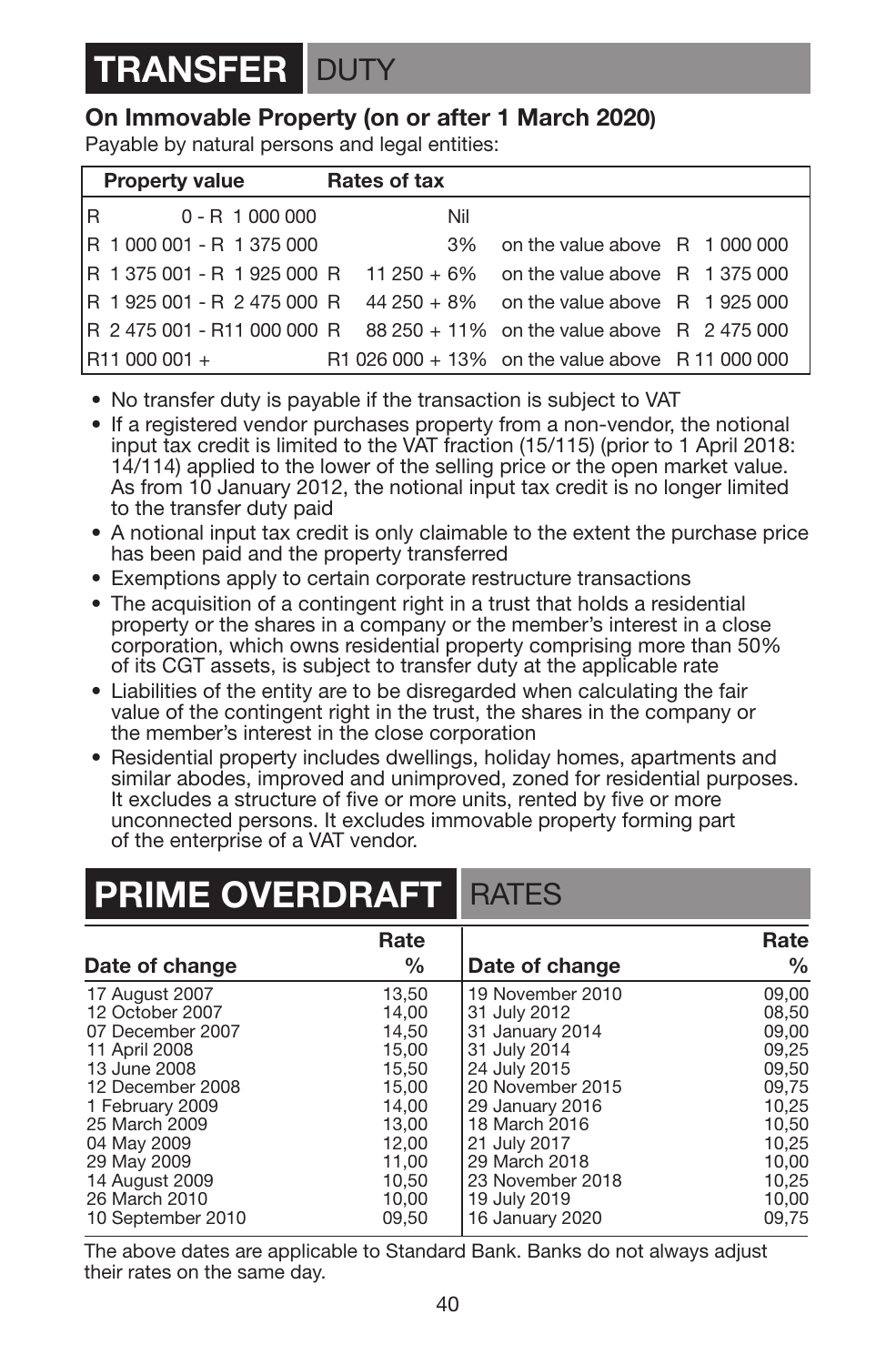### <span id="page-42-0"></span>**BOND/INSTALMENT SALE** REPAYMENTS

The following table reflects repayments on every R1 000 borrowed.

**Example:** A bond of R800 000 at 10,5% over a 20 year period

R800 000 ÷ R1 000 x 09,98 = R7 984.00 a month over the 20 year period.

## **PENALTIES AND INTEREST**

| Type                                    | Reason                      | <b>Basis of charge</b>                                                                                                                                                                                                                |
|-----------------------------------------|-----------------------------|---------------------------------------------------------------------------------------------------------------------------------------------------------------------------------------------------------------------------------------|
| Provisional<br>tax                      | 1st and 2nd<br>payment late | 10% penalty plus interest charged daily from<br>due date to date of payment                                                                                                                                                           |
| Provisional<br>tax                      | 3rd payment<br>late         | Interest charged daily from effective date to<br>earlier of payment date or assessment date.<br>Effective date is six months after year-end,<br>except in the case of February year-ends,<br>where the effective date is 30 September |
| Provisional<br>tax                      | Overpayment                 | Interest credited daily from effective date to<br>date of refund                                                                                                                                                                      |
| Assessment                              | Late payment                | Interest charged on each completed month<br>from first due date to date of payment                                                                                                                                                    |
| Value-Added Tax<br>(VAT)                | Late payment                | 10% penalty plus interest charged daily from<br>due date to date of payment                                                                                                                                                           |
| Value-Added Tax<br>(VAT)                | Refund                      | Interest credited monthly from 21 business<br>days after receipt of return to date of payment.<br>Period is suspended when vendor fails to<br>provide information or update banking details                                           |
| Employees<br>tax (PAYE)                 | Late payment                | 10% penalty plus interest charged daily from<br>due date to date of payment                                                                                                                                                           |
| <b>Skills Development</b><br>Levy (SDL) | Late payment                | 10% penalty plus interest charged daily from<br>due date to date of payment                                                                                                                                                           |
| Unemployment<br>Insurance Fund (UIF)    | Late payment                | 10% penalty plus interest charged daily from<br>due date to date of payment                                                                                                                                                           |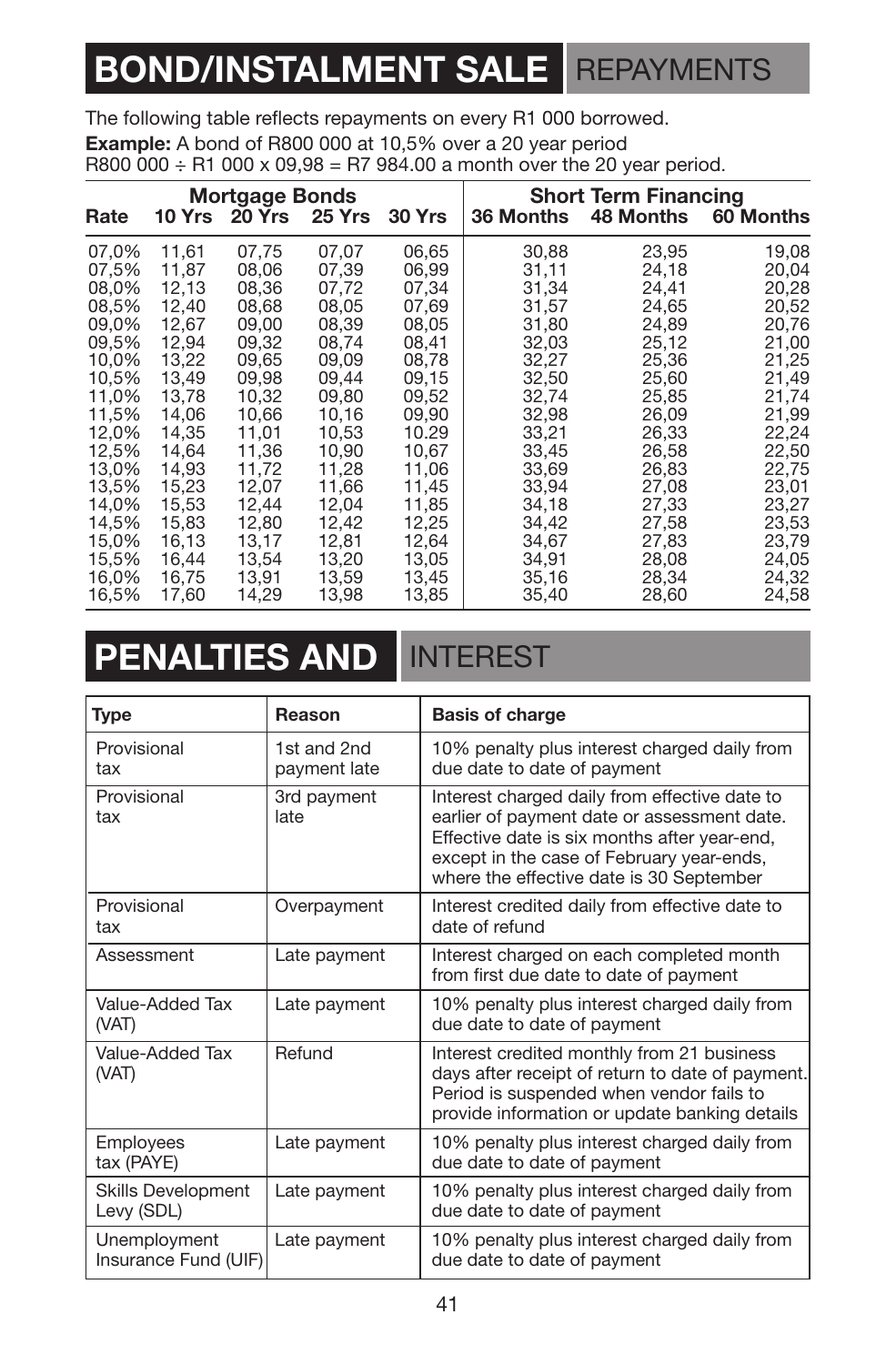### **IEREST RATES** CHANGES

| Prescribed rate - Late payment of assessed tax, provisional tax, VAT and                                                                                                                                                             |        |
|--------------------------------------------------------------------------------------------------------------------------------------------------------------------------------------------------------------------------------------|--------|
| underpayment of provisional tax<br>Date of change                                                                                                                                                                                    | Rate % |
| 1 July 2018                                                                                                                                                                                                                          | 10.00  |
| 1 March 2019                                                                                                                                                                                                                         | 10.25  |
| 1 November 2019                                                                                                                                                                                                                      | 10.00  |
| All payments are first set-off against penalties, then interest and finally tax.                                                                                                                                                     |        |
| Prescribed rate - Refund of overpayment of provisional tax                                                                                                                                                                           |        |
| Date of change                                                                                                                                                                                                                       | Rate % |
| 1 July 2018                                                                                                                                                                                                                          | 6,00   |
| 1 March 2019                                                                                                                                                                                                                         | 6,25   |
| 1 November 2019                                                                                                                                                                                                                      | 6.00   |
| Interest on overpayment of provisional tax is only payable if taxable income<br>exceeds R50 000 (individuals and trusts), R20 000 (companies and close<br>corporations) or the refund exceeds R10 000, regardless of taxable income. |        |
| Prescribed rate - Refund of VAT after prescribed period, refund on successful<br>objection, appeal or conceded appeal                                                                                                                |        |
| Date of change                                                                                                                                                                                                                       | Rate % |
| 1 July 2018                                                                                                                                                                                                                          | 10,00  |
| 1 March 2019                                                                                                                                                                                                                         | 10,25  |
| 1 November 2019                                                                                                                                                                                                                      | 10.00  |
| Official rate - Fringe benefits, loans to shareholders, loans to trusts and<br>companies held by trusts                                                                                                                              |        |
| Date of change                                                                                                                                                                                                                       | Rate % |
| 1 August 2017                                                                                                                                                                                                                        | 7,75   |
| 1 April 2018                                                                                                                                                                                                                         | 7,50   |
| 1 December 2018                                                                                                                                                                                                                      | 7,75   |
| 1 August 2019                                                                                                                                                                                                                        | 7,50   |
| 1 February 2020<br>An from 1 March 2011, the official rate is equal to the South African repurphese rate                                                                                                                             | 7.25   |
|                                                                                                                                                                                                                                      |        |

s from 1 March 2011, the official rate is equal to the South African re plus 100 basis points.

### **NATIONAL CREDIT ACT**

The maximum lending rates of interest are calculated as follows:

| Mortgage agreements            | $({\rm Repo\ rate}\times2.2)+5\%$ per year  |
|--------------------------------|---------------------------------------------|
| l Credit facilities            | $({\rm Repo\ rate}\times2.2)+10\%$ per year |
| Unsecured credit transactions  | $\{($ Repo rate x 2.2 $)$ + 20%} per year   |
| Short term credit transactions | 5% per month                                |
| Other credit agreements        | $({\rm Repo\ rate}\times2.2)+10\%$ per year |
| Incidental credit agreements   | 2% per month                                |

The National Credit Act does not apply to large agreements as defined, or to credit agreements where the consumer is a juristic person with a turnover above a defined threshold, the state or an organ of the state, or where the lender is the South African Reserve Bank or a foreigner.

### **DEVELOPMENT LEVY**

As from 1 April 2001, the Skills Development Levy is payable by employers at a rate of 1% (previously 0,5%) of remuneration.

As from 1 August 2005, employers paying annual remuneration of less than R500 000 are exempt from this levy.

Directors remuneration, on the same basis as for PAYE, will be subject to the Skills Development Levy.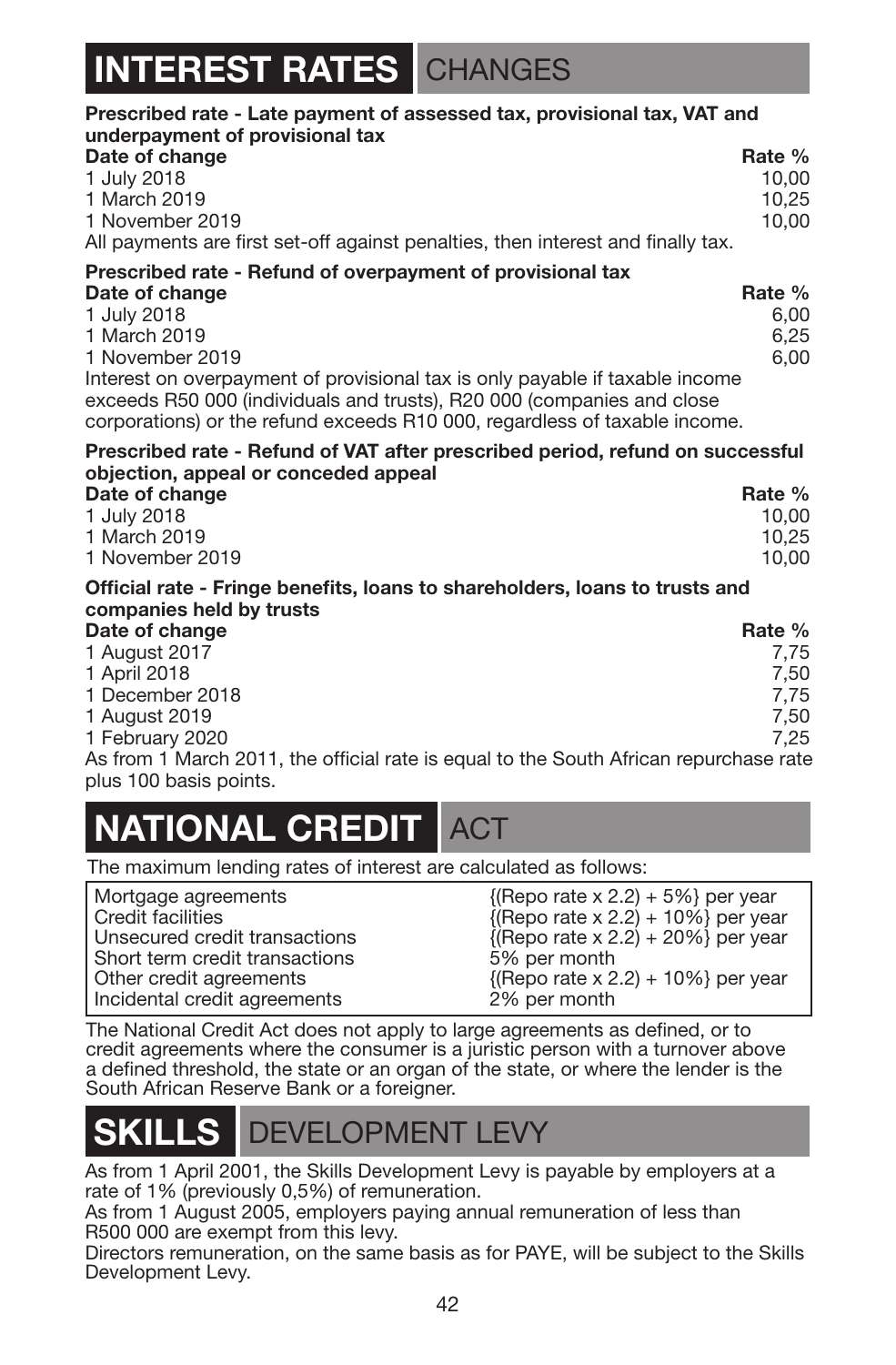### **TAXATION OF** FARMING INCOME

Farming income is subject to the provisions of the First Schedule to the Income Tax Act.

### **Summary of the First Schedule's Main Paragraphs**

|         | 2-5&9 Valuation of livestock and produce |    | 14 - 16 Plantation farming |
|---------|------------------------------------------|----|----------------------------|
| $6 - 7$ | Election of standard values              | 17 | Sugar cane destroyed by    |
| -8      | Ring-fencing of livestock acquisitions   |    | fire                       |
| 11      | Donations and in specie dividends        | 19 | Rating formula for farmers |
| 12      | Capital development expenditure          |    | (who are natural persons)  |
| 13      | Forced sales and drought relief          | 20 | Expropriation of farming   |
|         | provisions                               |    | land                       |

### **Rating Formula Applicable to Farmers**

Because a farmer's income fluctuates from year to year, a farmer who is a natural person may elect to be taxed in accordance with a rating formula. The formula is based on the average taxable farming income in the current and preceding four years. Should he elect to make use of this formula, it is binding upon him in future years and he is not permitted to make use of the provisions relating to government livestock reduction schemes, rating formula for plantation farmers and provisions relating to sugar cane farmers. For a farmer commencing farming operations the average taxable income from farming in the first year of assessment ending on or after 1 January 2008 will be two-thirds of the taxable income for that period.

### **Capital Development Expenditure**

The following items of capital expenditure, incurred during a year of assessment, are deductible against farming income:

- expenditure which is not restricted to taxable income from farming:
	- eradication of noxious weeds and invasive alien vegetation and prevention of soil erosion
- expenditure which is restricted to taxable income from farming:
	- dipping tanks, building of roads and bridges for farming operations
	- dams, irrigation schemes, boreholes, pumping plants and fences
	- additions, erection of, extensions and improvements to farm buildings not used for domestic purposes
	- costs of establishing the area for the planting of trees, shrubs and perennial plants
	- carrying of electric power from main power lines to farm machinery and equipment.

The excess expenditure over taxable income from farming is carried forward to the next year of assessment.

Machinery, implements, utensils and articles for farming purposes are written off over three years on a 50/30/20 basis. This does not apply to motor vehicles used to convey passengers, caravans, aircraft (excluding cropspraying aircraft) or office furniture and equipment. Normal wear and tear may be claimed on these items.

### **Non-Farming Income**

Income from non-farming sources should be shown separately. The most common examples of non-farming income include:

- income derived from carrying on a trade other than farming
- rental income from farmland
- interest received
- annuities.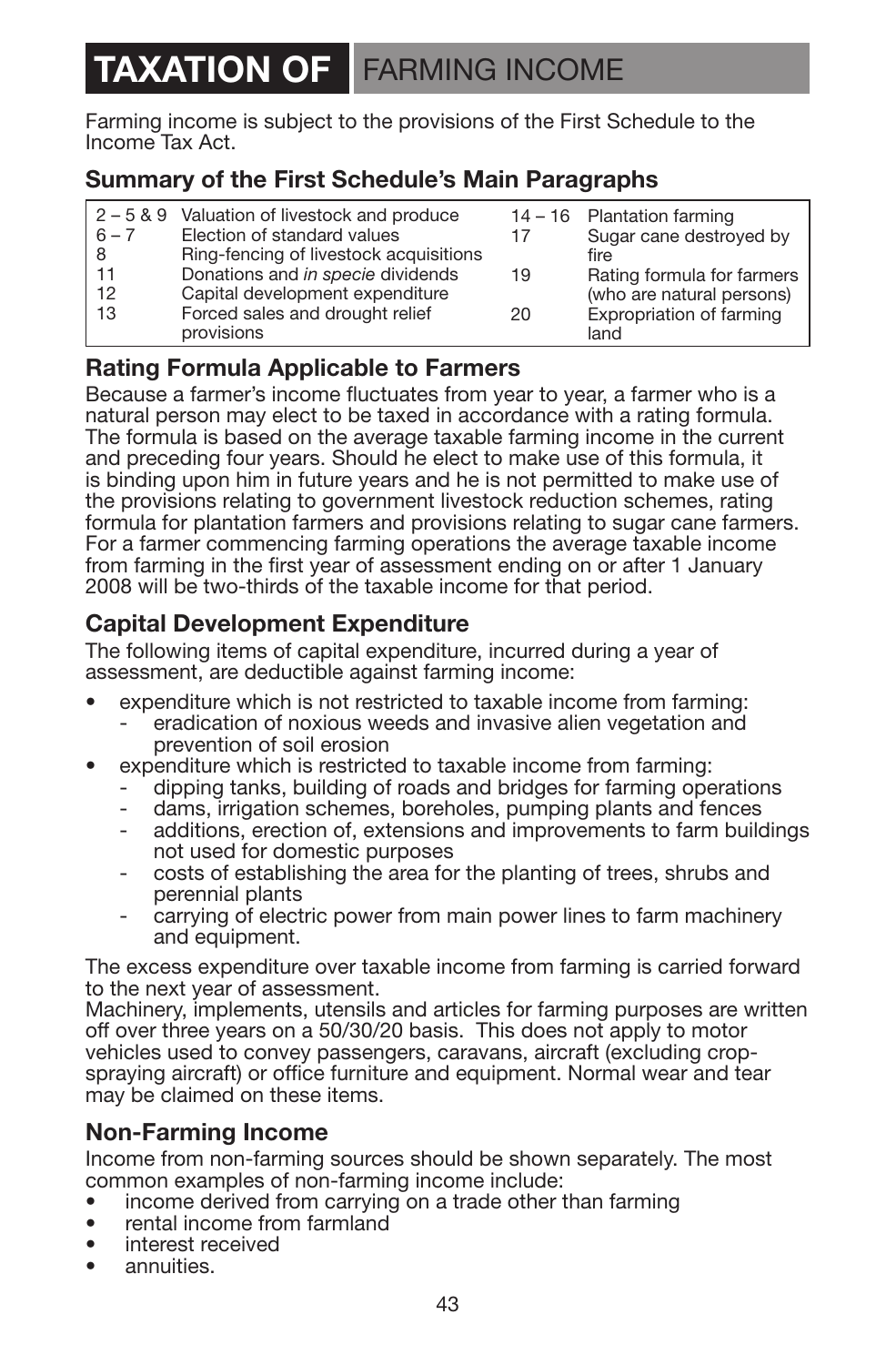### **EXCHANGE CONTROL** REGULATIONS

#### **Foreign Capital Allowance**

Individuals, 18 years and older, in good standing with SARS, can invest up to a limit of R10 million (prior to 1 April 2015 : R4 million) per calendar year abroad, subject to obtaining a tax compliance status PIN.

Income accruing thereon may also be retained abroad.

Applications in excess of R10 million are considered on a case by case basis.

#### **Single Discretionary Allowance**

Individuals 18 years and older are permitted to transfer up to a limit of R1 million (2010 : R750 000) per calendar year (without the requirement to obtain a tax clearance certificate) which can be used to cover donations to missionaries, maintenance, gifts (except gold and jewellery), loans, travel, study, alimony and child support, wedding expenses and foreign investment. It is recommended that proof of these transactions is retained.

Applications in excess of R1 million are considered on a case by case basis. Individuals, younger than 18 years, are limited to a travel allowance of R200 000 (2010 : R160 000) per calendar year.

Foreign currency for travel purposes may only be obtained within 60 days prior to departure.

Unused foreign currency must be resold within 30 days to an authorised dealer except where the next business trip is within 90 days.

#### **Specialised Medical/Dental Expenses Abroad**

No limit, provided supported by original documentary evidence of expenses.

#### **Directors Fees**

Subject to certain conditions and documentation, no limit is applicable to directors fees paid to non-residents, including emigrants.

#### **Guarantees by Residents for Foreign Liabilities**

Individuals may raise loans abroad to finance the acquisition of foreign assets without recourse to South Africa. Under no circumstances may local guarantees or suretyships be issued or South African assets be encumbered.

#### **Emigrants**

Where the foreign capital allowance has not been fully utilised, emigrants are permitted to increase the allowance up to:

- R20 million (2015 : R8 million) per calendar year per family unit
- R10 million (2015 : R4 million) per calendar year per single emigrant

Household and personal and other effects (excluding coins which are legal tender in South Africa) may be exported within an overall insured value of R2 million per family unit or single emigrant.

#### **Local Visits by Emigrants**

There is no limit on the daily utilisation of an emigrant's South African funds during a visit by an emigrant but these funds may not be loaned to a South African resident unless permission is obtained. Direct return airfares may be paid locally from such funds.

#### **Remittable Income to Emigrants**

Certain forms of income earned by an emigrant on his remaining South African assets are freely remittable abroad, after providing for tax.

#### **Krugerrands and Cash**

In addition to the single discretionary allowance residence may:

- export Krugerrands up to an amount R30 000 as gifts to non-residents subject to the completion of the prescribed SARS form.
- take up to R25 000 per person in South Africa currency when proceeding on visits outside the common monetary area.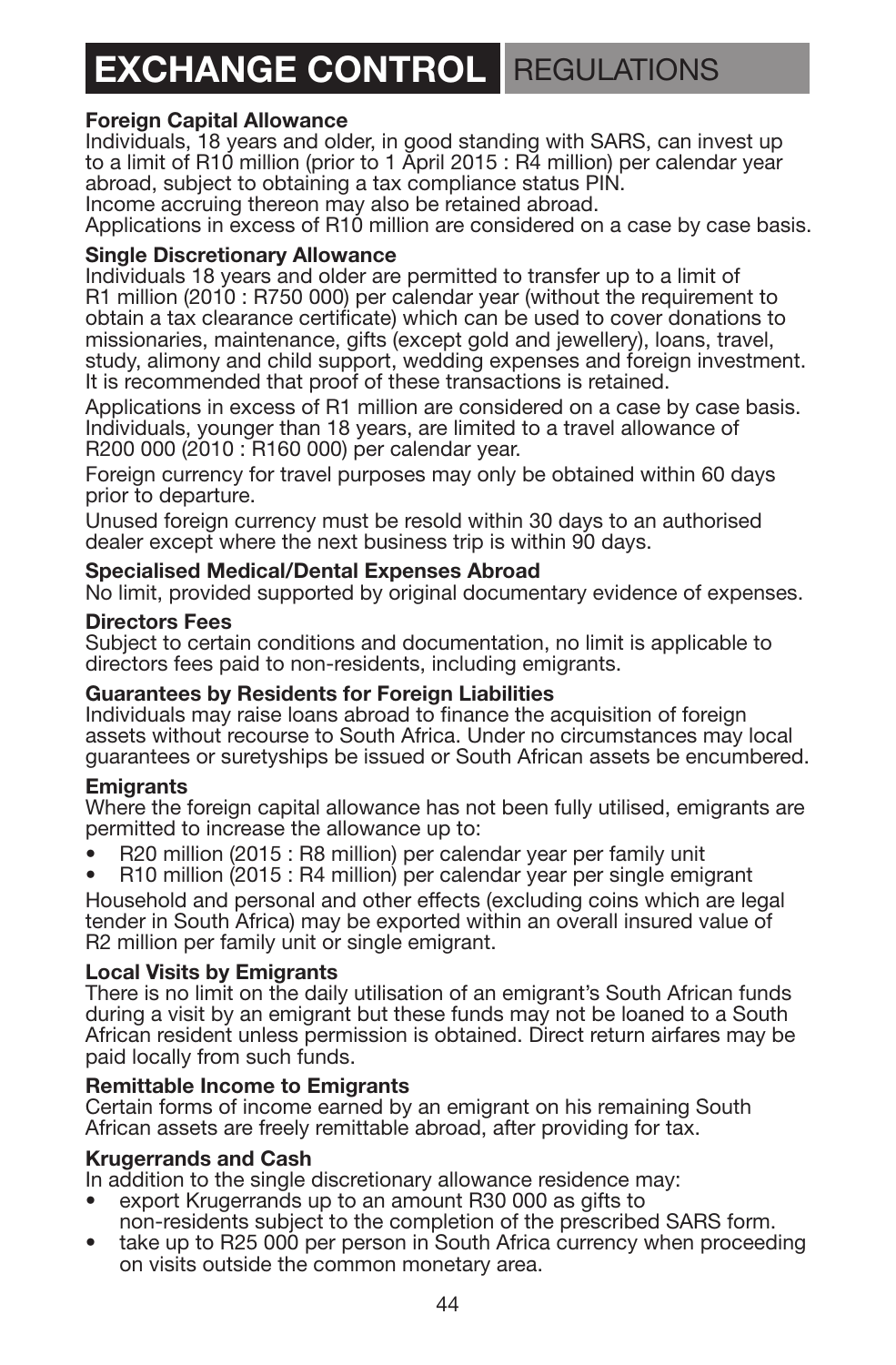#### **Inheritances**

Non-residents are entitled to transfer their inheritance from resident estates abroad, subject to certain documentary requirements. Former South African residents must have completed emigration formalities to qualify.

Residents are not required to declare inheritances from *bona fide* foreign estates that accrued after 17 March 1998 and may retain the capital and income generated from such assets abroad.

Foreign assets inherited by a resident from the estate of a South African resident must be declared and can be retained abroad provided the original owner of such assets has complied with the regulations and no loop structure exists.

#### **Foreign Bank Accounts**

Individuals may utilise a foreign bank account for travel expenses, foreign investment, foreign earned income and foreign inheritances.

#### **Foreign Investment in South Africa**

Non-residents may freely invest in South Africa provided that such transactions are concluded at arm's length. The proceeds on disposal of non-resident owned assets may be remitted freely subject to certain conditions. Interest and dividends are also freely remittable. Loans by non-residents to South African residents are subject to specific criteria.

#### **Outbound Investments by Companies**

Certain commercial banks may approve investments up to R1 billion (2015 : R500 million) per calendar year.

Approval from SARB is required for foreign direct investments exceeding this limit. South African companies are allowed to make *bona fide* new outward foreign direct investments outside their current line of business excluding passive real estate investments.

Authorised dealers may allow additional working capital funding subject to certain criteria. South African companies must acquire at least 10% equity and/or voting rights, whichever is the higher, in a foreign target entity which may hold investments and/or make loans into the common monetary area. Dividends declared by the offshore subsidiary may be retained abroad. Net proceeds on the sale of a foreign investment must be repatriated.

#### **Restrictions on Local Financial Assistance**

Local financial assistance subject to the 1:1 ratio is available to nonresidents if the borrowing is required for the acquisition of residential property in South Africa.

#### **Forward Cover**

South African companies may cover forward up to 75% of budgeted import commitments or export accruals in respect of the following financial year, subject to certain conditions.

#### **South African Holding Company for African and Offshore Operations**

Listed entities on the JSE and unlisted entities can establish one subsidiary in South Africa to hold African and offshore operations, which will not be subject to exchange control restrictions, subject to certain conditions.

#### **Residents Temporarily Abroad**

Remuneration earned whilst physically working abroad can be retained offshore. Residents temporarily abroad may use the single discretionary and foreign capital allowances without returning to South Africa. They may continue to use their local debit or credit cards within the overall single discretionary allowance limit. Income from pension and retirement annuity funds may be transferred abroad without specific approval.

#### **Imports Payments by Credit or Debit Cards**

Residents can make permissible foreign exchange payments for small transactions up to a limit of R50 000 per transaction using their credit or debit card, subject to the single discretionary allowance limit.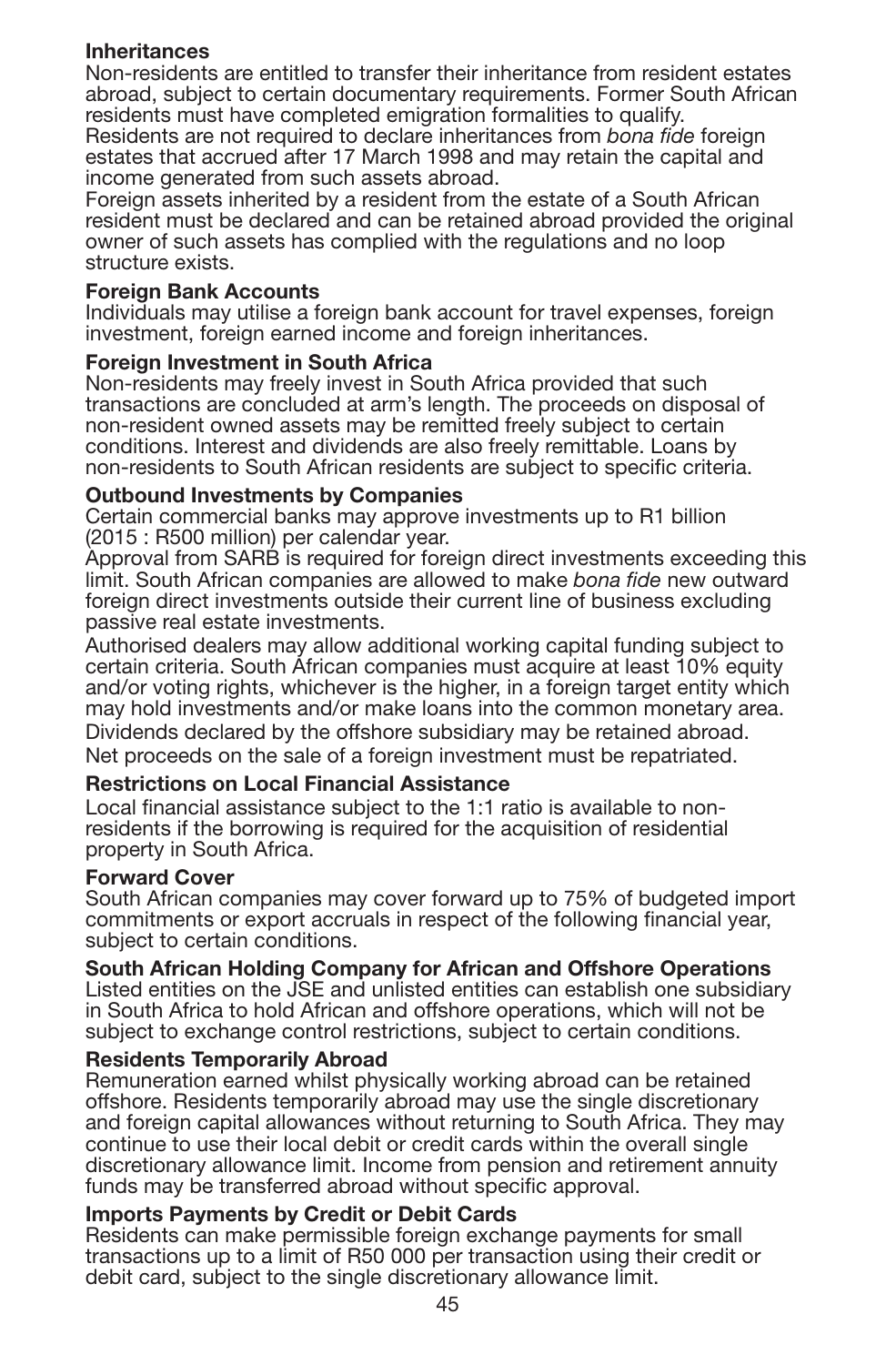### **VALUE-ADDED TAX** ( VAT )

The system provides for three types of supplies:

• **Standard-rated supplies** – supplies of goods or services, at a rate of:

| 1/04/2018 | 7/04/1993 | 30/09/1991 |
|-----------|-----------|------------|
| 15%       | 14%       | 10%        |

- **Exempt supplies** supplies of certain goods or services not subject to VAT. Persons making only exempt supplies are not entitled to input credits
- **Zero-rated supplies** supplies of certain goods or services subject to VAT at zero per cent. Vendors making zero-rated supplies are entitled to input credits. Zero-rated supplies include certain basic food items, export sales and services (subject to specific requirements) and the supply of a going concern. Supplies from South Africa to a customs controlled area or a special economic zone will be treated as exports.

Where a vendor makes mixed supplies of standard or zero-rated supplies together with exempt supplies the input credits are apportioned. Input credits on direct and indirect expenses relating to exempt supplies cannot be claimed.

Input credits may in general not be claimed in respect of motor vehicles (including double-cabs) and entertainment.

All fee-based financial services are subject to VAT with the exception of:

- premiums payable in respect of life policies issued in terms of the Long-term Insurance Act and contributions to pension, provident, retirement annuity and medical aid funds
- buying or selling of derivatives or granting of options.

### **Registration and other Considerations**

As from 1 March 2009, a vendor is required to register for VAT if taxable supplies in any 12 month period exceeds or is likely to exceed R1 million.

As from 1 April 2014, the compulsory registration requirement was extended to existing or future businesses that have a contractual commitment to make taxable supplies exceeding R1 million within 12 months.

Where turnover is less than R1 million in a 12 month period, but exceeds R50 000, a vendor can register voluntarily.

In the case of commercial rental establishments, the voluntary registration threshold is R120 000 (prior to 1 April 2016 : R60 000).

For years of assessment commencing on or after 1 March 2012, a registered micro-business can register voluntarily.

Where turnover is less than R30 million in a 12 month period, VAT returns are rendered every two months.

Where turnover exceeds R30 million in a 12 month period a monthly VAT return is required.

Farmers, with a turnover of less than R1,5 million in a 12 month period, render VAT returns every six months.

Normally a vendor accounts for VAT on an invoice basis. Where turnover in a 12 month period is likely to be less than R2,5 million, the vendor can apply to be placed on a payment basis if the vendor is a natural person or an unincorporated body of persons whose members are natural persons.

Notional input tax can be claimed as a "change in use" adjustment, on capital assets owned as at the date of registration as a vendor.

A tax invoice exceeding R5 000 (2013: R3 000) must be dated, have an individual serialised number and reflect both the seller's and purchaser's trade name, address, VAT registration number, description and quantity of goods, VAT amount and display the words "tax invoice", "VAT invoice" or "invoice".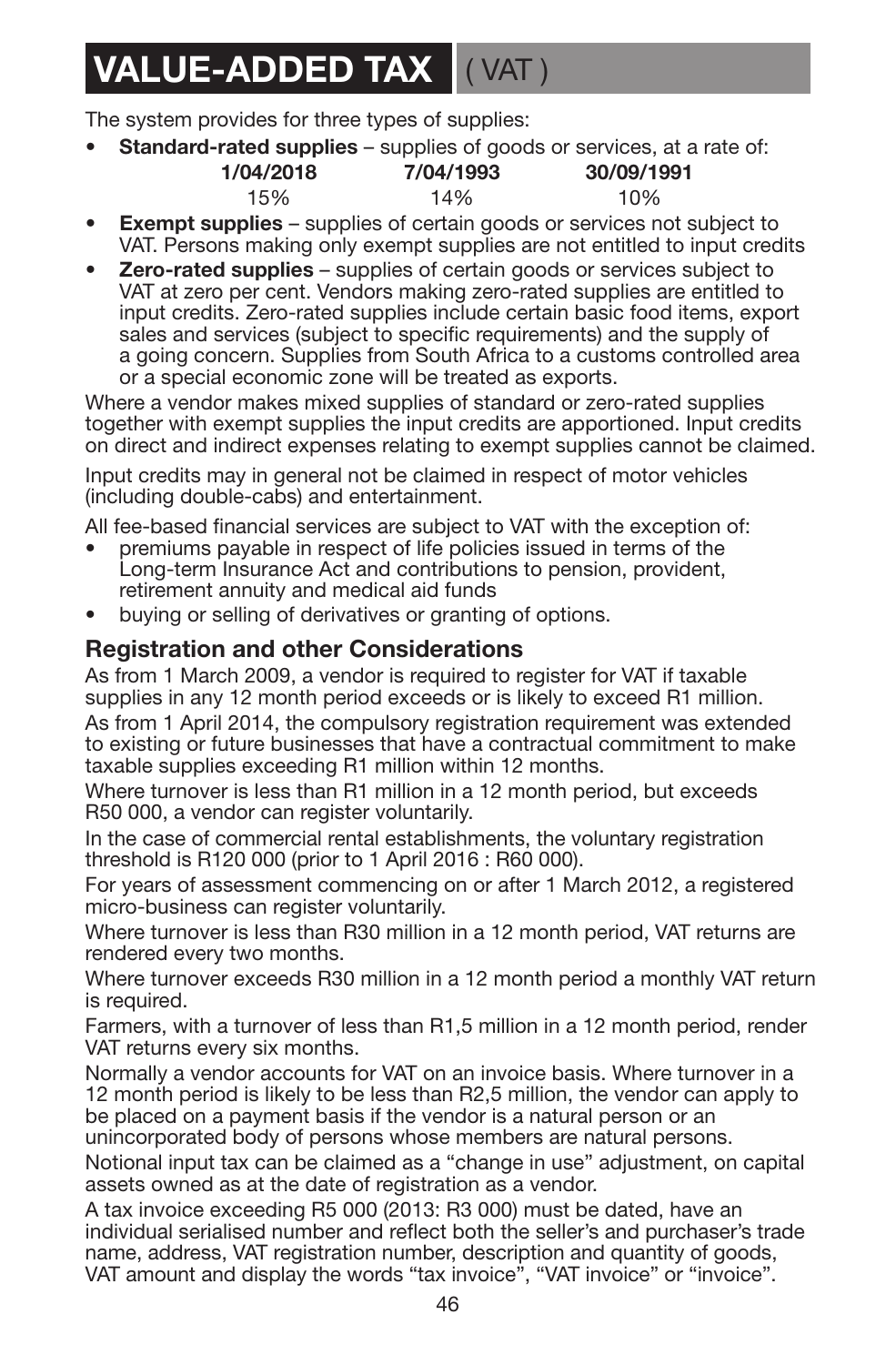# **VAT RELIEF** FOR DEVELOPERS

As from 10 January 2012, property developers who let residential property prior to a sale were granted temporary relief from the VAT change in use rules. The relief applied for a maximum period of 36 months per unit if the developer was unable to sell the property due to a lack of demand. If the rental period exceeded 36 months, the deemed change in use applied, based on the market value of the property on that date.

The concession ceased to apply from 1 January 2018.

### **VAT RELIEF** INTER-GROUP

As from 10 January 2012, group debt older than 12 months is not subject to the VAT charge back provision and the group creditor is not entitled to claim a VAT input deduction for a bad debt written off.

### **ASSESSED LOSSES** RING-FENCED

As from 1 March 2004, losses from secondary or 'suspect' trades are ring-fenced and are not available for set-off against income from any other trade.

It will only apply to an individual whose taxable income, before setting off any assessed loss or balance of assessed loss, is equal to or exceeds the level at which the maximum rate of tax is applicable.

For the restrictions to apply the person must have incurred an assessed loss from the secondary trade in at least three years of assessment during any five year period, or have carried on any of the following 'suspect' trades:

- Any sporting activities
- Any dealing in collectables
- The rental of accommodation, vehicles, aircraft or boats, unless at least 80% of the asset is used by persons who are not relatives of such person
- 
- Animal showing<br>Farming or animal breeding, otherwise than on a full-time basis
- Performing or creative arts
- Gambling or betting.

The taxpayer will be able to circumvent these provisions if he can prove that there is a reasonable prospect of deriving taxable income within a reasonable period and where he complies with other tests, unless losses have been incurred in at least six out of ten vears.

### **PATENT** AND INTELLECTUAL PROPERTY

A taxpayer may claim an allowance for the cost of acquiring any invention, patent, design, copyright, other property of a similar nature or knowledge connected with the use of such patent, design, copyright or other property or the right to have such knowledge imparted.

Where the cost exceeds R5 000, the allowance is limited to:

- 5% of the cost in respect of any invention, patent, copyright or other property of a similar nature
- 10% of the cost of any design or other property of a similar nature.

Where the intangible asset was acquired from a connected person the allowance is limited to the cost to the connected seller less allowances claimed by the seller plus recoupments and taxable capital gain included in the seller's income.

No allowance is allowed in respect of any expenditure incurred by the taxpayer in respect of the acquisition of any trademark or property of a similar nature on or after 29 October 1999.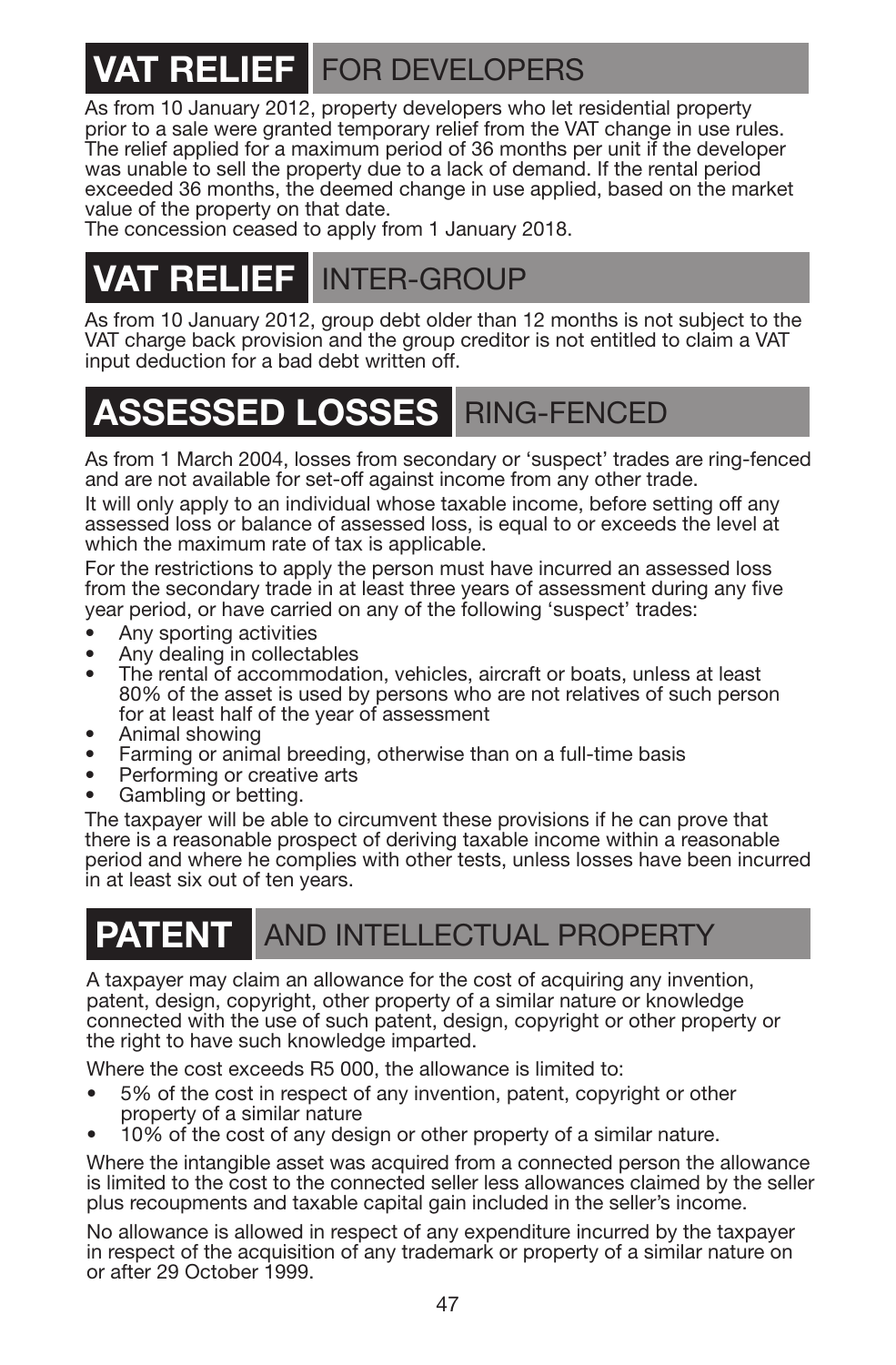# **SPECIAL** ECONOMIC ZONES

As from 9 February 2016, certain companies trading in a special economic zone will qualify for:

- a lower company tax rate of 15%
- an enhanced new and unused building allowance at a rate of 10%
- an enhanced employment incentive for all employees, without an age restriction, earning below R60 000 per annum.

In order to qualify the company must be formed and effectively managed in South Africa and generate at least 90% of its income within the zone. The incentive ceases to apply from 1 January 2024 or 10 years after the commencement of the trading in a special economic zone.

### **RECREATIONAL** CLUBS

A recreational club is a non-profit organisation which provides social and recreational amenities or facilities for its members.

The annual trading income exemption is the greater of 5% of total membership fees and subscriptions or R120 000 (2010 : R100 000).

Income in excess of this exemption is subject to tax at 28%.

An approved recreational club is exempt from provisional tax.

Subject to certain rollover relief, recreational clubs are subject to CGT.

# **BODY** CORPORATES

Levies received by sectional title body corporates or share block companies are exempt from income tax. In addition to this exemption all other receipts and accruals are exempt up to a maximum of R50 000 per annum.

Income in excess of this exemption is subject to tax at 28%.

Sectional title body corporates and share block companies are exempt from provisional tax.

### **PUBLIC** BENEFIT ORGANISATIONS

A public benefit organisation carries out certain public benefit activities in a nonprofit manner substantially in South Africa.

The annual trading income exemption is the greater of 5% of total receipts and accruals or R200 000 (2010 : R150 000).

Income in excess of this exemption is subject to tax at 28%.

An approved PBO is exempt from provisional tax.

An approved PBO is exempt from CGT except for assets used in a trading activity. An audit certificate confirming the amount of donations received is required.

# **DEDUCTIONS** DONATIONS

Donations to certain approved PBO's qualify for a tax deduction:

**Companies and Trusts** - limited to 10% (2007 : 5%) of taxable income before the deduction of donations.

**Individuals** - limited to 10% (2007 : 5%) of taxable income, excluding retirement lump sum payments and severance benefits, and before the deduction of donations.

As from 1 March 2014, donations in excess of the 10% threshold may be carried forward to the next tax year.

Employees may request PAYE reductions where regular donations are made by way of salary deductions not exceeding 5% of net remuneration.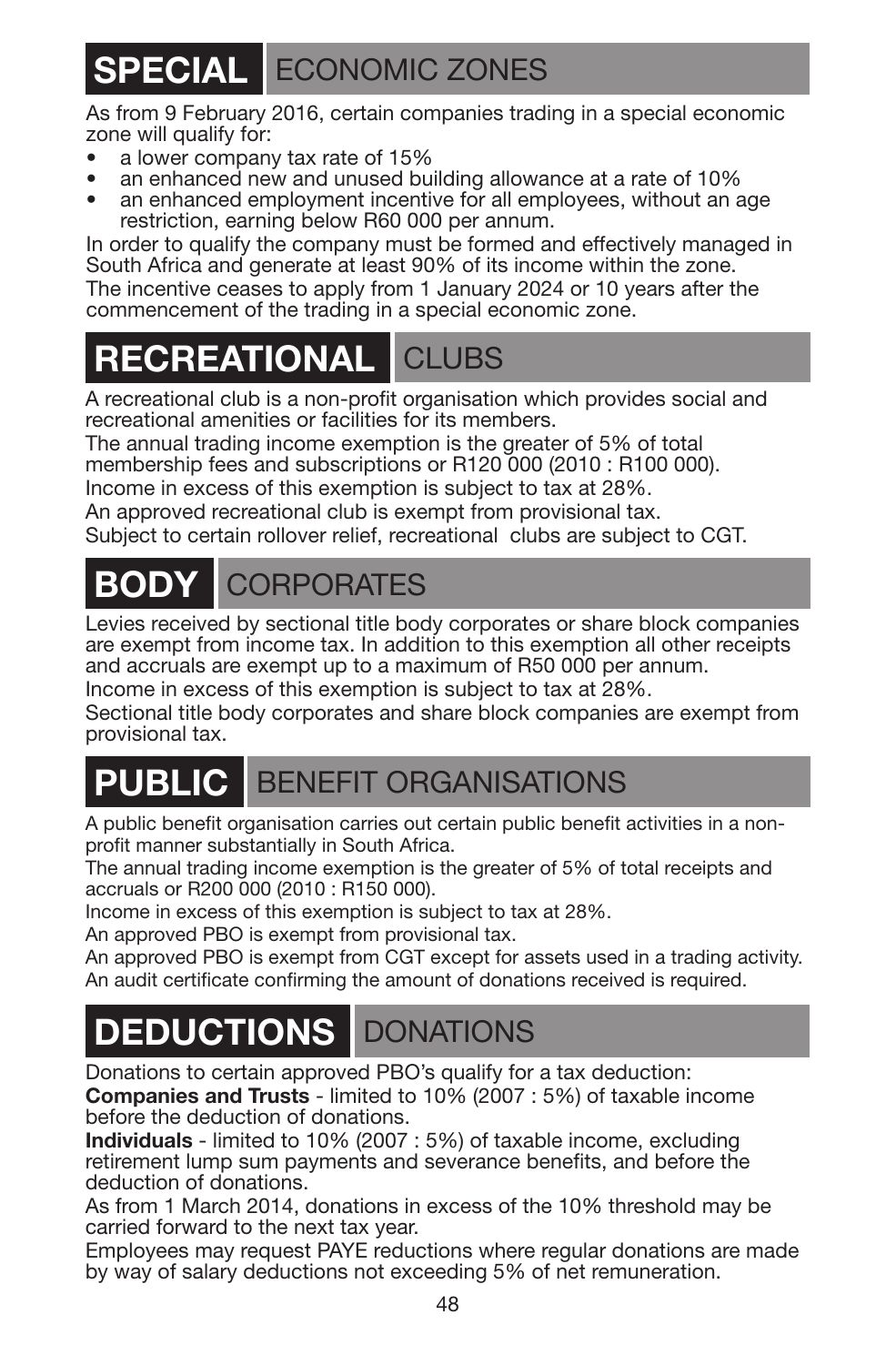### **REPORTABLE** ARRANGEMENTS

The participant in or the promoter of a reportable arrangement is obliged to report the arrangement to SARS within 45 business days of the date on which such arrangement was entered into. If the arrangement is not reported an administrative penalty is imposed.

These arrangements include:

- financing transactions whereby the calculation of interest, finance costs or similar fees are wholly or partly dependent on the tax treatment of that arrangement and provision has been made for the variation of such finance fees, by potentially more than R5 million.
- any arrangement which would have qualified as a hybrid equity instrument (except in the case of listed instruments) if the prescribed period for that provision was 10 years
- a share buy-back transaction on or after 3 February 2016 with one or more shareholders for an aggregate amount exceeding R10 million and the company issued or is required to issue shares within 12 months of entering into the share buy-back
- payments made by a resident, on or after 16 March 2015, to a foreign trust where that person has or acquires a beneficial interest in that trust and the total contributions made before and after that date, or the value of interest exceeds R10 million, subject to certain exceptions
- the acquisition of a direct or indirect controlling interest in a company on or after 3 February 2016, which has or is reasonably expected to have an assessed loss exceeding R50 million
- an arrangement between a resident and a foreign insurer where the aggregate amount payable to the resident on or after 16 March 2016 exceeds R5 million and is determined mainly by reference to the value of particular assets or categories of assets that are held by or on behalf of the foreign insurer or by another person
- the rendering of consultancy, construction, technical and managerial services to a resident or a permanent establishment in South Africa in terms of which a non-resident was or is anticipated to be physically present in South Africa for the purposes of rendering such services and the expenditure in respect of those services incurred or to be incurred on or after 3 February 2016, exceeds R10 million and does not qualify as remuneration.

There is no reporting requirement where the aggregate tax benefit does not exceed R5 million or where the tax benefit which is derived is not the main or one of the main benefits of the arrangement.

# **CLEARANCE**

A taxpayer's tax clearance can be confirmed by obtaining a tax compliance status PIN, provided that the taxpayer is registered for tax and does not have any tax debt outstanding (except if the debt has been suspended pending an objection or appeal or is less than R100) or returns outstanding (except if arrangements are in place to submit those returns).

The clearance is generally issued within 21 business days from the application date. SARS may revoke a taxpayer's compliance status if the tax clearance was issued in error or obtained on the basis of fraud or misrepresentation. SARS must give a taxpayer at least 10 business days notice before revoking the compliance status. The compliance status changes as soon as the taxpayer becomes non-compliant.

As from 2 November 2019, printed certificates previously issued are invalid.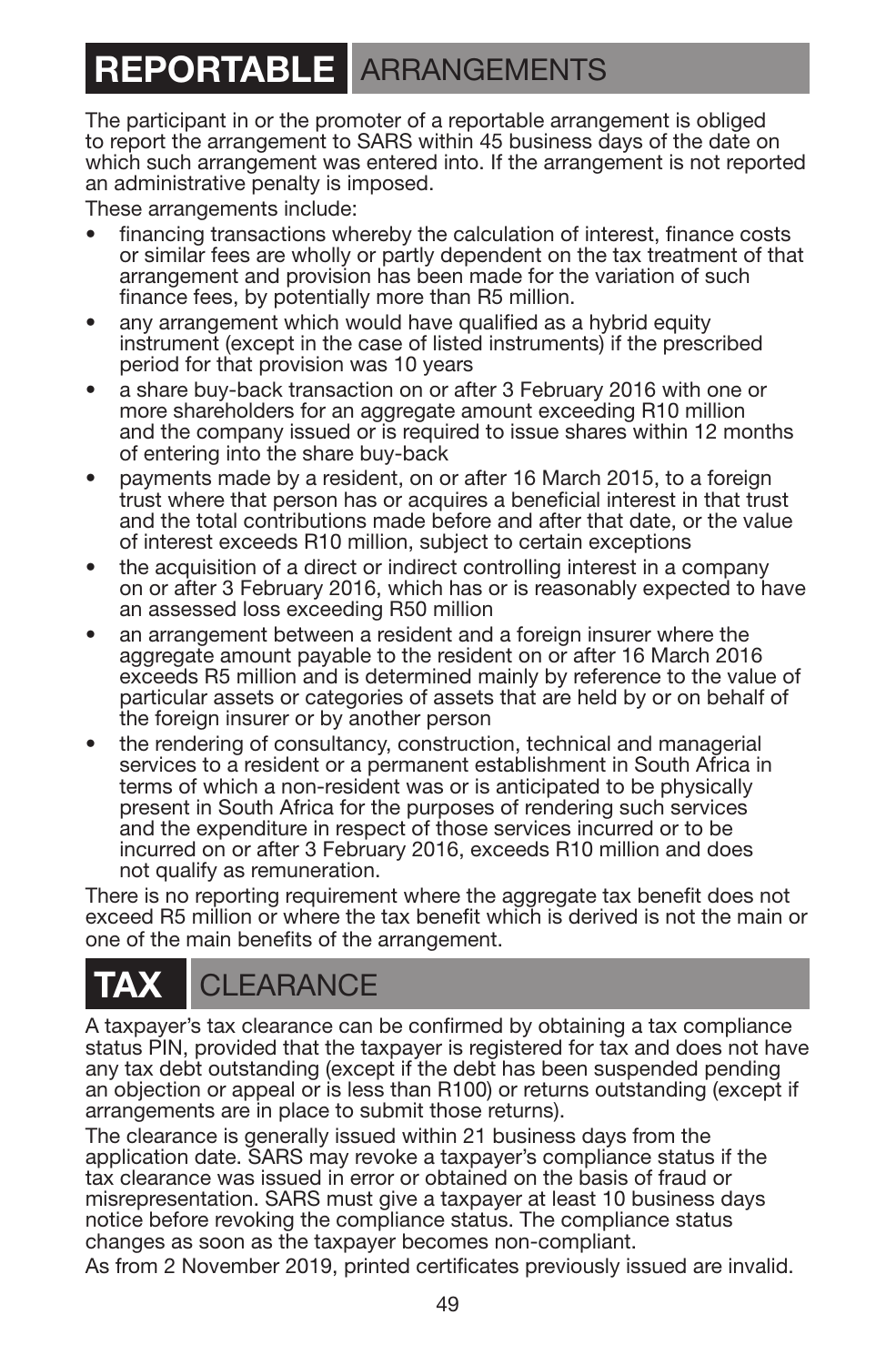# **VOLUNTARY** DISCLOSURE

As from 1 October 2012, a permanent Voluntary Disclosure Programme is available to assist taxpayers to regularise their tax affairs.

The relief applies to penalties (excluding penalties for late submission), understatement penalties (previously additional tax) and criminal prosecution, but does not include foreign exchange contraventions and interest on late payments.

### **DERSTATEMENT** PENALTIES

### **Assessments issued on or after 19 January 2017**

| <b>Behaviour</b>                                     | <b>Standard</b><br>case | <b>Obstructive</b><br>or repeat<br>case | Voluntary<br>disclosure<br>after audit<br>notification | Voluntary<br>disclosure<br>before audit<br>notification |
|------------------------------------------------------|-------------------------|-----------------------------------------|--------------------------------------------------------|---------------------------------------------------------|
| Substantial<br>understatement                        | 10%                     | 20%                                     | 5%                                                     | 0%                                                      |
| Reasonable care<br>not taken in<br>completing return | 25%                     | 50%                                     | 15%                                                    | 0%                                                      |
| No reasonable<br>grounds for tax<br>position         | 50%                     | 75%                                     | 25%                                                    | 0%                                                      |
| Impermissible<br>avoidance<br>arrangements           | 75%                     | 100%                                    | 35%                                                    | 0%                                                      |
| Gross negligence                                     | 100%                    | 125%                                    | 50%                                                    | 5%                                                      |
| Intentional tax<br>evasion                           | 150%                    | 200%                                    | 75%                                                    | 10%                                                     |

Where the taxpayer can prove that the understatement results from a *bona fide* inadvertent error, no understatement penalty will be imposed.

In the case of a substantial understatement (tax shortfall exceeds R1 million) SARS may waive the penalty if the taxpayer is in possession of an opinion provided by an independent registered tax practitioner before the return was due (unless that return was due before 1 October 2012) and the practitioner had been given all the material facts and concluded that the taxpayer was more than likely correct in the tax treatment of the transaction.

### **DISPUTE** RESOLUTION

Where there is uncertainty as to the basis of an assessment, a request for reasons can be submitted within 30 business days from the date of the issue of the assessment. If there is still a dispute with the basis of the assessment, the objection must be submitted within 30 business days from the date of assessment or from the date when a response to the request for reasons is received. Where an objection is disallowed the appeal must be submitted within 30 business days from the date the objection is disallowed. The prescribed form must accompany an objection or appeal. If an objection or appeal is submitted late adequate grounds must be provided to condone the late objection or appeal.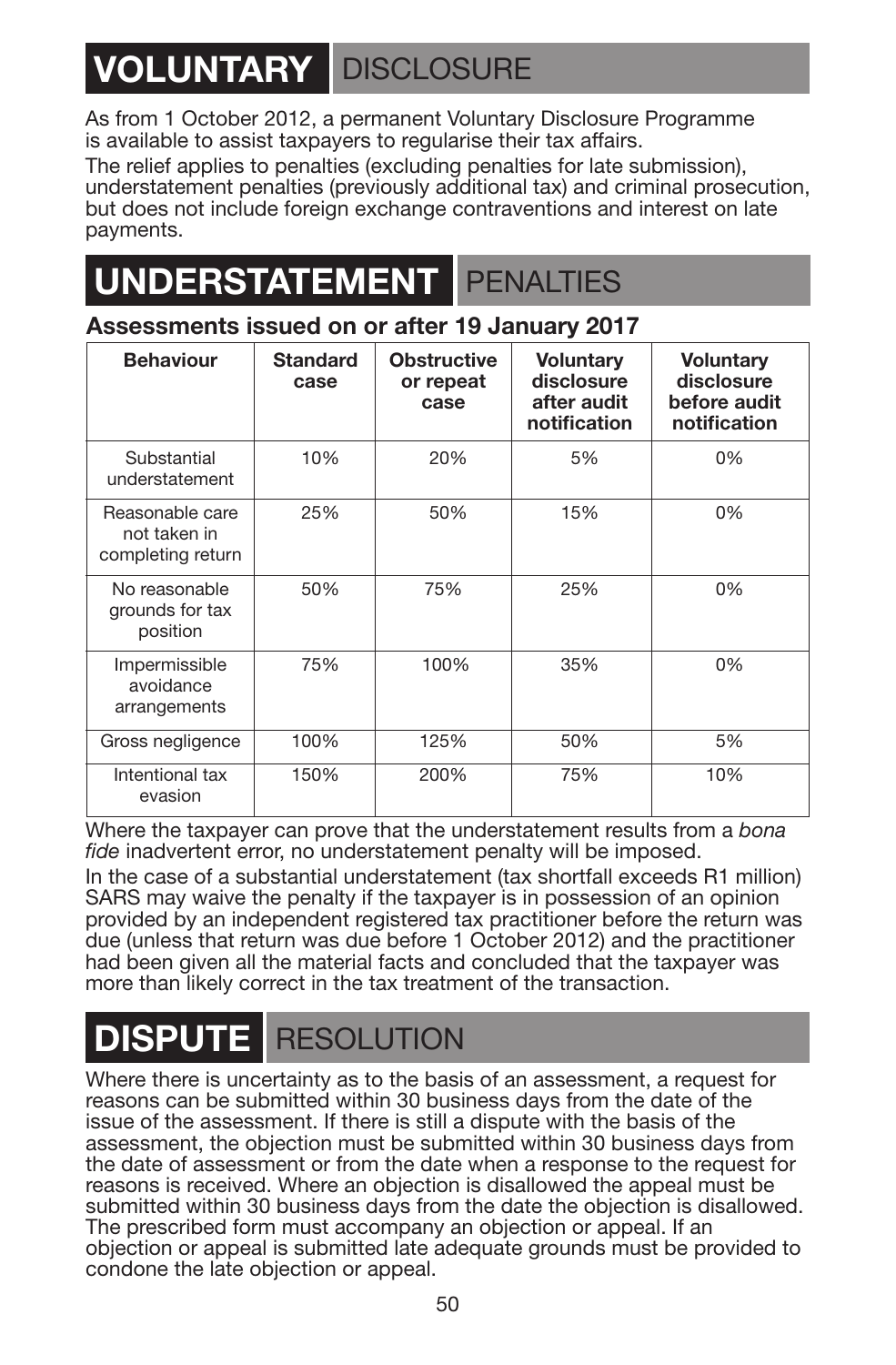### <span id="page-52-0"></span>**ADMINISTRATIVE** PENALTIES

Failure to submit certain returns or disclose information will give rise to the following fixed rate penalties:

| Assessed loss or taxable income<br>for preceding year | <b>Penalty</b> |
|-------------------------------------------------------|----------------|
| Assessed loss                                         | 250<br>R       |
| R<br>$0 - R$ 250 000                                  | 250<br>R       |
| R<br>$250001 - R$ 500 000                             | 500<br>R       |
| R<br>$500001 - R$ 1 000 000                           | 1 000<br>R     |
| R 1 000 001 - R 5 000 000                             | R 2000         |
| R 5 000 001 - R10 000 000                             | 4 000<br>R     |
| R10 000 001 - R50 000 000                             | 8 000<br>R.    |
| Above R50 000 000                                     | R16000         |

- The penalty will automatically be imposed monthly until the taxpayer remedies the non-compliance
- The penalty is payable if the taxpayer is:
	- a natural person who has more than one year's tax returns outstanding
	- a company which has returns outstanding from the 2009 tax year and failed to submit the returns within 21 days of a specific final demand
- **•** Late submission of the PAYE reconciliation attracts a penalty of 10% of the PAYE deducted for the tax year
- **•** The failure to disclose a reportable arrangement will result in a monthly penalty, limited to 12 months, of R50 000 for a participant and R100 000 for a promoter, which may be increased, depending on the tax benefit
- Non-compliance that will attract administrative penalties, once an effective date has been gazetted, include the failure to:
	- meet registration requirements such as failing to register or not registering timeously or not supplying supporting documents
	- inform SARS of a change of address, banking details or the details of the representative taxpayer
	- submit a return timeously or failure to sign the return
	- retain records for the prescribed period and in the prescribed format
	- provide information requested or co-operate during a field audit.

### **SUSPENSION** OF PAYMENT

Subject to a formal application to SARS the payment of tax may be suspended pending an objection or appeal.

SARS is required to consider all relevant factors such as the compliance history of the taxpayer, whether the recovery of the disputed tax will be in jeopardy, the risk of dissipation of assets, whether adequate security was provided, whether the amounts involved would cause irreparable financial hardship to the taxpayer which does not justify the prejudice to SARS and whether *prima facie* fraud was involved.

The suspension may be revoked with immediate effect if no objection or appeal is lodged, the objection or appeal is found to be frivolous or vexatious, there is a material change in any of the factors previously considered or dilatory tactics are being employed by the taxpayer.

No recovery proceedings may be taken by SARS from the date of the submission of the application to the expiry of 10 business days after notice of the decision or revocation is provided to the taxpayer, unless there is a risk of dissipation of assets by the taxpayer.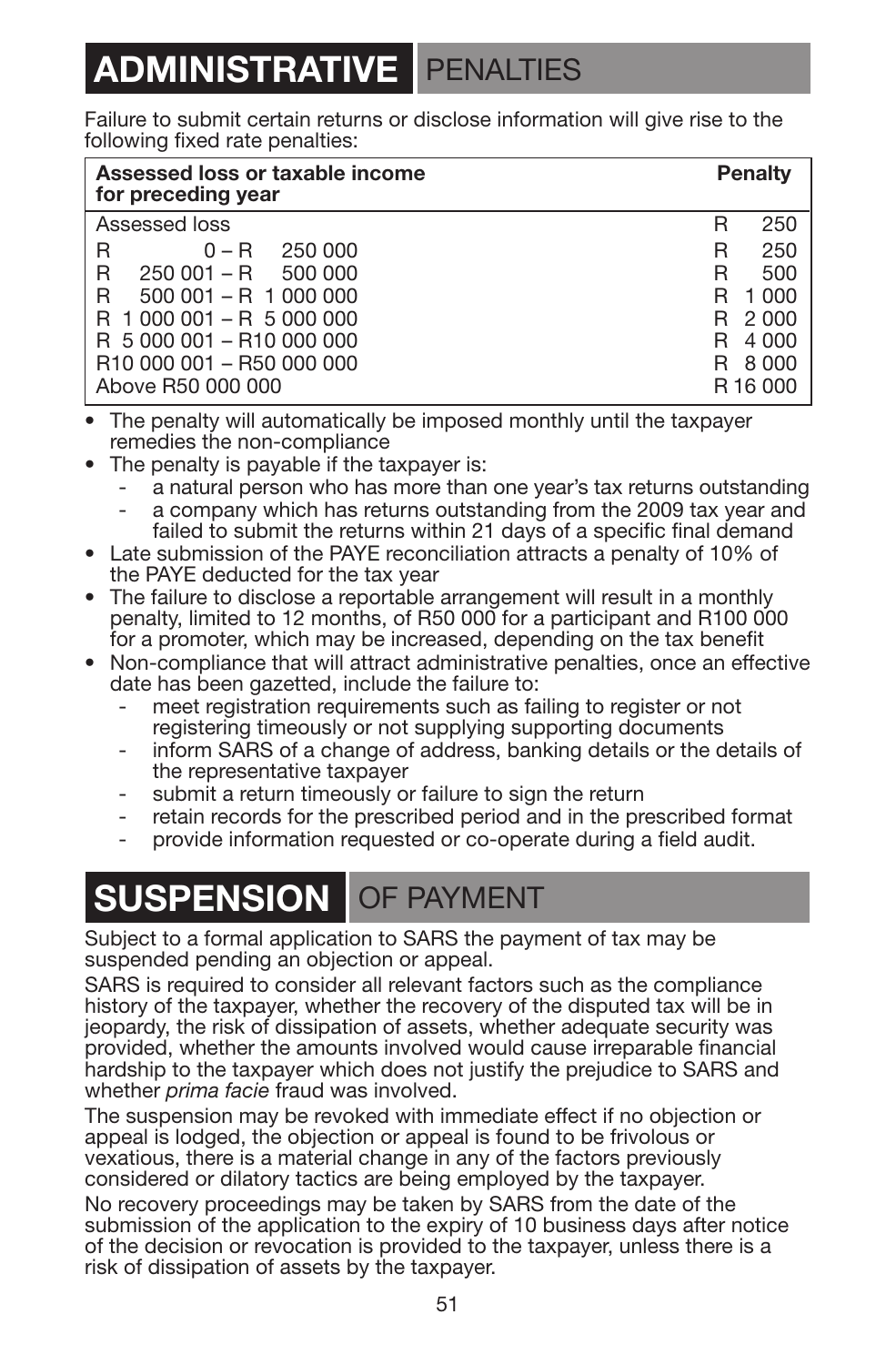# **TRUST DISTRIBUTIONS** LOCAL TRUST

Distributions from trusts are taxed in terms of the conduit principle where the nature of income is retained and taxed in the hands of the beneficiary, subject to certain deeming provisions.

#### **Deeming provisions**

- Where the income or capital gain of the trust is attributable to any donation, settlement or other similar disposition (including the sale of an asset to a trust by way of an interest free loan) the income or a portion thereof may be deemed to accrue to the donor, rather than the beneficiary or the trust, subject to certain conditions
- A capital gain distributed to an exempt person, such as a public benefit organisation or a non-resident beneficiary, is taxed in the trust.

#### **Trust losses**

A loss incurred by a trust cannot be distributed to beneficiaries. The loss is carried forward as an assessed loss in the trust to the next tax year.

#### **Distributions from a South African trust to a non-resident beneficiary** Income distributed to a non-resident beneficiary is taxed in the hands of the

beneficiary on a source basis in South Africa.

Where the income is attributable to a donation or other similar disposition by a resident donor, it is deemed to accrue to the resident donor and is taxed in that donor's hands.

#### **Trust to trust distribution of a capital gain**

A capital gain distributed from one trust to another trust retains its nature and is taxed in the second trust. This distributed capital gain cannot then be further distributed to a beneficiary of the second trust unless the second trust had a vested interest in the asset of the first trust prior to the disposal.

# **TRUST DISTRIBUTIONS** FOREIGN TRUST

Income distributions retain their nature and are taxed accordingly in the hands of the South African resident.

Capital distributions are taxed in the hands of the South African resident beneficiary where **all** of the following are applicable:

- that person was a beneficiary of the trust in the year in which the income was earned
- the amount had not already been taxed in South Africa
- the amount would have constituted income of the trust if it had been a South African resident trust

Prior to 1 March 2019, where the capital distribution was in respect of accumulated foreign dividends and the trust held more than 10% of the equity shares and/or voting rights in the foreign company, the full distribution is exempt from tax in the hands of the resident beneficiary. This is also applicable to capital distributions of accumulated foreign capital gains on the sale of shares in that foreign company.

As from 1 March 2019, where the capital distribution was in respect of accumulated foreign dividends and the trust held more than 50% of the equity shares and/or voting rights in the foreign company, the exemption is limited and the dividend is taxed at an effective rate of 20%. This is also applicable to capital distributions of accumulated foreign capital gains on the sale of shares in that foreign company which is taxable at the effective capital gains tax rate applicable to that beneficiary.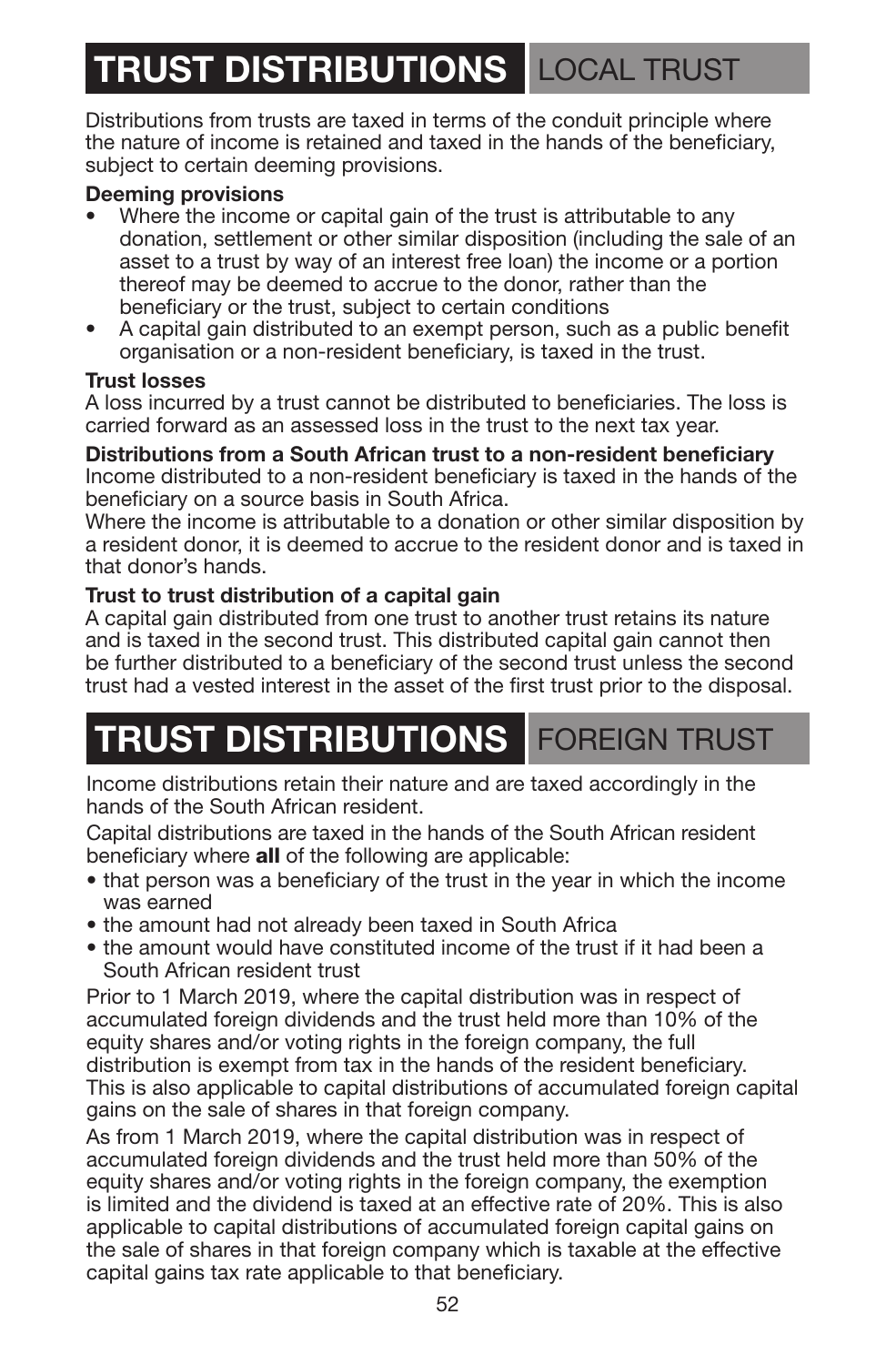# **DONATIONS** TAX

Donations Tax is payable at a rate of 20% on the value of any property disposed of gratuitously by a resident (natural person, corporate entity or trust). As from 1 March 2018, where a donation or the cumulative donations exceed R30 million, the excess is taxed at a rate of 25%. Donations made prior to 1 March 2018 and exempt donations are excluded in the determination of the R30 million threshold. The tax is payable by the end of the month following the month in which the donation takes effect.

### **Exemptions from Donations Tax include:**

- Donations by natural persons up to R100 000 (2006 : R50 000) per year
- Donations by corporate entities not considered to be public companies up to R10 000 per year
- Donations between spouses
- *Bona fide* maintenance payments
- Donations to PBO's and qualifying traditional councils and communities
- Donations where the donee will not benefit until the death of the donor
- Donations made by companies which are recognised as public companies for tax purposes
- Donations cancelled within six months of the effective date
- Property disposed of under and in pursuance of any trust
- Donation of property or a right in property situated outside South Africa if acquired by the donor:
	- before becoming resident in South Africa for the first time
	- by inheritance or donation from a non-resident
- Donations between companies forming part of the same group.



### **Rates of Estate Duty**

- Persons deceased:
	- prior to 1 October 2001: 25%
	- on or after 1 October 2001: 20%
	- on or after 1 March 2018: 20% first R30 million
		- : 25% on excess above R30 million.

### **Exemptions from Estate Duty include:**

- Persons deceased prior to 1 March 2006, the first R1,5 million
- Persons deceased on or after 1 March 2006, the first R2,5 million
- Persons deceased on or after 1 March 2007, the first R3,5 million
- Any bequest to a surviving spouse or a PBO
- As from 1 January 2010, the unutilised portion of the exemption of the first deceased spouse may be carried forward to the estate of the surviving spouse.

### **EXECUTOR'S** REMUNERATION

Subject to ratification by the Master, an executor is entitled to either of the following remuneration:

- the remuneration stipulated in the will
- 3,5% on the value of gross assets and 6% on income accrued and collected from date of death.

Executor's remuneration is subject to VAT if the executor is registered as a vendor.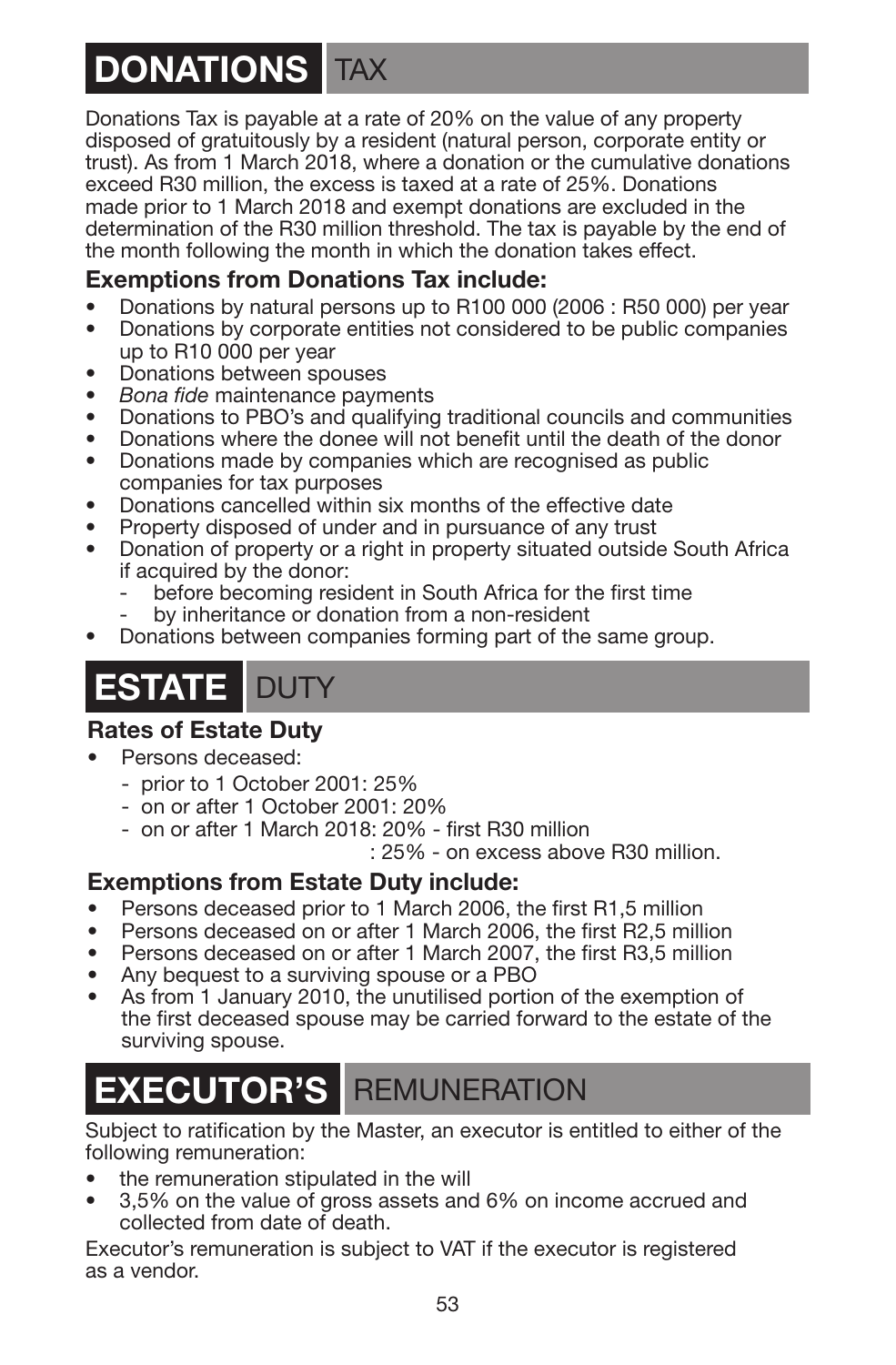### **IRP5** CODES

### **Normal Income Codes**<br>3601 **Income**

- 3601 Income<br>3602 Income
- 3602 Income (non-taxable)<br>3603 Pension
- 3603 Pension<br>3605 Annual I
- 3605 Annual Payment<br>3606 Commission
- 3606 Commission<br>3607 Overtime
- 3607 Overtime<br>3608 Arbitratio
- 3608 Arbitration Award<br>3610 Annuity from a Re
- 3610 Annuity from a Retirement Annuity Fund<br>3611 Purchased Annuity
- 3611 Purchased Annuity<br>3613 Restraint of Trade
- 3613 Restraint of Trade<br>3614 Other Retirement
- 3614 Other Retirement Lump Sums
- 3615 Director's Remuneration<br>3616 Independent Contractors
- 3616 Independent Contractors<br>3617 Labour Brokers (PAYE) \
- 3617 Labour Brokers (PAYE) without exemption certificate
- 3619 Labour Brokers (IT) with exemption certificate<br>3620 Besident non-executive directors fees
- 3620 Resident non-executive directors fees
- 3621 Non-resident non-executive directors fees

### **Allowance Codes**<br>3701 **Travel Allowa**

- 3701 Travel Allowance<br>3702 Reimbursive Tray
- 3702 Reimbursive Travel Allowance (IT)<br>3703 Beimbursive Travel Allowance (no
- 3703 Reimbursive Travel Allowance (non-taxable)<br>3704 Subsistence Allowance Local Travel (IT)
- 3704 Subsistence Allowance Local Travel (IT)<br>3707 Share Options Exercised (Section 8A)
- 3707 Share Options Exercised (Section 8A)<br>3708 Public Office Allowance
- 3708 Public Office Allowance<br>3713 Other Allowances
- 3713 Other Allowances<br>3714 Other Allowance -
- 3714 Other Allowance (non-taxable)
- 3715 Subsistence Allowance Foreign Travel (IT)
- Broad-Based Employee Share Plan (Section 8B)
- 3718 Employee Equity Instruments (Section 8C)
- 3722 Reimbursive Travel Allowance (PAYE)

### **Fringe Benefit Codes**<br>3801 General Fringe Be

- 3801 General Fringe Benefits<br>3802 Bight of Use of Motor V
- 3802 Right of Use of Motor Vehicle<br>3805 Free or cheap accommodation
- 3805 Free or cheap accommodation<br>3806 Free or cheap services
- Free or cheap services
- 3808 Payment of Employees Debt
- 3809 Taxable Bursaries or Scholarships Basic Education
- 3810 Company Contribution to Medical Aid
- 3813 Cost related to Medical Services paid by Company
- 3815 Non-Taxable Bursaries or Scholarships Basic Education
- Right of Use of Motor Vehicle acquired by operating lease
- 3817 Pension Fund Contributions paid by employer for the employee
- 3820 Taxable Bursaries and Scholarships Further Education
- 3821 Non-taxable Bursaries and Scholarships Further Education
- 3822 Non-taxable Fringe Benefits on acquisition of immovable property<br>3825 Provident Fund Contributions paid by employer for the employee
- 3825 Provident Fund Contributions paid by employer for the employee<br>3828 Betirement Annuity Contributions paid by employer
- Retirement Annuity Contributions paid by employer

3829-3832 Bursaries and Scholarships

3833 Taxable benefits-Bargaining Council employer contribution

### **Gross Remuneration Codes**<br>3696 **Gross Non-Taxable Income**

- Gross Non-Taxable Income
- 3699 Gross Employment Income (taxable)

#### **Foreign Employment Income**

For employees with foreign employment income the value of 50 must be added to each relevant IRP5 code.

Example: Code 3601 will become 3651 for Foreign Income.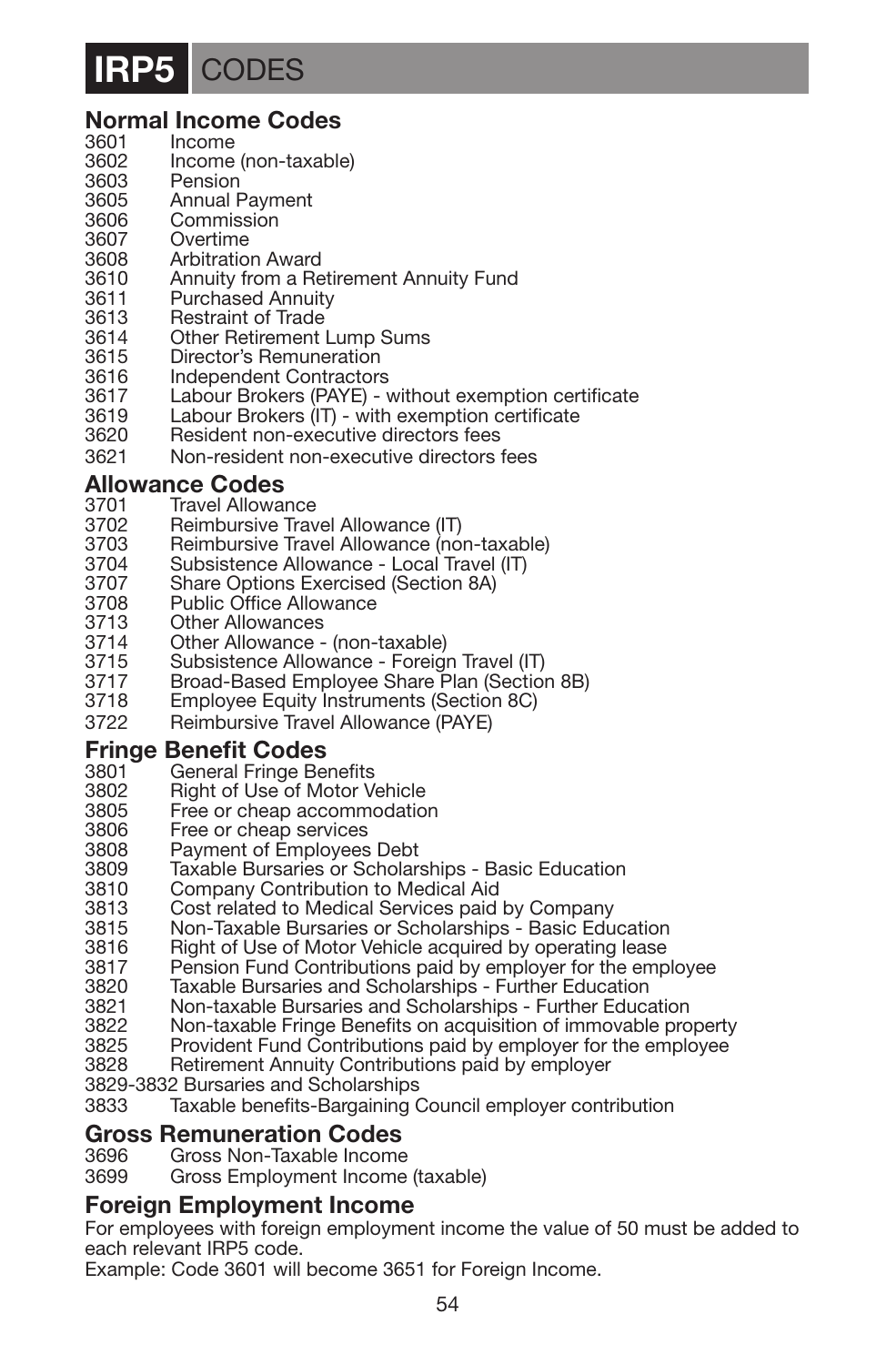### **Lump Sum Codes**<br>3901 **Gratuities** and

- 3901 Gratuities and severance benefits- retirement or retrenchment<br>3902 Pension or Retirement Annuity Fund Lump Sum resignation
- 3902 Pension or Retirement Annuity Fund Lump Sum resignation<br>3903 Pension or Betirement Annuity Fund Lump Sum retirement
- 3903 Pension or Retirement Annuity Fund Lump Sum retirement
- 3904 Provident Fund Lump Sum resignation, transfer or surplus<br>3905 Provident Fund Lump Sum retirement
- 3905 Provident Fund Lump Sum retirement
- 3906 Special Remuneration (e.g. proto-teams)<br>3907 Other Lump Sums (e.g. backdated salari Other Lump Sums (e.g. backdated salaries extended over previous tax year, non-approved funds)
- 3908 Surplus Apportionments and Exempt Policy Proceeds on or after 1 January 2006
- 3909 Unclaimed Benefits paid by fund<br>3915 Pension, Provident or Retirement
- Pension, Provident or Retirement Annuity Fund Lump Sum Benefits paid on or after 1 October 2007
- 3920 Lump Sum Withdrawal Benefits from Retirement Funds after 28 February 2009
- 3921 Living Annuity and Section 15C Surplus Apportionments accruing after 28 February 2009
- 3922 Compensation in respect of death during employment<br>3923 Transfer of unclaimed benefits
- 3923 Transfer of unclaimed benefits<br>3924 Transfer on retirement
- Transfer on retirement.

### **Deduction Codes**<br>4001 **Pension Fund**

- 4001 Pension Fund Contributions paid or deemed paid by employee<br>4003 Provident Fund Contributions paid or deemed paid by employe
- 4003 Provident Fund Contributions paid or deemed paid by employee
- 4005 Medical Aid Contributions paid or deemed paid by Employer
- Total Retirement Annuity Fund Contributions paid or deemed paid by employee
- 4024 Medical Services Costs Deemed paid for Immediate Family<br>4030 Donations paid by the Employer to a PBO
- 4030 Donations paid by the Employer to a PBO<br>4472 Employer's Pension Fund Contributions
- 4472 Employer's Pension Fund Contributions
- 4473 Employer's Provident Fund Contributions<br>4474 Employer's Medical Aid Contributions
- 4474 Employer's Medical Aid Contributions<br>4475 Employer's Retirement Annuity Fund (
- 4475 Employer's Retirement Annuity Fund Contributions
- 4493 Employer's Medical Aid Contributions i.r.o. Retired Employees<br>4497 Total Deductions 4497 Total Deductions<br>4582 Bemuneration in
- 4582 Remuneration inclusion used in section 11(F) deduction<br>4583 Remuneration for foreign services inclusion used for sec
- 4583 Remuneration for foreign services inclusion used for section 11F<br>4584 Fmplover's Bargaining Council Contributions
- 4584 Employer's Bargaining Council Contributions
- 4585 Employer's Pension Fund Contributions-Retired Employee
- Emplover's Provident Fund Contributions-Retired Employee

### **Employees Tax Deduction and Reason Codes**<br>4102 PAYE

- 4102 PAYE
- 4115 Tax on Retirement Lump Sum and Severance Benefits<br>4116 Medical Scheme Fees Tax Credit
- 4116 Medical Scheme Fees Tax Credit
- 4118 The sum of the Employment Tax Incentive<br>4120 Additional Medical Expense Tax Credit (65
- 4120 Additional Medical Expense Tax Credit (65 years and older)<br>4141 ULE Employee and Employer Contribution
- 4141 UIF Employee and Employer Contribution<br>4142 SDL Contribution
- 4142 SDL Contribution<br>4149 Total PAYE SDL
- 4149 Total PAYE, SDL and UIF
	- 4150 01 Invalid from March 2002
		- 02 Earn Less than the Tax Threshold
		- 03 Independent Contractor
		- 04 Non-Taxable Earnings (including nil directive and income protection policy from 1 March 2015)
		- 05 Exempt Foreign Employment Income
		- 06 Director's Remuneration Income Determined in the following Tax Year
		- 07 Labour Broker with IRP30
		- 08 No Tax Due to Medical Aid Tax Credit allowed
		- 09 No Withholding of tax on shares possible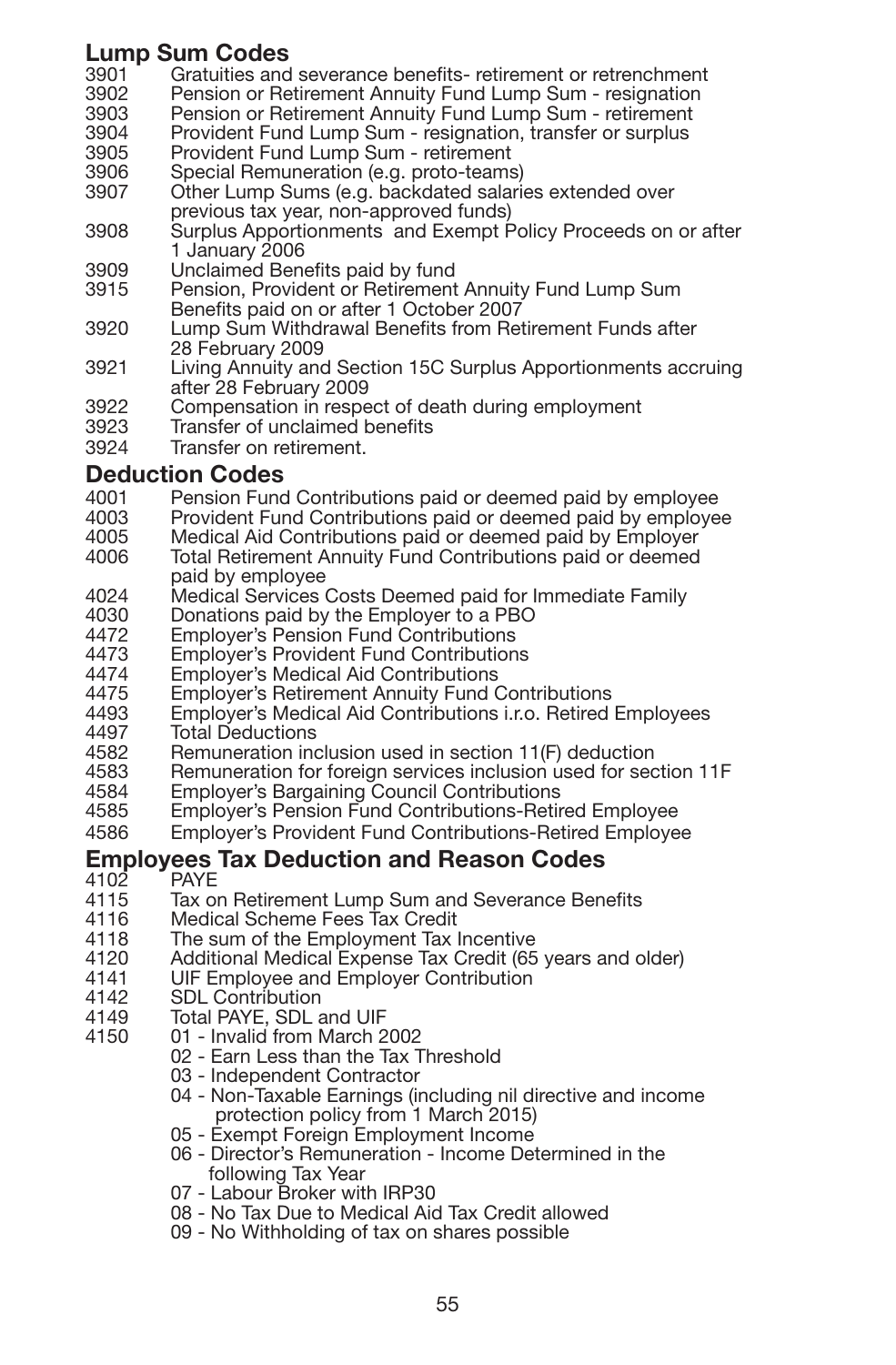# **RETENTION OF DOCUMENTS/RECORDS**

RECOMMENDED GUIDELINES

#### **Retention periods commence from the date of the last entry in the particular record**

| <b>Companies</b>                                      | <b>Retention</b><br>period |
|-------------------------------------------------------|----------------------------|
| Memorandum and Articles of Association/Incorporation  | Indefinite                 |
| Certificate of Incorporation/Registration Certificate | Indefinite                 |
| Certificate of Change of Name                         | Indefinite                 |
| Certificate to Commence Business                      | Indefinite                 |
| Share/Securities Register, Minute Book, CM25 and CM26 | Indefinite                 |
| Rules                                                 | Indefinite                 |
| <b>Annual Financial Statements</b>                    | 7 years                    |
| Books of Account and supporting schedules             | 7 years                    |
| Ancillary books of account                            | 7 years                    |
| Record of past and present directors                  | 7 years                    |
| <b>Fixed Asset Registers</b>                          | 7 years                    |
| Proxy Forms                                           | 3 years                    |

### **Close Corporations**

| Founding Statement (CK1)                          | Indefinite |
|---------------------------------------------------|------------|
| Amended Founding Statement (CK2)                  | Indefinite |
| Minute Book                                       | Indefinite |
| <b>Annual Financial Statements</b>                | 15 years   |
| Books of Account                                  | 15 years   |
| Accounting records including supporting schedules | 15 years   |
| <b>Fixed Asset Registers</b>                      | 15 years   |

**When a company or close corporation reproduces its records on microfilm, the original may be destroyed after a period of three years The microfilm copies must be retained indefinitely**

### **Other Suggested Periods of Retention**

(Where relevant statutory or legal requirements have been taken into account)

| Records of trust monies                                                                                                                                                                                           | Indefinite                                                                |
|-------------------------------------------------------------------------------------------------------------------------------------------------------------------------------------------------------------------|---------------------------------------------------------------------------|
| Tax returns and assessments (after date of submission)                                                                                                                                                            | 5 years                                                                   |
| Staff personnel records (after employment ceased)<br>Salary and wage registers                                                                                                                                    | 3 years<br>5 years                                                        |
| Paid cheques and bills of exchange                                                                                                                                                                                | 6 years                                                                   |
| Invoices - sales and purchases<br>Bank statements and vouchers<br>Stock sheets<br>Documentary proof of zero rated supplies<br>Year-end working papers<br>VAT records<br>Other vouchers and general correspondence | 5 years<br>5 years<br>5 years<br>5 years<br>5 years<br>5 years<br>5 years |

*The above list is not comprehensive*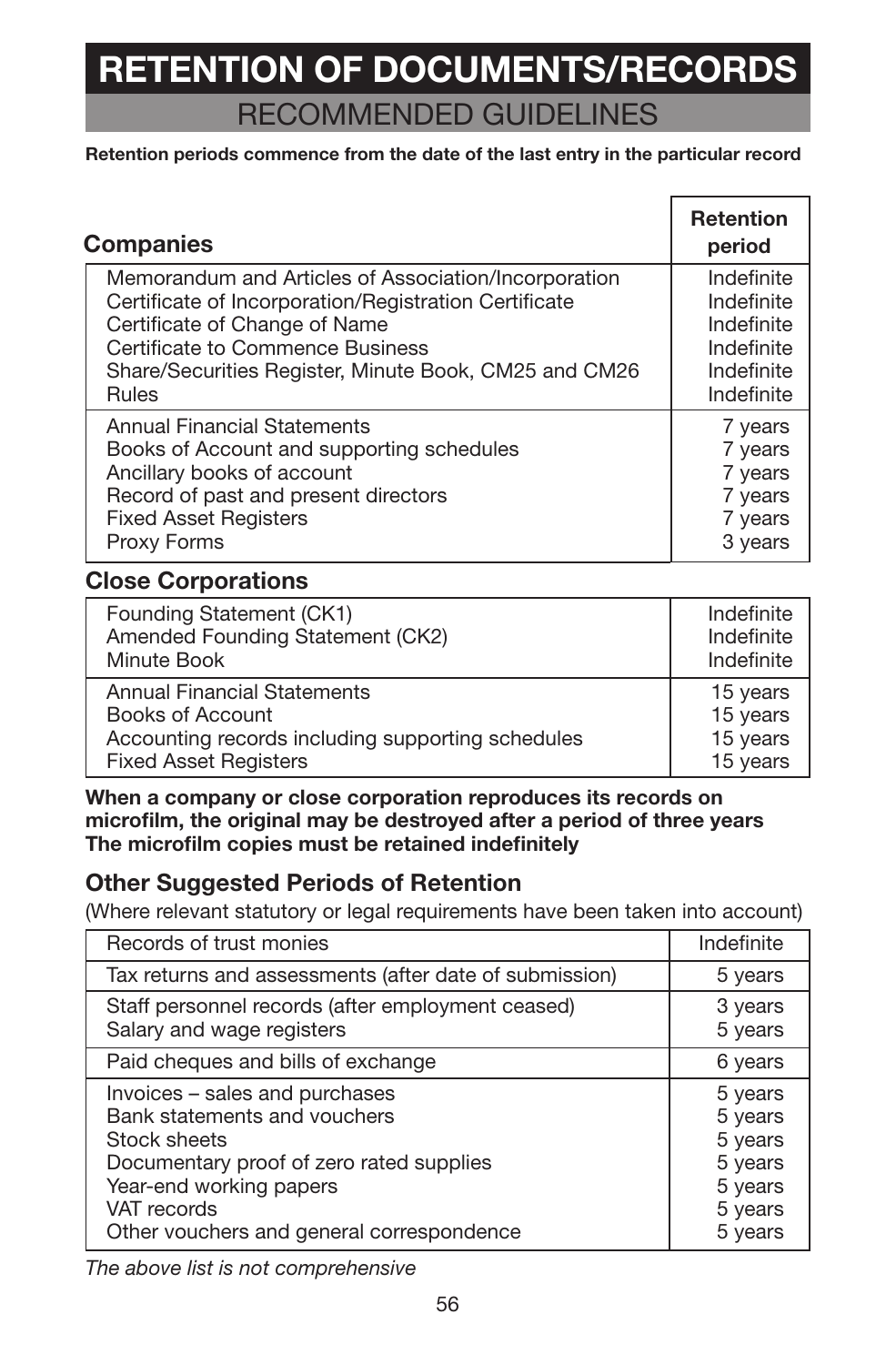

### **Forex and Corporate Cash Management**

Our professional, efficient and effective cash management service is perfectly positioned to manage readily available funds and maximise returns on these funds. This service, offered in partnership with Investec, gives individuals and businesses access to outstanding foreign exchange rates and explores money market and dividend income solutions with a consistent move up the yield curve.

For our corporate clients, Private Client Holdings offers a monetary return by effectively managing available cash and using it as an asset to generate additional income. We are able to offer a highly efficient and secure banking administration facility that enables us to efficiently manage your money online.

To take advantage of any of these offerings please contact us on ccm@privateclient.co.za









PRIVATE CLIENT HOLDINGS IS AN AUTHORISED FINANCIAL SERVICES PROVIDER (LICENSE #613)

Private Client Holdings has taken care to ensure that all the information provided herein is true and accurate. Private Client Holdings will therefore not be held responsible for any inaccuracies in the information herein. Private Client Holdings shall not be responsible and disclaims all loss, liability or expense of any nature whatsoever which may be attributable (directly, indirectly or consequentially) to the use of the information provided.